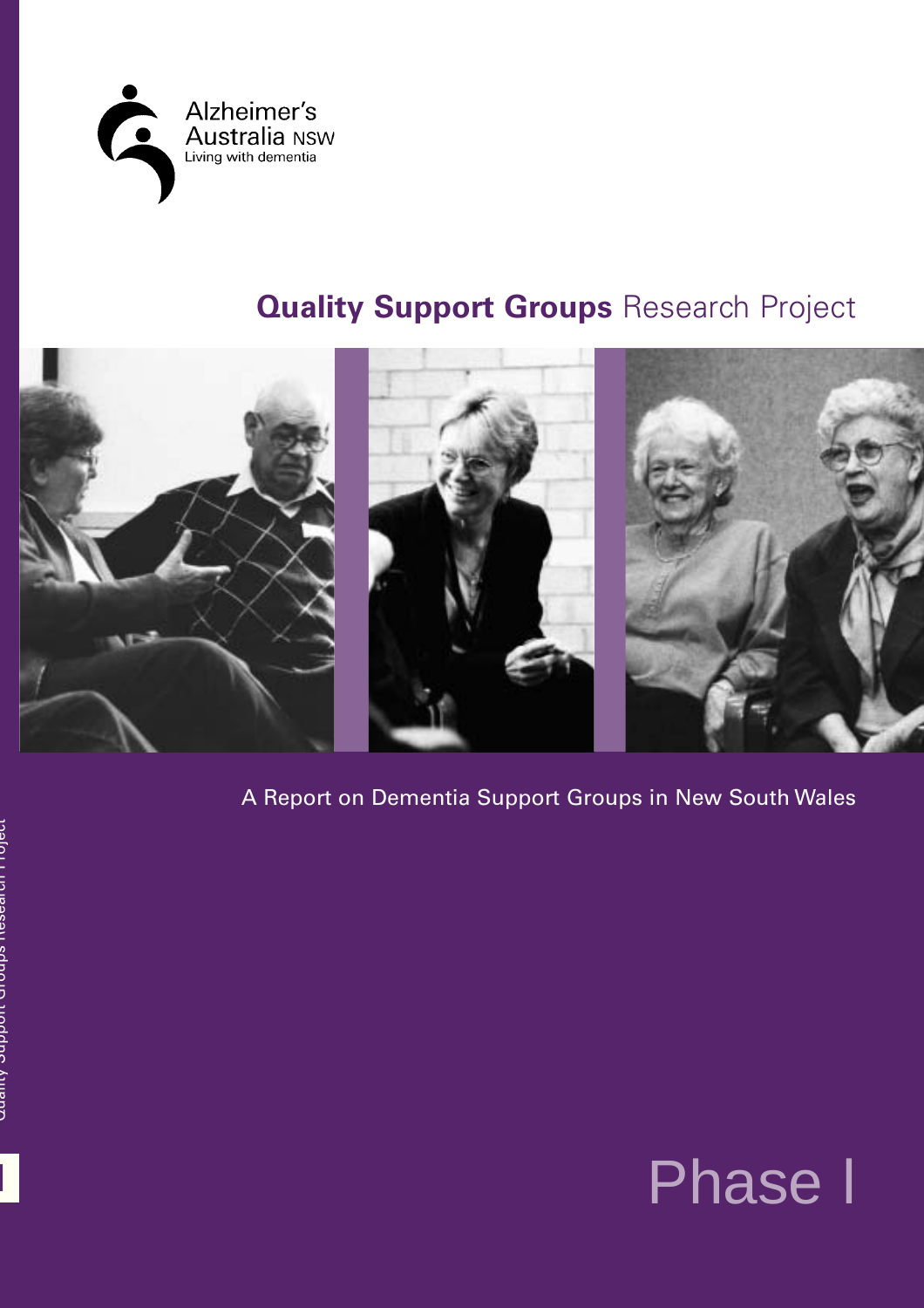

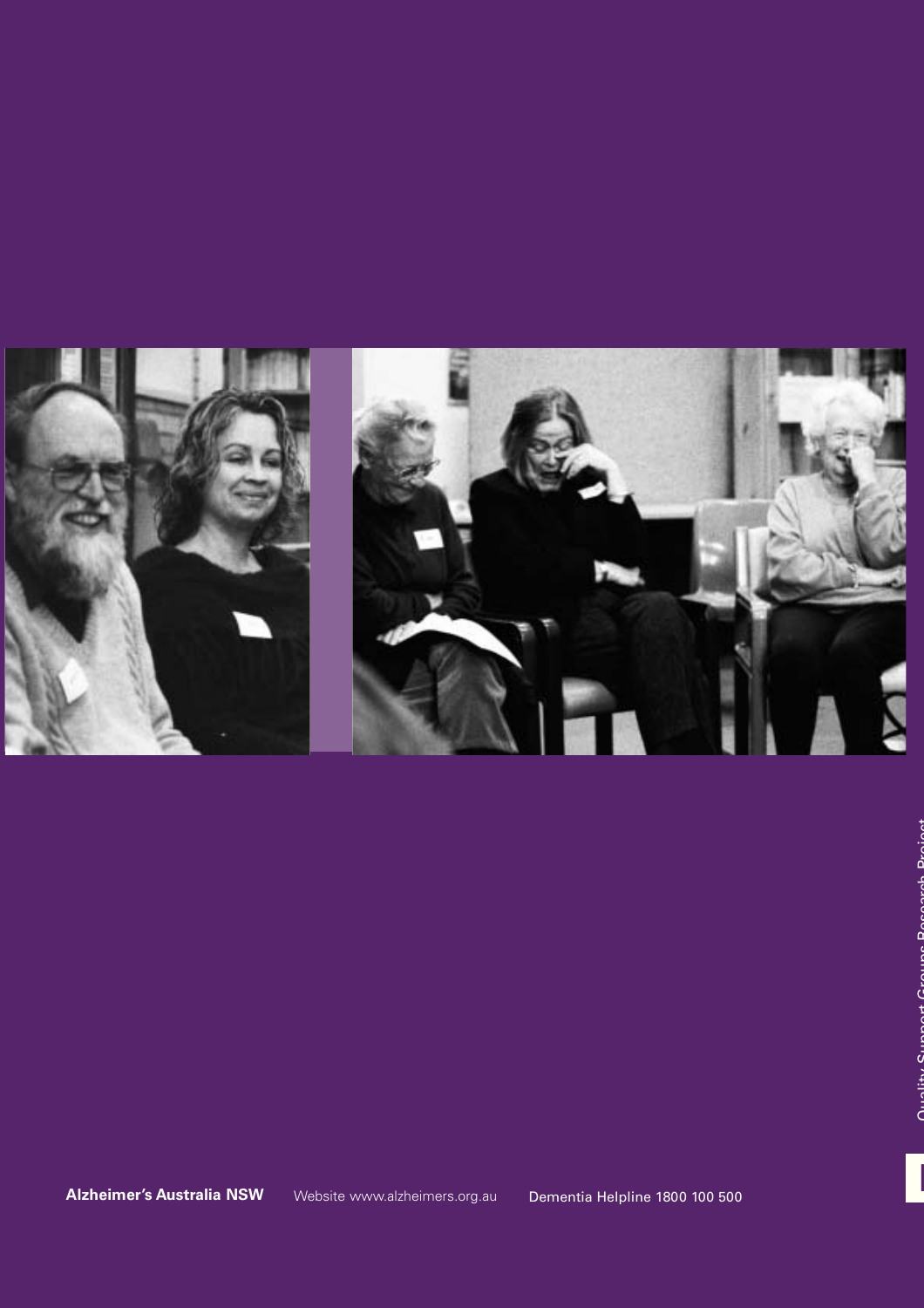



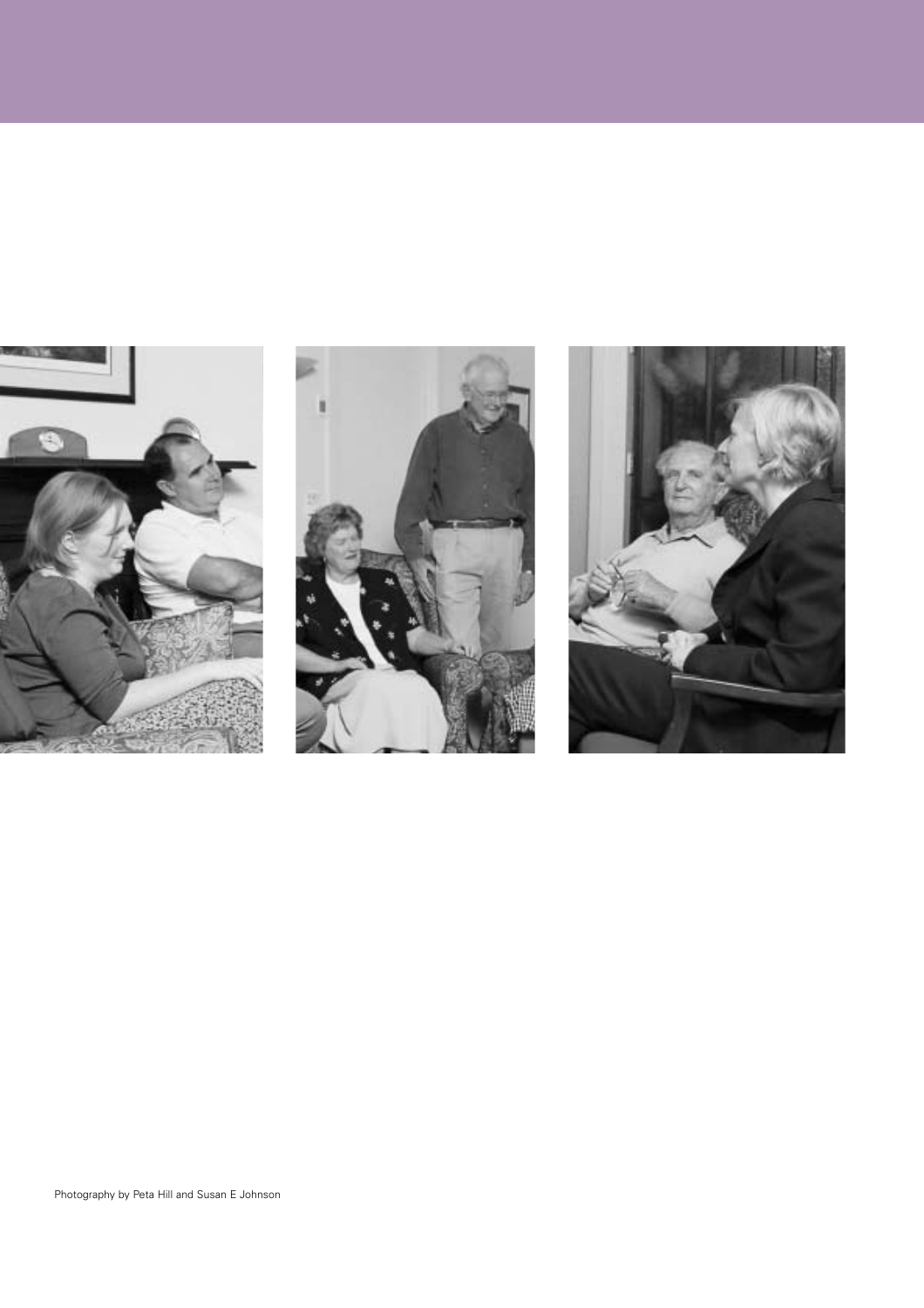# **Quality Support Groups Research Project**







A Report on Dementia Support Groups in New South Wales

Phase l A literature review, leaders' perspectives and group composition

> Jo-Ann Brown Rosemarie Tweedie ALZHEIMER'S AUSTRALIA NSW

Supported by The Centre for Research on Social Inclusion, Macquarie University NSW Health Non-Government Organisation Program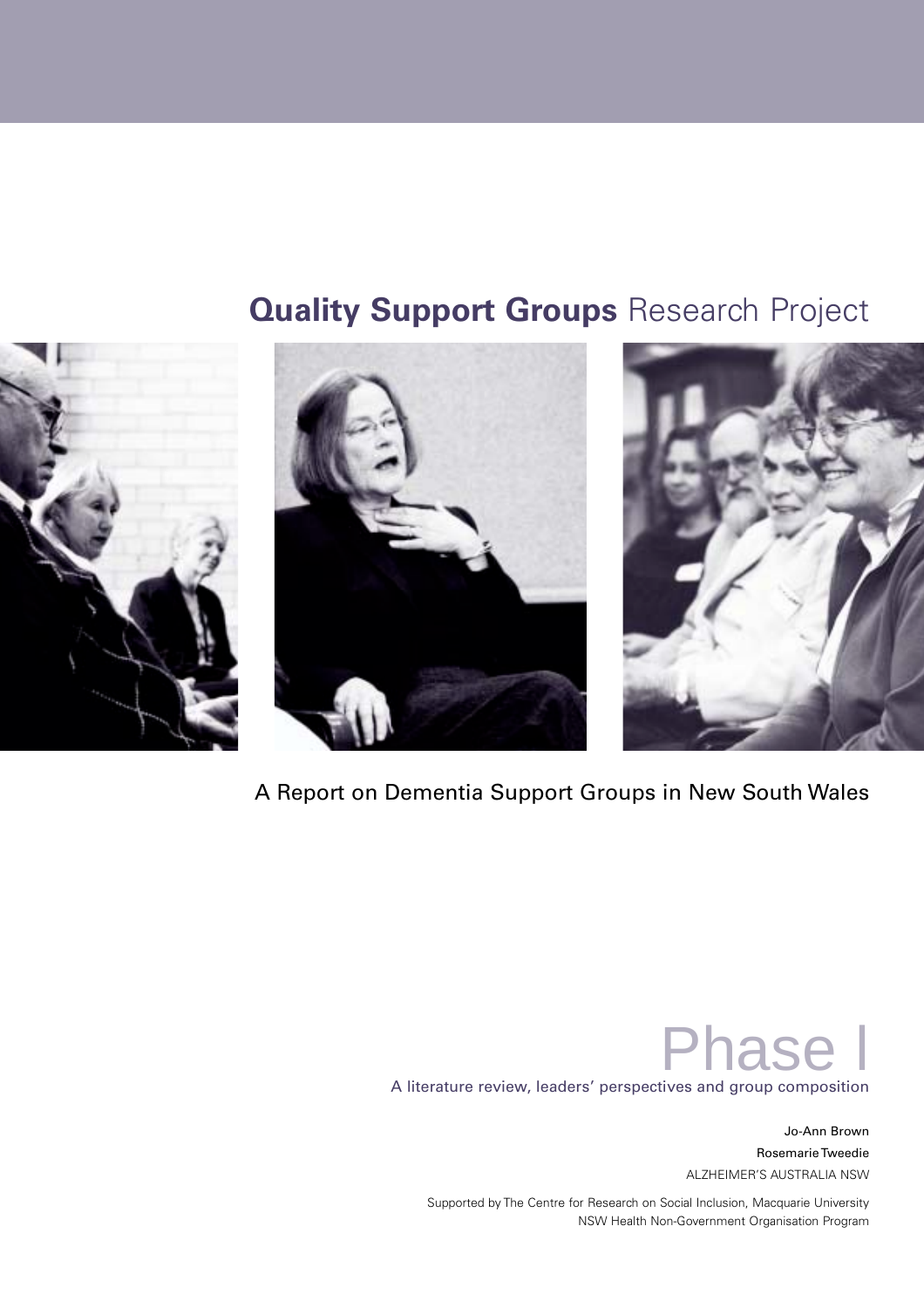

© Alzheimer's Australia NSW 2005 ISBN 0 9578703 1 0

The information in this publication is the copyright of Alzheimer's Australia NSW. Subject to the inclusion of acknowledgement of the source, any written material, visual images, tables and graphs in this publication can be reproduced in whole or part for personal or in house use, without formal permission. Reproduction for purposes other than those stated above requires written permission from Alzheimer's Australia NSW. September 2005

Alzheimer's Australia NSW PO Box 6042 North Ryde NSW 1670 Telephone: (02) 9805 0100 Facsimile: (02) 9805 1665 Website www.alzheimers.org.au Dementia Helpline 1800 100 500

Jo-Ann Brown Rosemarie Tweedie

ALZHEIMER'S AUSTRALIA NSW Supported by The Centre for Research on Social Inclusion, Macquarie University NSW Health Non-Government Organisation Program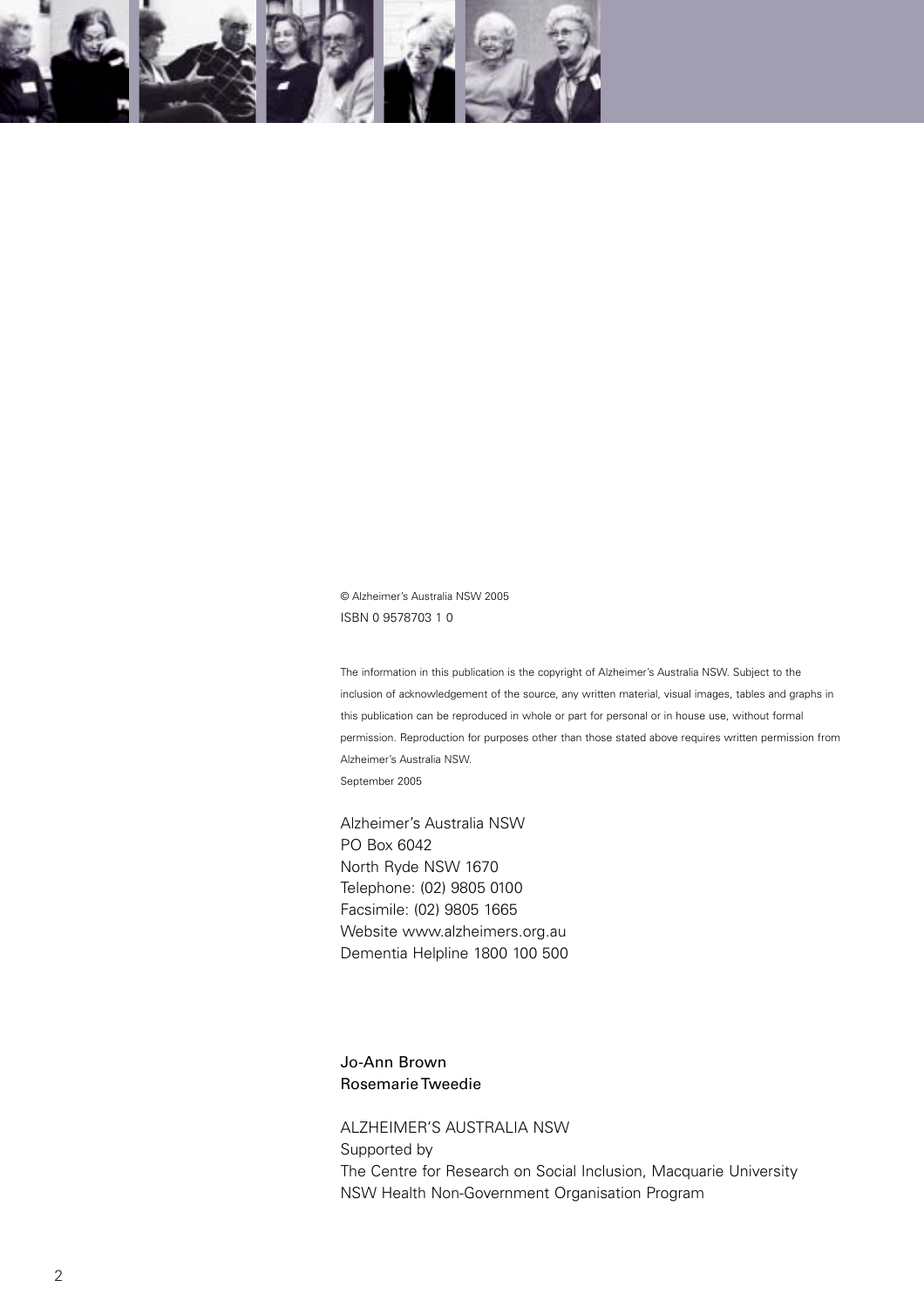# **Table of Contents**

|     | Acknowledgements                                         | 6  |
|-----|----------------------------------------------------------|----|
|     | Foreword                                                 | 6  |
|     | <b>Executive Summary</b>                                 | 7  |
| 1.  | Background                                               | 9  |
|     | Dementia support groups in New South Wales               | 9  |
|     | The need for increased clarity                           | 9  |
|     | Organisation of the Report                               | 9  |
| 2.  | Purpose                                                  | 11 |
| 3.  | Literature Review                                        | 13 |
|     | History of support groups - the mutual aid model         | 13 |
|     | Emergence of the psychoeducational approach              | 14 |
|     | Meeting a diverse range of carer needs                   | 14 |
|     | Moving toward a new culture of care                      | 15 |
|     | A comparison of research findings                        | 16 |
|     |                                                          |    |
| 4.  | Methodology                                              | 19 |
|     | The questionnaire                                        | 19 |
|     | Distribution of the questionnaire                        | 19 |
|     | Analysis of data                                         | 20 |
| 5.  | Findings                                                 | 25 |
| 5.1 | Overview of existing support groups                      | 25 |
|     | Location                                                 | 25 |
|     | Funding for support group leaders                        | 26 |
|     | Development of support groups                            | 26 |
|     | Setting                                                  | 26 |
|     | <b>Practical Resources</b>                               | 27 |
| 5.2 | Group membership                                         | 27 |
|     | Age and gender of carers                                 | 27 |
|     | Relationship of group member to the person with dementia | 28 |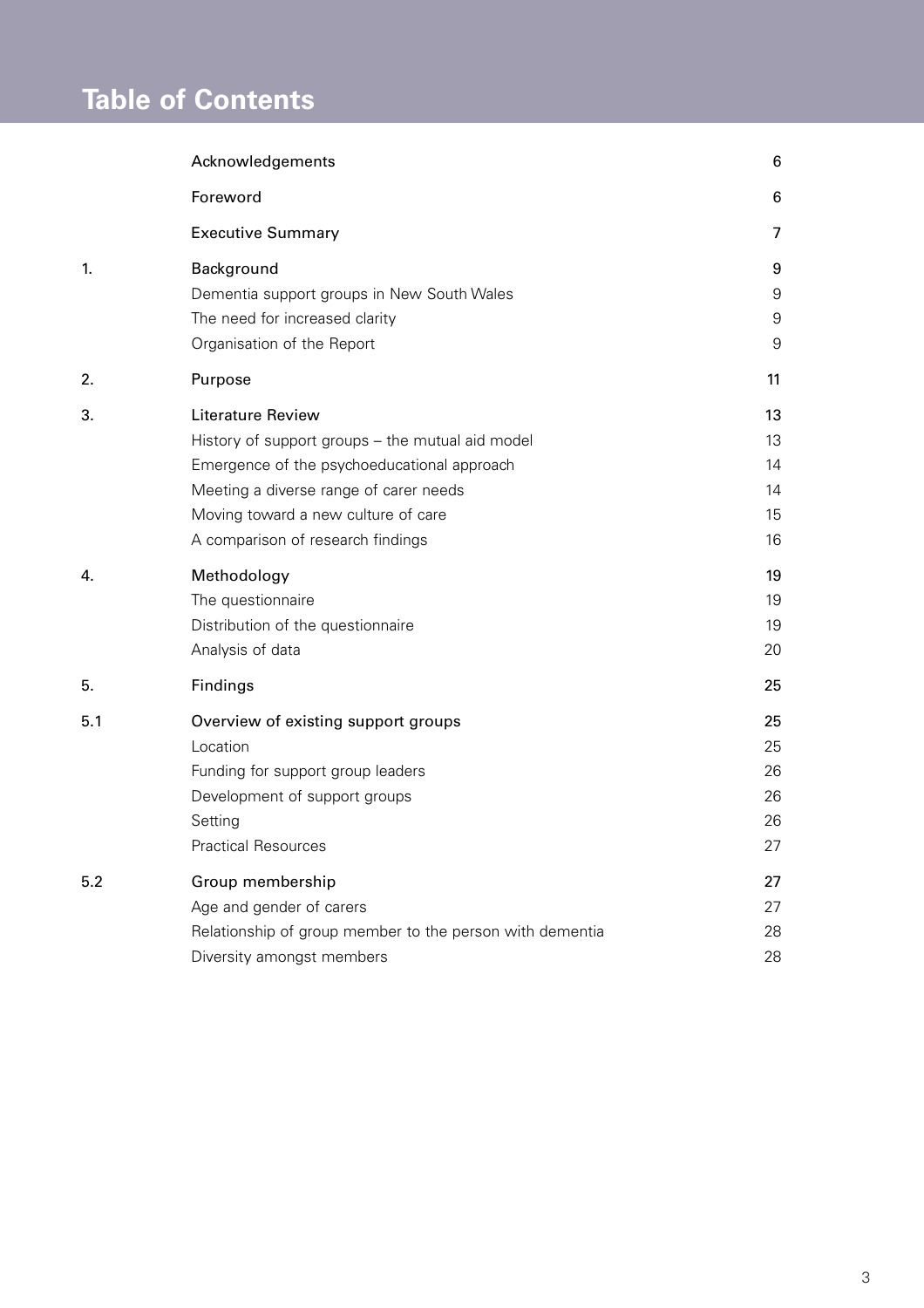| 5.2.1 | Description of person being cared for by member               | 29 |
|-------|---------------------------------------------------------------|----|
|       | Age and gender of person with dementia                        | 29 |
|       | General 'stage' of dementia                                   | 29 |
| 5.2.2 | Former carers                                                 | 30 |
| 5.3   | <b>Characteristics of leaders</b>                             | 30 |
|       | Leaders' perception of the purpose of support groups          | 31 |
|       | Leadership style                                              | 32 |
|       | Skills audit                                                  | 32 |
|       | Job satisfaction                                              | 32 |
|       | Identifying future needs of leaders                           | 32 |
|       | Session plans                                                 | 34 |
|       | Session content                                               | 34 |
|       | Session structure                                             | 34 |
|       | Needs analysis of group members                               | 36 |
|       | Assistance for support group leaders                          | 37 |
| 6.    | Discussion                                                    | 39 |
|       | Funding for support group leaders                             | 39 |
|       | How dementia support group leaders perceive their groups      | 39 |
|       | Mental health issues that affect dementia caregivers          | 40 |
|       | The impact of group leadership on the mental health of carers | 40 |
|       | Use of information technology                                 | 41 |
|       | Diversity amongst carers                                      | 41 |
| 7.    | Recommendations                                               | 45 |
| 7.1   | Investigative research with carers                            | 45 |
| 7.2   | Development of standards                                      | 45 |
| 7.3   | Specific program development                                  | 45 |
| 7.4   | Expand group skills training for leaders                      | 45 |
| 7.5   | Identify the different needs of all carers                    | 45 |
| 7.6   | Identify service gaps                                         | 46 |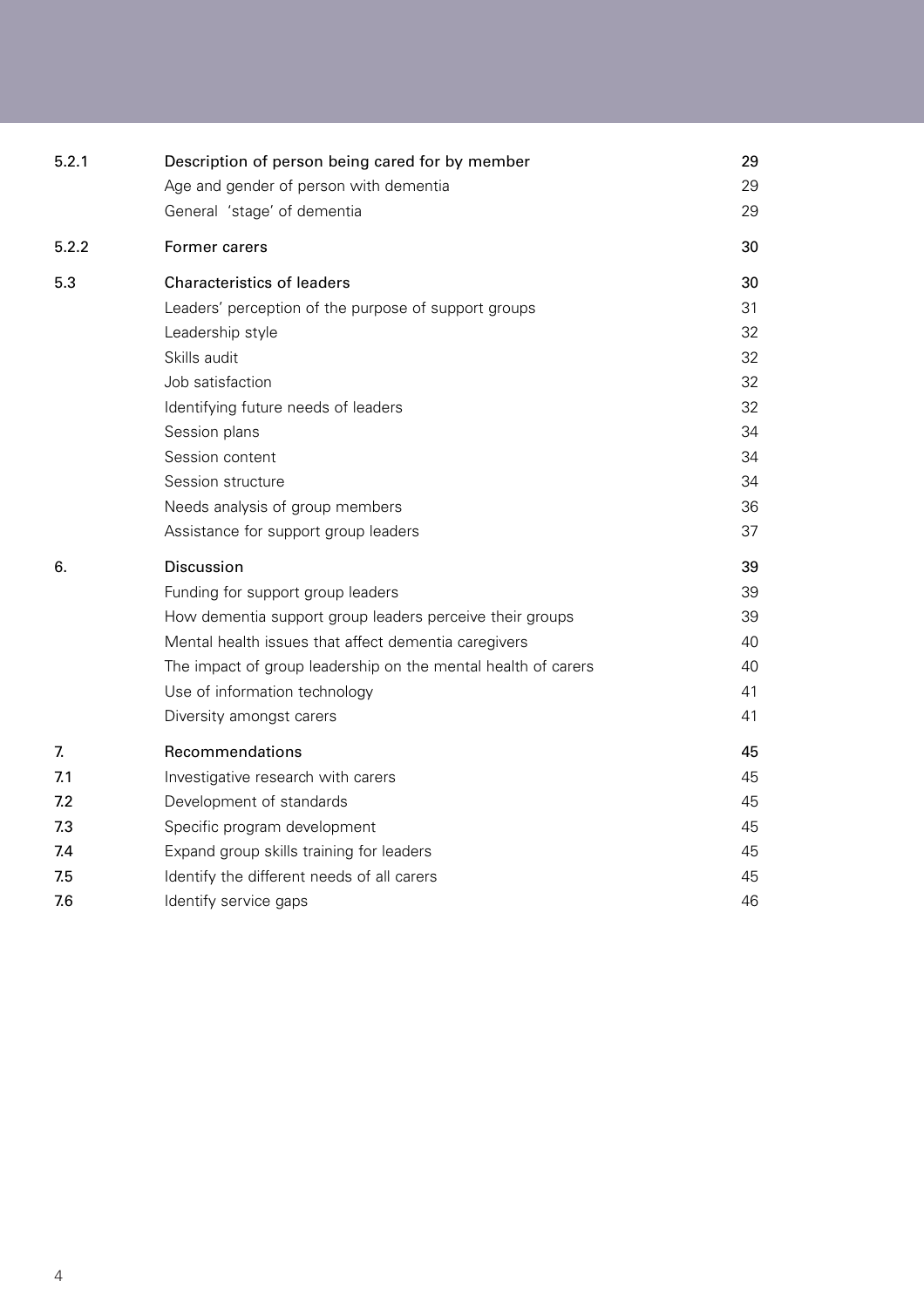| Bibliography  |                                                                        | 47 |
|---------------|------------------------------------------------------------------------|----|
| Appendix 1    | Questionnaire                                                          | 51 |
| Appendix 2    | Information Accompanying Questionnaire                                 | 56 |
| Appendix 3    | List of Support Groups in New South Wales                              | 60 |
| <b>Tables</b> |                                                                        |    |
| Table 1.      | Characteristics of support groups                                      | 15 |
| Table 2.      | Number of support groups                                               | 25 |
| Table 3.      | Location of support groups in New South Wales                          | 25 |
| Table 4.      | Funding                                                                | 26 |
| Table 5.      | Available resources                                                    | 27 |
| Table 6.      | Culturally and linguistically diverse backgrounds                      | 29 |
| Table 7.      | Snapshot of an 'average' support group leader in New South Wales       | 31 |
| Table 8.      | Leadership style                                                       | 32 |
| Table 9.      | Leader skills audit                                                    | 33 |
| Table 10.     | Program planning                                                       | 34 |
| Table 11.     | Guest speaker topics                                                   | 35 |
| Table 12.     | Session structure                                                      | 35 |
| Table 13.     | Dimensions of need                                                     | 36 |
| Figures       |                                                                        |    |
| Figure 1.     | Geographic location of support groups in New South Wales               | 22 |
| Figure 2.     | Geographic location of support groups in Sydney                        | 23 |
| Figure 3.     | Referral sources                                                       | 26 |
| Figure 4.     | Group setting                                                          | 27 |
| Figure 5.     | Age and gender of carers in dementia support groups in New South Wales | 28 |
| Figure 6.     | Relationship of member to person with dementia                         | 28 |
| Figure 7.     | Age and gender of people with dementia                                 | 30 |
| Figure 8.     | General 'stage' of dementia                                            | 30 |
| Figure 9.     | Keywords used to describe the purpose(s) of the group                  | 31 |
| Figure 10.    | Session themes                                                         | 34 |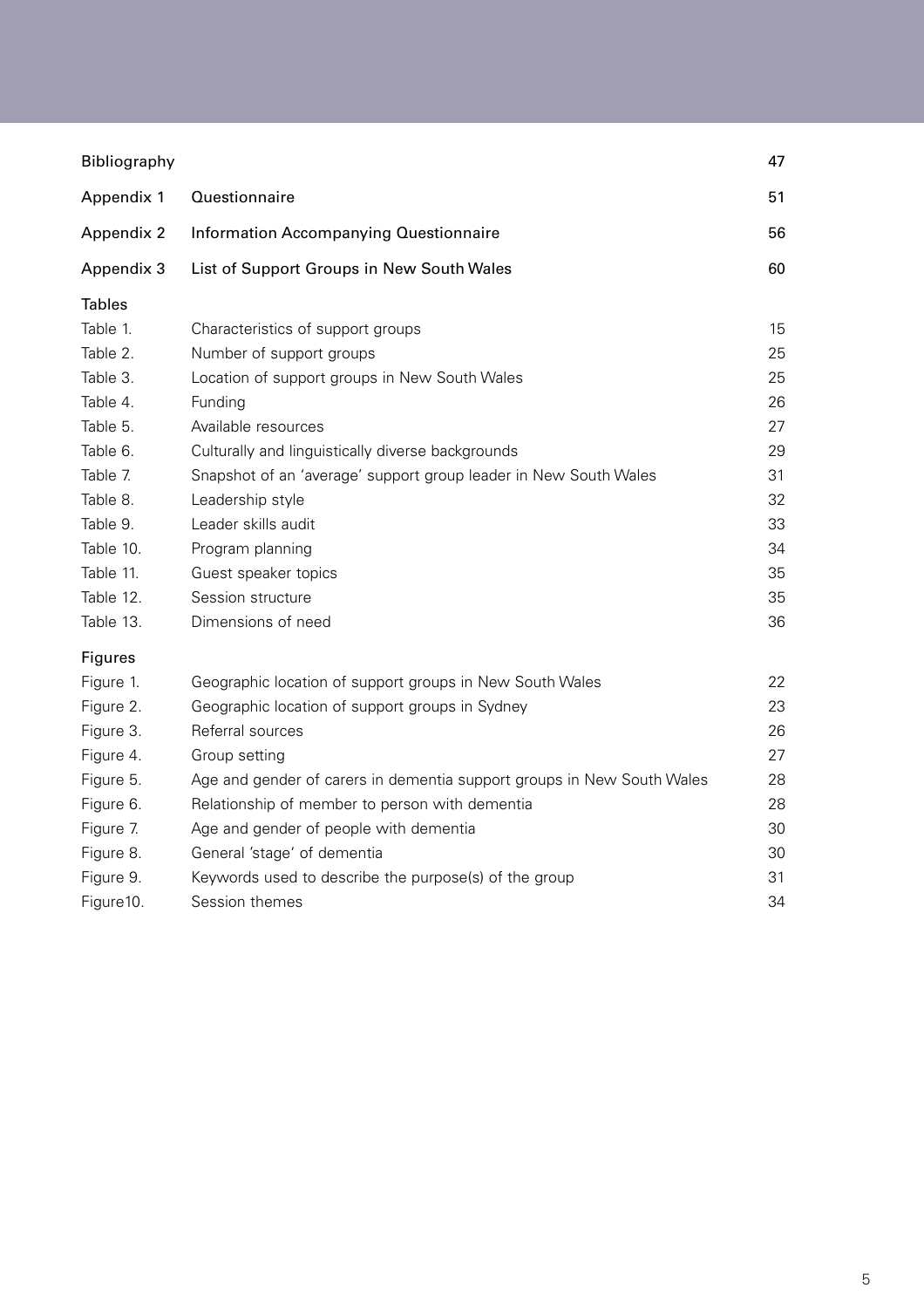## **Acknowledgements**

The Quality Support Groups Research Project would not have been possible without the support of Northern Sydney Area Health Service who, from the outset, saw this research as a priority and agreed to a short term change in the use of funding so that the Project could be undertaken. The Project was funded by the Department of Health NSW under the Non Government Organisation Grant Program.

We also wish to acknowledge:

- The many support group leaders who took time to complete a long questionnaire. Their commitment to this Project and enthusiasm for its focus will contribute to enhancing the support group field
- The staff of Alzheimer's Australia NSW in particular previous employees Susan Williams (Manager), Rosemarie Tweedie (Coordinator), Christine Sanderson (Project Officer), Jean Geering (Project Officer) and current manager Lynn Shaw
- Dr Michael Fine and Dr Paul Henman of the Centre for Research on Social Inclusion, Macquarie University, for their technical consultation and feedback
- Maps by Steven Gibbs at the Spatial Data Analysis Network, Charles Sturt University
- The Board and Executive of Alzheimer's Australia NSW who saw the importance of further contributions to the support group field
- Special thanks to Baulkham Hills Support Group for allowing us to attend and photograph their meeting.

### **Foreword**

I am delighted that Alzheimer's Australia NSW has been able to conduct the Quality Support Groups Research Project. Alzheimer's Australia NSW has worked to establish and resource dementia support groups across New South Wales since our organisation began in 1982. This survey of dementia support group leaders will provide knowledge and innovative ideas that will allow us to address the service quality of dementia support groups in a measurable way, and widen service options so that we can move forward in this field.

The role of the family carer is demanding. Carers must constantly change and adapt to meet the needs of the person with dementia and, as support groups are part of the continuum of care, there is an ongoing need for us to provide appropriate assistance to dementia support group leaders so that they can work effectively in this highly relevant service.

Lewis Keph

Lewis Kaplan Chief Executive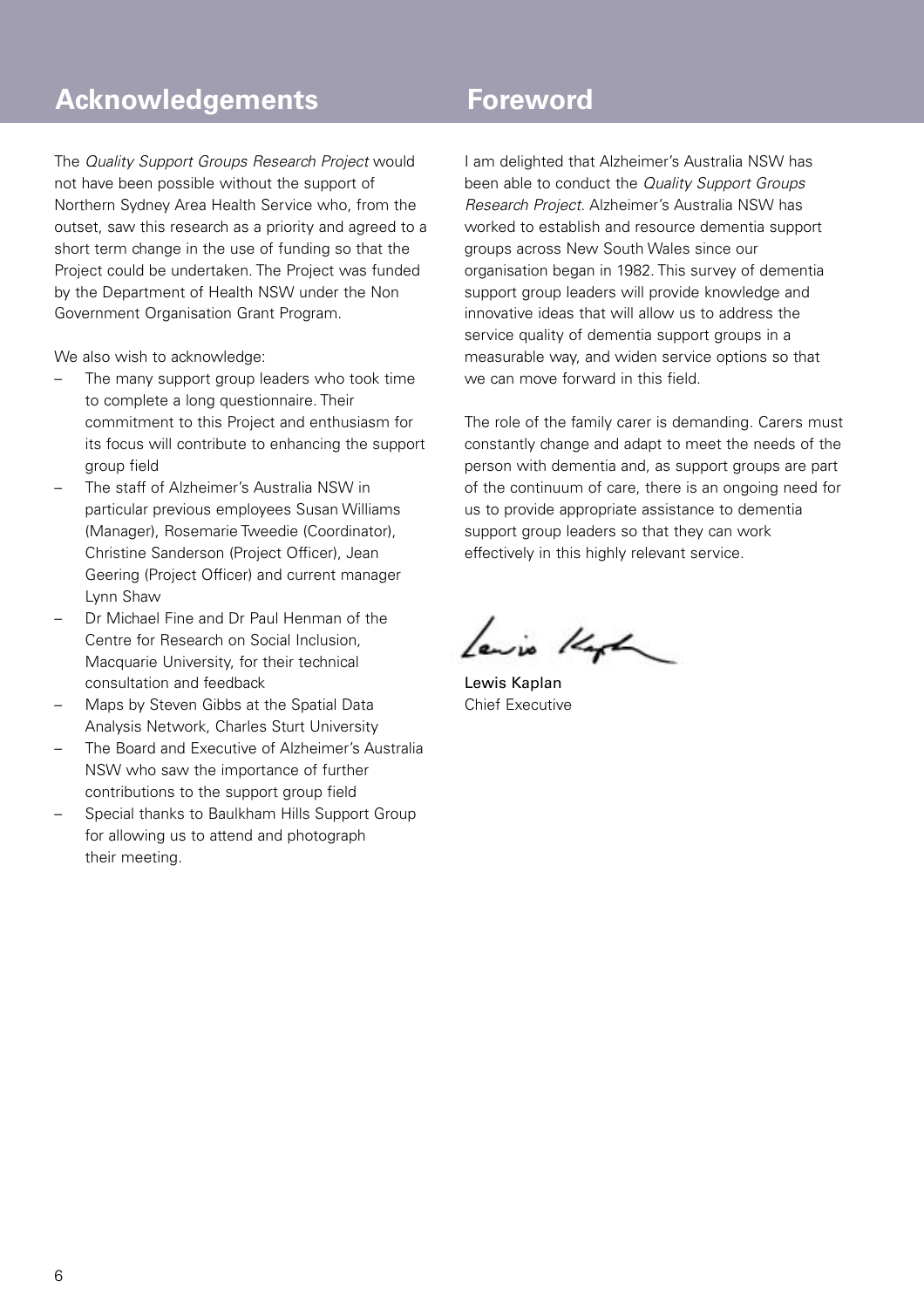### **Executive Summary**

It has been estimated that the number of Australians with dementia will pass the 200,000 mark during 2005 and that one in three Australians living with dementia will reside in New South Wales (Access Economics, 2005).

2005 will also see substantial numbers of the first of the baby boomers<sup>1</sup> preparing to turn 60 years old. This will mark the start of an increase in the incidence of people with dementia and of the numbers of carers of people with dementia. Service providers will need to be prepared to appropriately accommodate this growing population.

These core considerations regarding Australian society, along with recent research findings, will mould the way we deal with the crucial life-changing aspects of dementia, for people with dementia, their carers and their families.

Open, ongoing support groups for carers of people with dementia have been a core service of Alzheimer's Australia NSW2 for over two decades. These groups are seen as a popular and cost effective intervention to assist carers and, in many cases, delay the institutionalisation of the person with dementia (Brodaty and Gresham, 1989). Government and public support for the expansion of these groups is imperative.

Alzheimer's Australia NSW does not 'own' these support groups but has developed a leadership role in training and resourcing group leaders. Alzheimer's Australia NSW is recognised for this work by NSW Health, through its funding of the support group program.

Funding for dementia support group leaders in New South Wales is provided by three major stakeholders: NSW Health; the Department of Ageing Disability and Home Care (DADHC); and the Australian Government. These organisations and other funding bodies promote support groups as a component of their service for carers.

There is little knowledge, however, of the way support groups in New South Wales are currently functioning or how effectively they are providing support to their participants. For this reason, in 2003 Alzheimer's Australia NSW initiated the Quality Support Groups Research Project. The project constitutes three phases:

Phase I (2003-2004) presented in this Report, is a literature review of research conducted into dementia support groups and a survey of existing support groups in New South Wales to investigate the views of support group leaders.

- Phase II (2005-2006) will be a survey of the perceptions of carers across New South Wales regarding the role and value of dementia support groups in their lives.
- Phase III (2006-2007) will analyse findings from Phases I and II of the Project to determine quality standards against which the effectiveness of a dementia support group may be measured.

The purpose of the Quality Support Groups Research Project is to: understand the operation and structure of dementia support groups in New South Wales; ascertain what constitutes a quality support group; and determine how a quality support group can be achieved.

As of February 2004, research for this Project identified 159 active support groups in New South Wales. The leaders of all of these support groups were asked to complete a questionnaire (Appendix 1) providing information about group membership and how they, as leaders, perceived their role and carers' needs, and how they rated their knowledge, communication and group skills.

Responses were received from 140 support group leaders, which was a high rate of return (88%) providing strong validity of results.

The findings provided substantial evidence that many of the social needs of carers appear to be met through their participation in the support groups surveyed. The data indicated a wide variation amongst groups and suggested that there is a need to: strengthen and enhance the structure of dementia support groups across New South Wales; provide quality assistance to support group leaders; and expand existing options to adequately meet carers' needs. These findings have led to the following recommendations:

- investigative research with carers
- development of standards
- specific program development
- expand group skills training for leaders
- identify the different needs of all carer groups
- identify service gaps.

<sup>1</sup> Those born post World War II from 1946-1961

<sup>2</sup> Originally called Alzheimer's Association (New South Wales)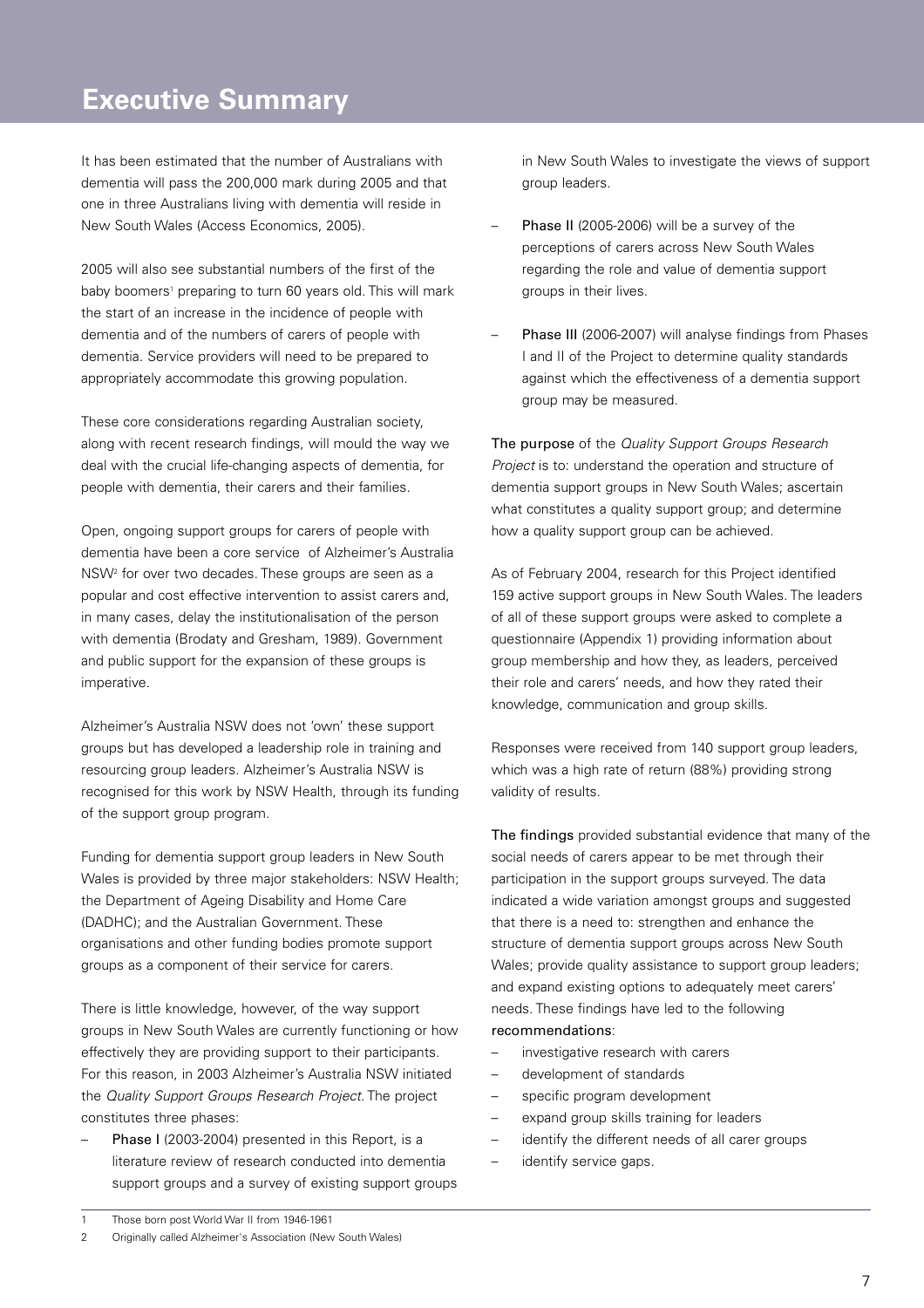

The purpose of the group is to provide support, information and education to carers. Group members can share experiences and openly discuss any issues or concerns relating to them in their caring role.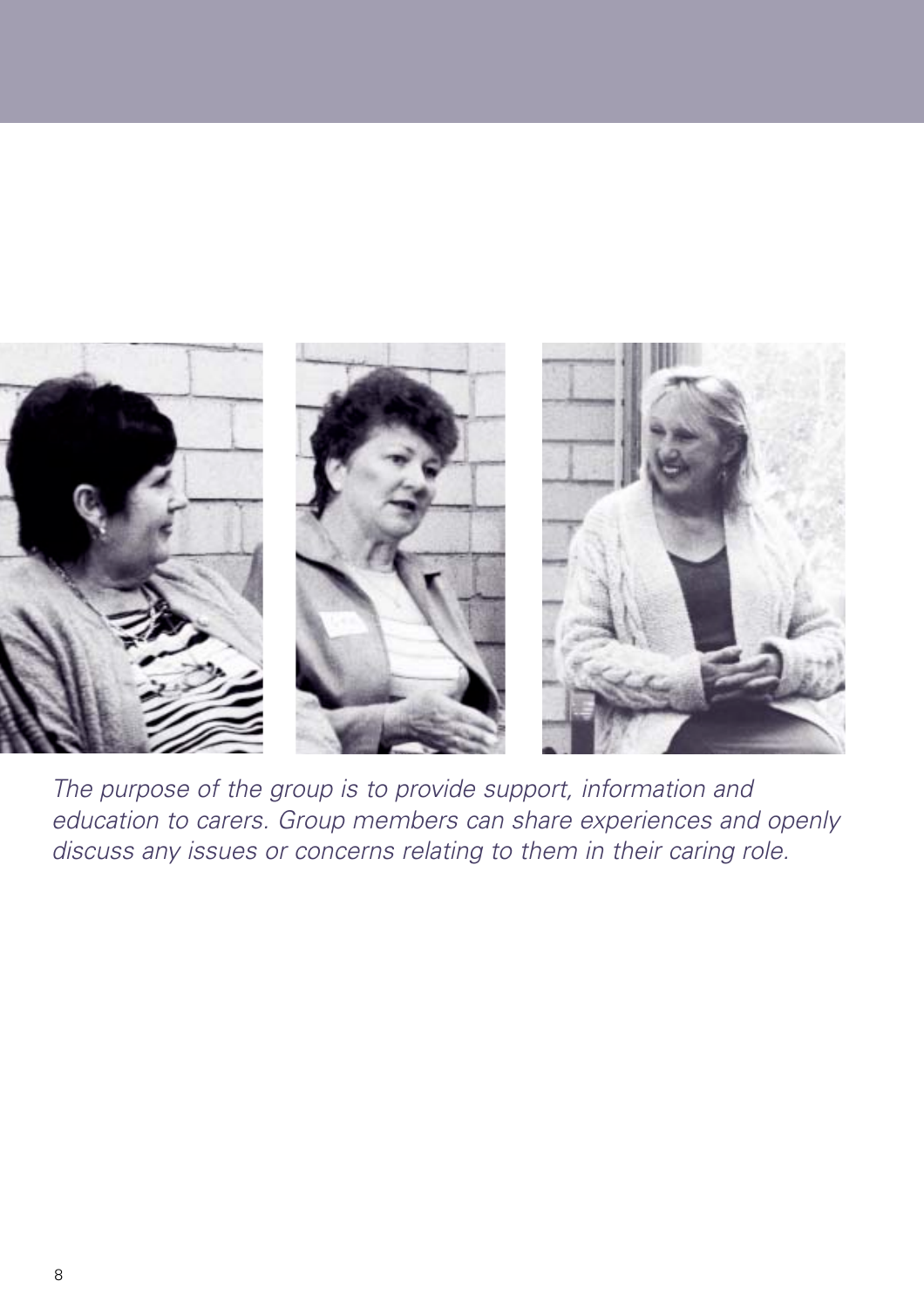## **1. Background**

It is estimated that the number of Australians with dementia will pass the 200,000 mark in 2005 and that one in three of those living with dementia will reside in New South Wales (Access Economics 2005). These figures mark the beginning of an increase in numbers of people with dementia and of the carers of people with dementia.

2005 will also see substantial numbers of the first of the baby boomers preparing to turn 60 years old. As the baby boomer population tends to be well educated and has higher expectations for service delivery than the previous generation of carers. service providers will need to be prepared to accommodate them appropriately.

Meanwhile, the female labour force is increasing with a subsequent decrease in the traditional availability of women to actively participate in the role of carer. The structure of families is also changing. Less children and a higher divorce rate mean that society can no longer automatically depend on the spouse or children to be caregivers to a person with dementia. In addition, developments in government policy are keen to encourage care at home for people with dementia.

These core considerations regarding Australian social life, along with recent research findings, will mould the way we deal with the crucial, life-changing aspects of dementia, both for people with dementia and for their carers.

#### **Dementia support groups in New South Wales**

For nearly two decades, support groups for carers of people with dementia have been a core service supported by Alzheimer's Australia NSW. Support groups were established "to provide family carers with the opportunity to meet with other family carers, for the purpose of obtaining information about dementia and caring strategies for a person who was affected by dementia" (Lovi, 2001, p.1).

These groups are seen as a popular and cost-effective intervention to support carers and, in many cases, delay the institutionalisation of the person with dementia (Brodaty and Gresham, 1989). Government and public support for the expansion of these groups has therefore been vital.

Alzheimer's Australia NSW does not 'own' these dementia support groups but has developed a leadership role in supporting and resourcing them. This is recognised by NSW Health through its funding of the support group program.

#### **The need for increased clarity**

Despite their popularity and importance, very little is known about dementia support groups in New South Wales, including who funds them, how they run, what processes are in place and what program content is being delivered.

No tools are in place to measure standards and efficacy within support groups, except through the self-reported satisfaction rates of participants. Logically, this may be a good sign that carers are happy with their particular support group. There is, however, no measured standard in place to compare one support group with another. It is therefore not possible to objectively assess whether one group may be more suitable for a particular carer than another. Standards against which the efficacy of support groups could be measured would set benchmarks for providing quality support services for people affected by dementia.

Recognising this, in 2003 Alzheimer's Australia NSW initiated the Quality Support Groups Research Project. The Project is conducted by the Alzheimer's Australia NSW Group Development Unit and has ethics approval from Northern Sydney Health Human Research Ethics Committee. A formal agreement has also been arranged with the Centre for Research on Social Inclusion, Macquarie University to provide a review of the research design and assist in coding and data analysis.

#### **Organisation of the Report**

Chapter 2 of this Report summarises the purpose of the Project. Chapter 3 provides a review of research literature from the dementia support group field. Chapter 4 describes the study methodology employed by the Project. Chapter 5 summarises key findings, Chapter 6 addresses issues for the future, and Chapter 7 presents recommendations.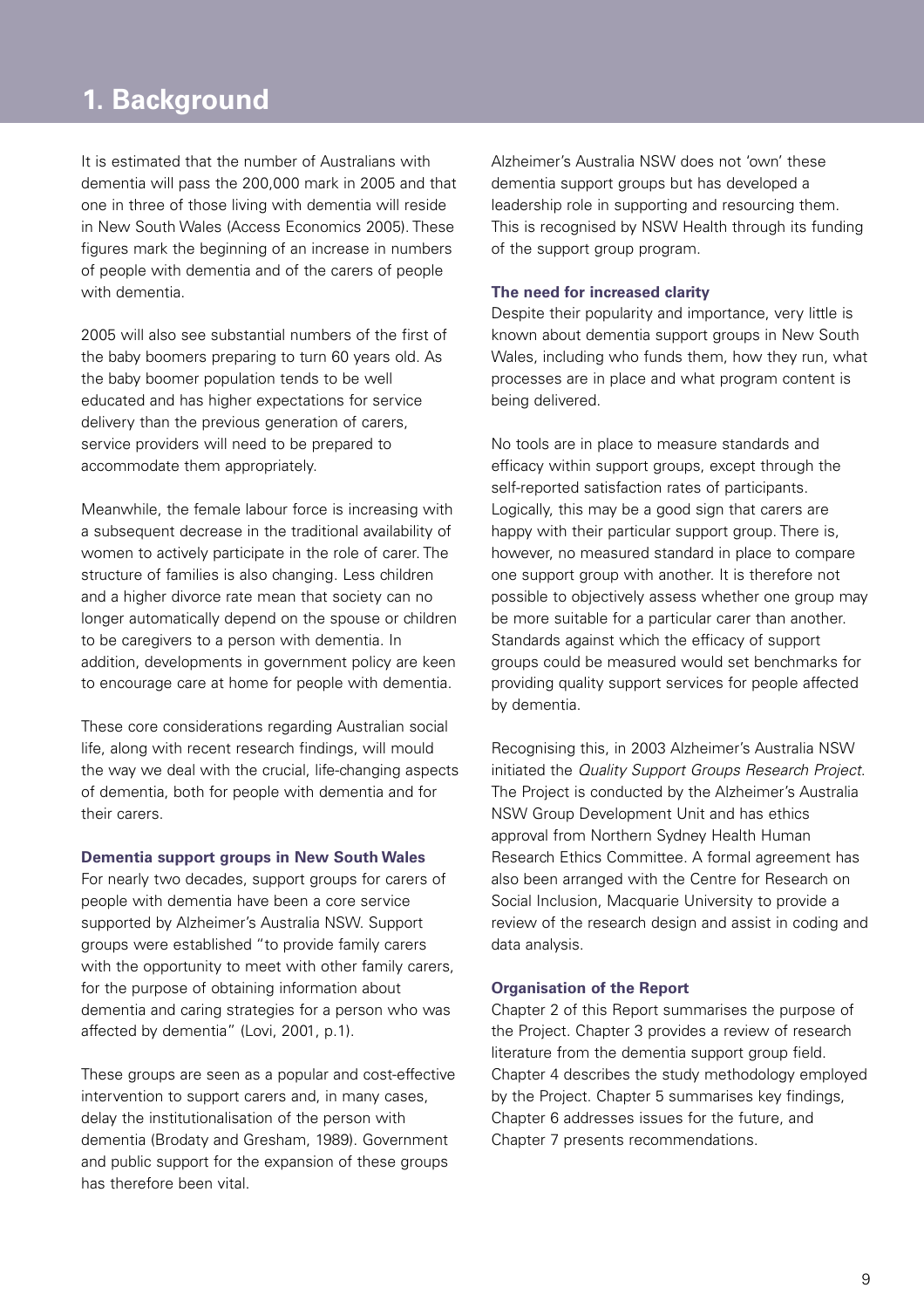

I watch carers change, grow in self-esteem, become more assertive, use resources and learn to take care of themselves.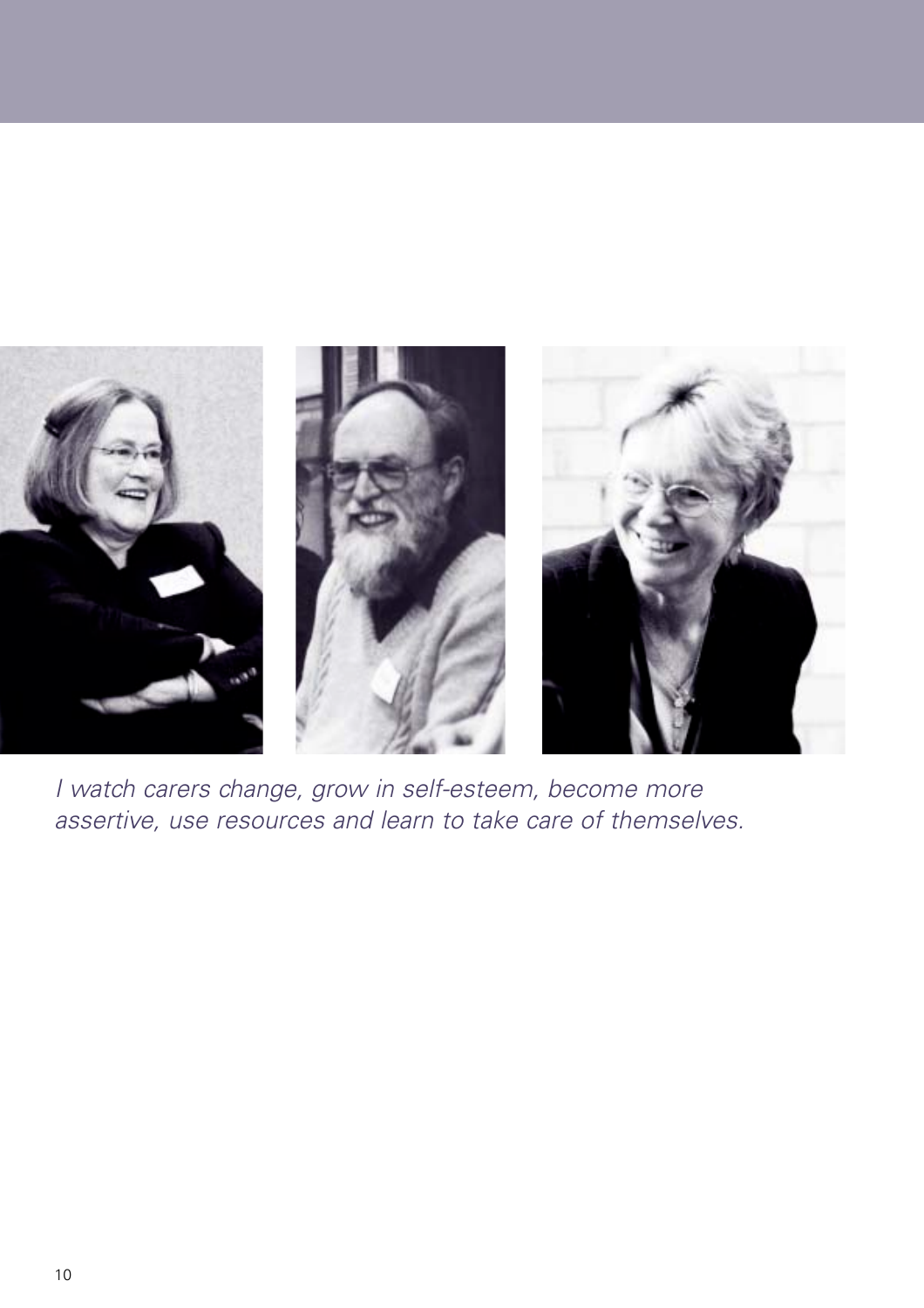# **1. 1. 2 Purpose Background to the Project Background to the Project**

#### The purpose of the Quality Support Groups Research Project is to:

- Provide basic information about the operation and structure of dementia support groups in New South Wales
- Ascertain what constitutes a quality support group and determine how this can be achieved
- Document the number of support groups in New South Wales and obtain a basic profile of their membership and leadership.

#### The Project proposes to address the following research questions:

- What skills, knowledge, resources and assistance do group leaders need to effectively facilitate a support group?
- What are the needs of carers and what needs are/are not being met by participating in a support group?
- What systems, structures, content and processes might assist a carer support group to effectively address these needs?
- How can a support group be flexible enough to meet the varying needs of carers?

#### The Project is divided into three phases:

- Phase I Literature review and survey of existing groups to investigate the views of support group leaders.
- **Phase II** Survey the perceptions of carers across New South Wales regarding the role and value of dementia support groups in their lives.
- Phase III Analyse findings from Phases I and II to determine quality standards against which the effectiveness of a dementia support group may be measured.

This Report summarises Phase I of the Project and includes recommendations for future strategic directions to Northern Sydney Area Health Service, NSW Department of Health, Alzheimer's Australia NSW and other 'carer' organisations.



The group provides a forum for carers to meet and share with other carers in an emotionally safe environment where they can receive professional support, information and education.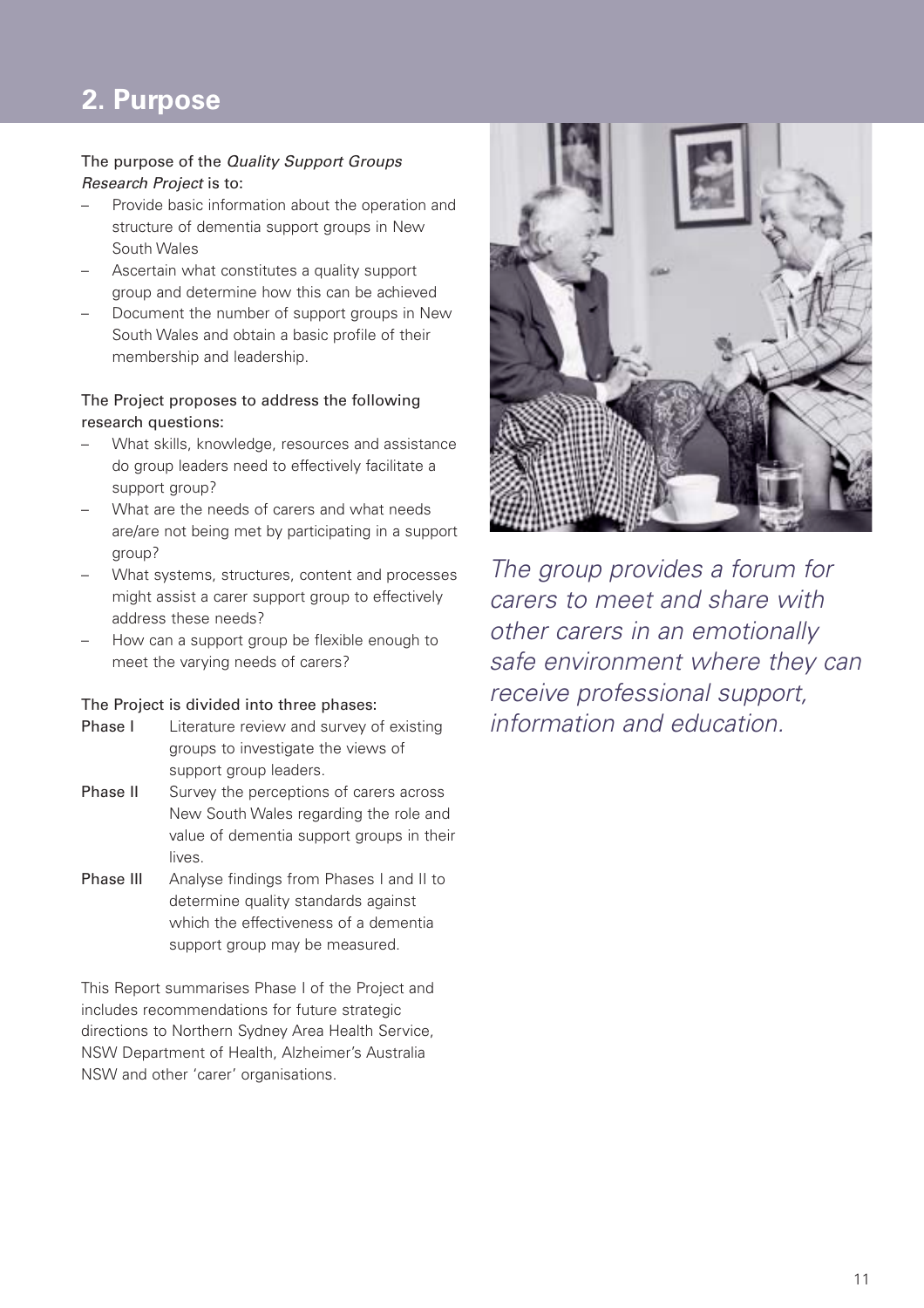

It is satisfying to see the warm greetings the carers give each other. Carers attentiveness, enthusiasm to return, determination to improve their situation, their openness and their support of each other.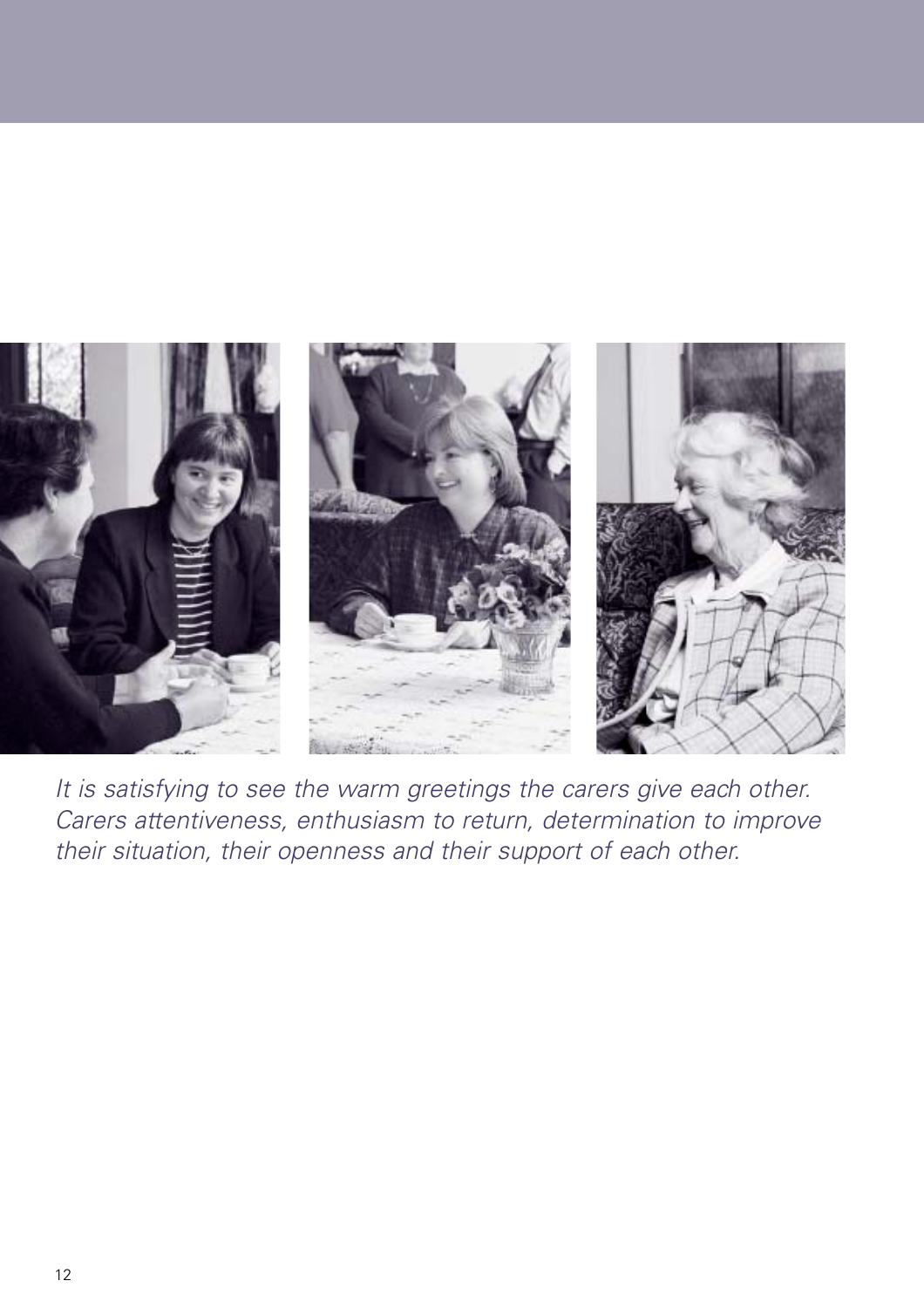### **1. Background Exchange Background to the Project**

To provide an understanding of the history and effectiveness of the support group as a form of caregiver assistance, a review was conducted of the literature available from English-speaking countries for the period from January 1985 to December 2004. Searches were conducted using OVID, PUB-MED and ASK-ERIC databases, using the search words: support, support group, carer(s), stress, depression, Alzheimer's, dementia, coping and carer support groups. Relevant research was primarily located in gerontological, nursing and social work journals and specific journals relating to Alzheimer's disease. Subject matter was confined to dementia specific information regarding support groups. Approximately 120 articles and texts were initially identified, with a final subset of approximately 40 articles selected for inclusion in this Literature Review.

#### **History of support groups – the mutual aid model**

Support groups began in the 1970s, stimulated by the rise of the self-help movement. Groups that developed at that time were based on a mutual aid model of shared experiences and provided social and educational support to carers who brought their different experiences to the group.

In 1976 Katz and Bender described support groups as: … small voluntary group structures that through mutual support aim to complete specific tasks. For the most part, they consist of participants that gather in order mutually to satisfy a common need, help with a handicap or a life problem and to create a desired social or personal change. (Katz and Bender, 1976, p.141, cited in Adamsen and Rasmussen, 2000, p.5)

Zarit (1983) asserts that the development of support groups at this time reflected the merging of two theoretical perspectives: social support; and small group theory. In combination, these theories normalised the caregiver experience through interpersonal learning and cohesion. The emphasis was very much on a social type of support. Indeed, research studies by Toseland and Rossiter (1989) and Hardy and Riffle (1993) reported that evidence of outside networking that resulted from connections made at these groups was a reliable sign of their success.

During the 1980s this model was utilised by Alzheimer's associations across Australia as an important support resource for carers (Farran and Kean-Hagerty, 1994). The focus of these support groups was one of mutual aid, service information and education about dementia. (Alzheimer's Association Australia, 1991; Lovi and Tweedie, 2001).

In 1989 Judith Gonyea conducted a study of dementia support groups in Massachusetts, USA, that were based on the mutual aid model. This model was similar to that being used in New South Wales. Gonyea's study of 47 support group leaders and 301 members was designed to identify current, unmet needs of families confronted with dementia and to suggest future directions that support groups might pursue to address these needs. Gonyea found that support groups focused primarily on education and peer support and gave less attention to carers' other emotional needs. Gonyea reported the goal of the ongoing support group was not psychotherapy. Rather there was a need for greater acknowledgement of the carers' emotional needs.

In 1991 a modest student survey of 30 carer support groups was undertaken for Alzheimer's Association Australia in consultation with Alzheimer's Association NSW. This survey confirmed the prevalence of the mutual aid model in New South Wales and provided valuable statistical information about the composition and extent of groups in the sample. The survey provided little insight into the content or process of the groups' frameworks and, except for the selfreported rate of satisfaction by members, did not elicit any objectively measured values of efficacy. It must be noted, however, that the survey did collect data on why caregivers ceased to attend support groups. This information will provide beneficial comparisons with results of Phase II of this Project.

According to Bourgeois et al (1996) studies of these early dementia support groups were "overwhelmingly positive" with consistent reports of carer satisfaction due to improved knowledge and shared experiences. They concur with Toseland and Rossiter (1989), however, while anecdotal and self-reported rates of member satisfaction give us a broad understanding of a group's success, this information does not provide a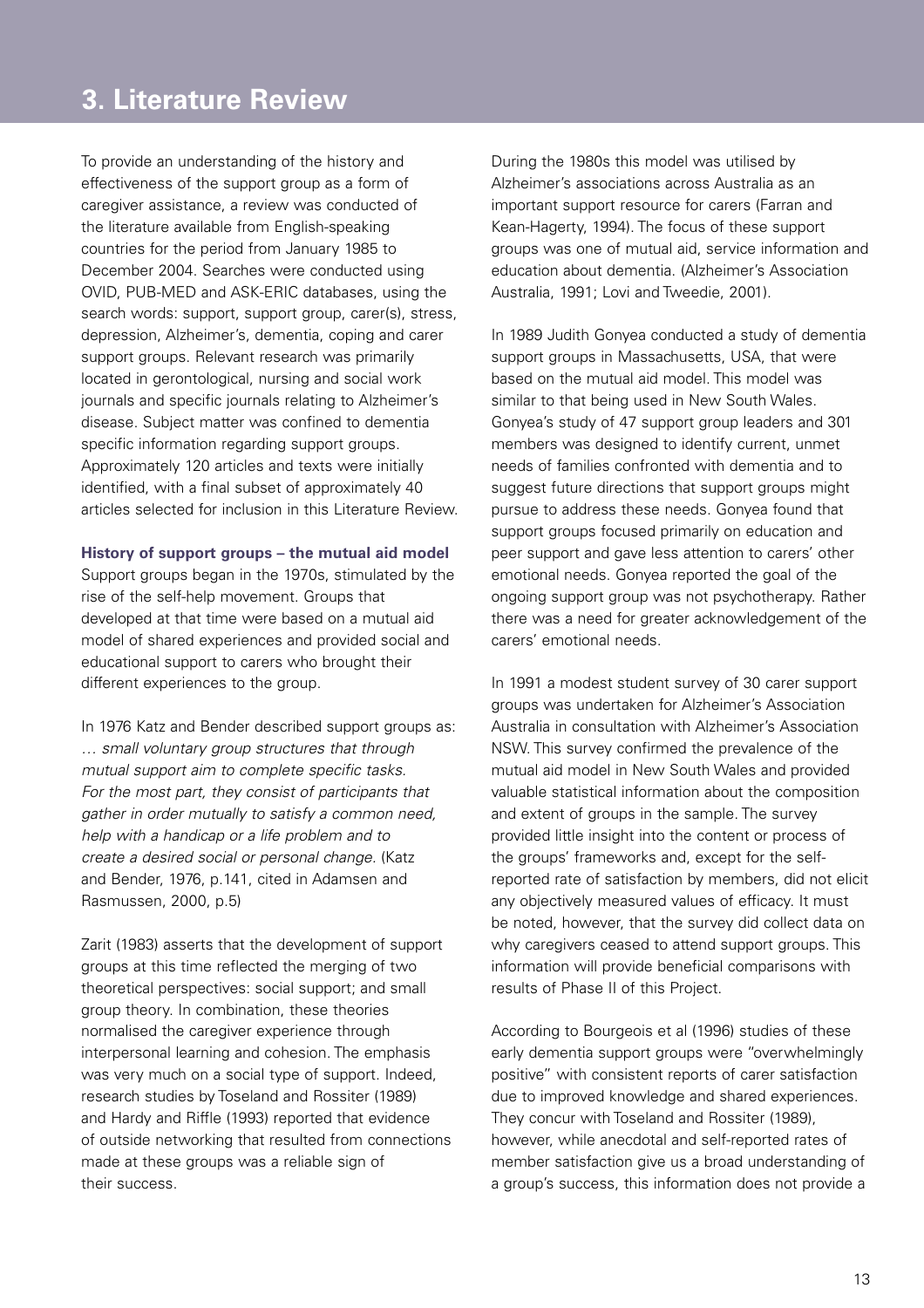measured standard to which we can compare other groups and thus quantify efficacy.

#### **Emergence of the psychoeducational approach**

By the end of the 1980s, a clear division was emerging in research literature between two distinct sets of support group models (Table1). Support groups based on the mutual aid model were no longer the only option for carers of people with dementia. As an adjunct or alternative to support groups in the mutual aid model, psychoeducational interventions were being utilised to assist carers overcome their clinical and psychological needs.

Psychoeducational support groups are defined by Coon et al (1999) as typically short term and employing a structured agenda with expected outcomes. Coon stated:

Session content derives from cognitive-behavioural therapy and involves acquisition of specific skills (such as challenging negative thoughts and increasing frequency of participation in pleasant events) through various mechanisms such as role-plays, demonstrations, or written materials. Psychoeducational approaches typically make use of homework assignments in order to translate skills learned in class to the caregiver's daily routine. (Coon et al, 1999 cited in Depp et al, 2003, p.22).

This transition from the mutual aid model to a psychoeducational approach was marked clearly by the work of Toseland and Rossiter (1989) in the United States of America and by Brodaty and Gresham (1989) in Australia.

Toseland and Rossiter's (1989) seminal work surveyed 29 support groups, of which 18 were dementia specific. Almost all groups were based solely on education about dementia and emotional support. All were timelimited, except two which were ongoing with a mutual aid base and no structured design. Most groups spent half of their time presenting information, questions and discussion, and the rest of the time encouraging participants to share issues and concerns with the group. A great majority of the groups reported positive outcomes for participants through the qualitative observations of leaders and the self-reported satisfaction rates of participants who responded to questionnaires.

Brodaty and Gresham's (1989) study acknowledged the "unremitting burden" of dementia that leads to carers becoming "demoralised, isolated and psychologically distressed" (1989, p.1375). The study included 96 carerpatient pairs. Carers received skills training to cope with the dementia specific difficulties of their role. At the same time, those with dementia were given a memory training program. The program design included techniques such as didactic education, group therapy, assertiveness training, skills management and extended family therapy sessions. In contrast to many other studies, Brodaty and Gresham conducted follow-up telephone conference calls at three, six and twelve month intervals and found that an intensive intervention can reduce carer distress and at the same time delay placement of the person with dementia into residential care.

Toseland and Rossiter (1989), and later Bourgeois et al (1996) and Brodaty et al (2003), argued that most of the research up to the late 1980s had been descriptive and exploratory and that more rigor was required for the measurement of the design and evaluation of support groups. While participants' reports of satisfaction with the group had been confirmed, "caregivers' feelings of burden, levels of stress and sense of wellbeing" were not (Toseland and Rossiter, 1989, p.446).

In response to the consistent findings of high levels of stress, social isolation and increased morbidity (Mace and Robins, 1981; Zarit et al, 1985; Haley et al, 1987; Carers Association of Australia, 2000), the 1980s saw a rapid expansion of research on dementia and discovered a range of carer needs that until then had not been acknowledged.

#### **Meeting a diverse range of carer needs**

A new focus questioned the initial one-size-fits-all notion of the mutual aid, social support group. The impact of caregiving on the life of the carer was seen in a new light. Increased levels of carer stress and morbidity were reported and the health and wellbeing of the carer became a significant area of research (Brodaty and Gresham, 1989; Mittleman et al, 1993; Carers Association of Australia, 2000). The timeliness of supportive interventions for carers according to the stage or progress of dementia was acknowledged as important. Karlin et al (1999) suggested that perhaps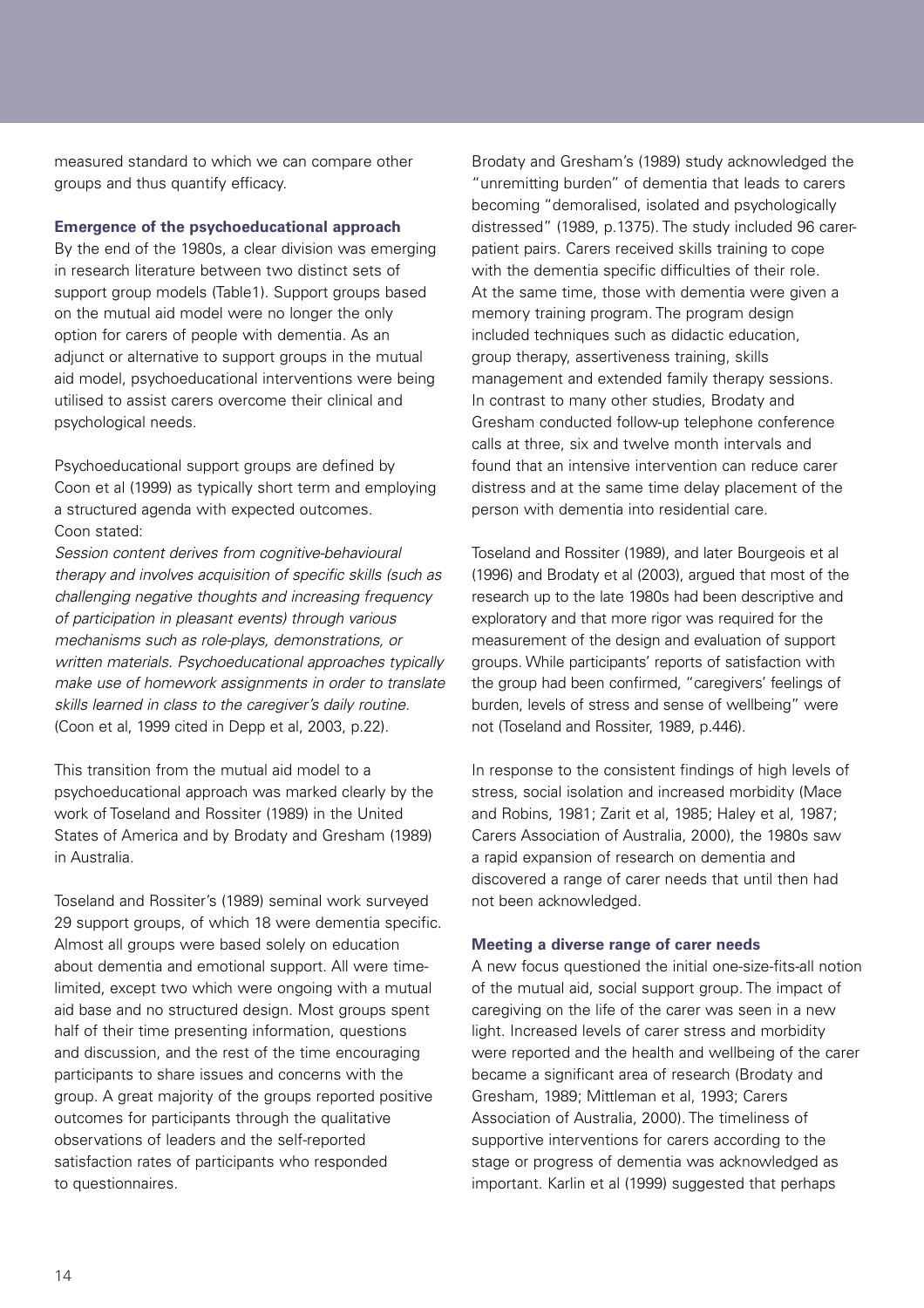different interventions could be offered to support group members as they progressed through the different aspects of dementia care. These interventions would be especially beneficial to people providing care for longer periods and also for people who are no longer caring but need support in moving out of the caregiver role.

In addition, the different relationships between carer and care recipient, such as spouses, child/parent or friends, were now seen as important. Similarly, the need to extend support to 'whole family' interventions was acknowledged (Karlin et al, 1999; Brannstrom et al, 2000).

Greater awareness of cultural difference has impacted on the caregiving experience and on outcomes from support groups. In Australia, Bird and Parslow (2001, p.28) suggest that "all groups whose situation places them outside mainstream services" should be considered, with appropriate modifications made to existing services for these carers.

Hupcey (1998), Toseland and Rossiter (1989) and Cohen et al (2000) argued that leaders were a dominant variable in the organisation of support groups, as their perceptions of carer need strongly influence the group. Hence, appropriate leadership training was considered by many researchers to be a core element in effective outcomes for support groups (Gonyea, 1991; Monahan, 1994; Brodaty et al, 1994; Mitchell, 1996; and Kitwood, 1997).

These social changes, along with new findings in dementia research, meant that the delivery of

services for the carers of people with dementia had to be adjusted to accommodate a range of carers who have different needs at different times in the progression of dementia (Toseland and Rossiter, 1989; Gallagher-Thompson et al, 2000; Pusey and Richards, 2001; Charlesworth, 2001; Sorenson et al, 2002; Bourgeois et al, 2002; Depp et al, 2003).

#### **Moving toward a new culture of care**

Kitwood (1997) described a new culture of care that is focused on the uniqueness of each person, is respectful of what they have accomplished, and compassionate about what they have endured. He states that carers should have the opportunity to be in touch with their "concerns, feelings, vulnerabilities and transform these into positive resources" (1997, p.136).

According to Kitwood, changes toward the new paradigm of care will not happen overnight but will occur through a gradual transformation of the structures that are already in place. He states that the process consists of a persistent, subtle, ingenious substitution of one way of being by another... [will perhaps be] in the shape of a day care centre, residential facility or support group (1997, p.142).

Furthermore, in the light of social change and the projected increase in demands for the delivery of service to caregivers that will come from Australia's ageing population (Access Economics, 2005), the notion that one unilateral solution exists for carers can no longer be applied to support groups for those affected by dementia.

|                 | <b>Mutual aid support groups</b>       | <b>Psychoeducational support groups</b> |
|-----------------|----------------------------------------|-----------------------------------------|
| <b>Duration</b> | Long term                              | Short term (6-10 weeks)                 |
| Leader          | Leader-health professional / volunteer | Leader - Professional                   |
| <b>Focus</b>    | Social / educational                   | Psychoeducational skill training        |
| <b>Program</b>  | Informal framework                     | Structured framework                    |
| Model           | Mutual aid                             | Psychoeducational approach              |

#### **Table 1. Characteristics of support groups**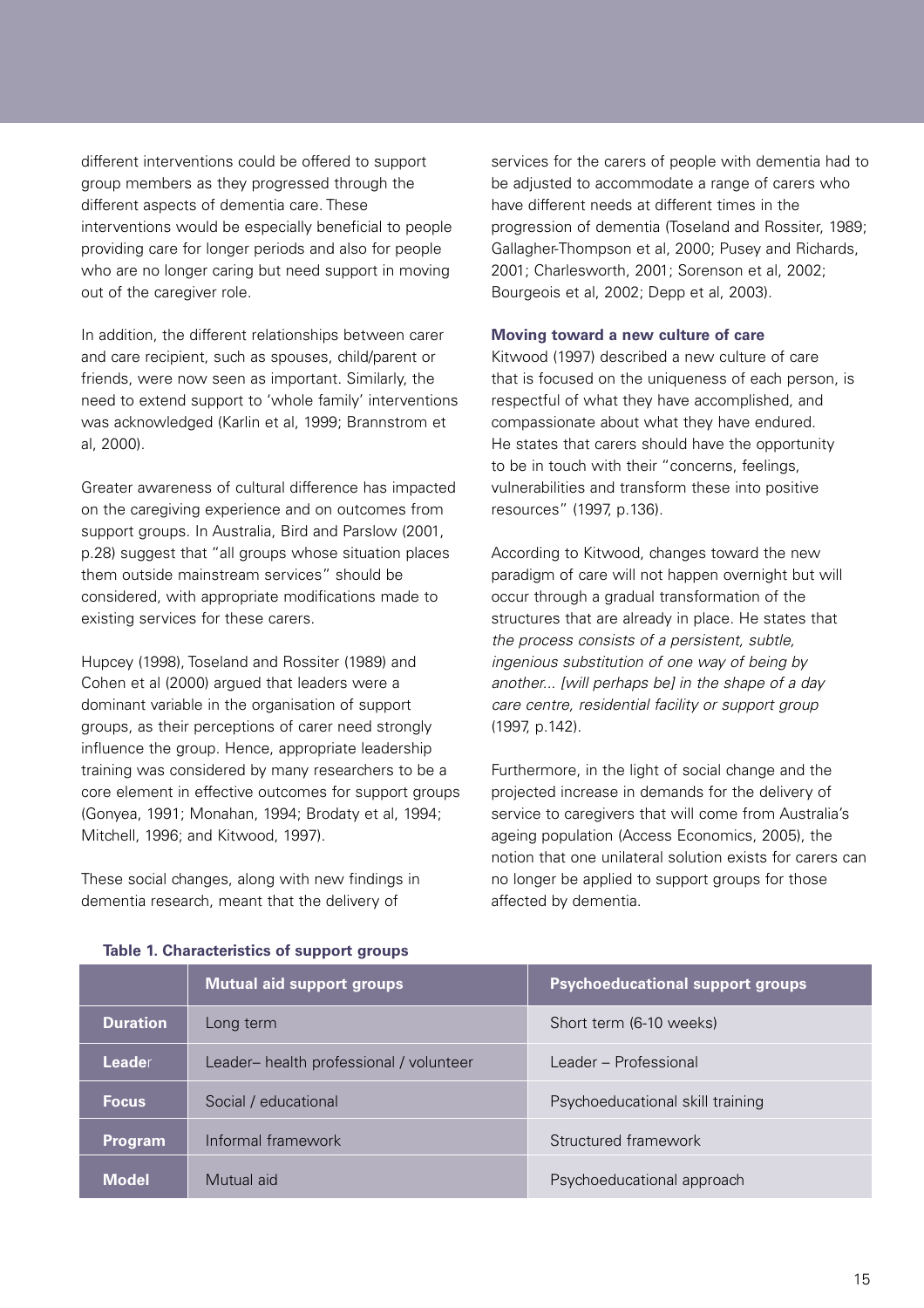Consequently, there is now significant interest in the development of psychoeducational intervention models for carers as a tool for successfully reducing carer stress, increasing carer wellbeing, increasing coping mechanisms available to the carer over time and, where possible, reducing institutionalisation (Donaldson et al, 1998; Marriott et al, 2000; Pusey and Richards, 2001; Depp et al, 2002; Schulz et al, 2003; Brodaty et al, 2003).

One such program is the REACH (Resources for Enhancing Alzheimer's Caregivers Health) project established at Stanford University in 1995. The aim of REACH is to teach caregivers how to manage their time better, become more assertive in asking for help, channel their thoughts more positively and to prepare for the future. REACH was one of the first programs to make a comparison between psychoeducational interventions and traditional mutual aid support groups – where the key focus was skill building, rather than empathy.

In Australia, Brodaty, Green and Koschera (2003) reviewed the outcomes of 30 studies (34 interventions) over a 17-year period and reported that psychosocial interventions can reduce carers' psychological morbidity and help keep the person with dementia at home longer. As there is little ongoing research in Australia, they recommend ongoing analyses to assess the continued efficacy of these interventions.

Bourgeois, Schulz and Burgio (1996) and Brodaty (2003) claim this new research focus signifies the emergence of an increased understanding of the complex needs of caregivers, as well as advancements in research design to better evaluate the effectiveness of different types of support group programs. This recent attention has allowed the identified purpose of a group to be better articulated. This, in turn, can lead to more effective research as expected outcomes are more objectively measured and evaluated.

#### **A comparison of research findings**

These support interventions have a theoretical base which is consistent with many health stress models. Lazarus and Folkman's (1985) theory of stress, coping and adaptation is widely used, as is the support theory of Berrera (1986) that proposes a relationship between perceived social support and stress. Beck's (1979) theory for managing negative thoughts through cognitive behaviour and D'Zurilla's (1986) model for problem solving have also been given recognition in developing interventions (all cited in Bourgeois et al, 1996).

Many of the support interventions reviewed for this Project were not described in sufficient detail. This meant that comparisons were sometimes difficult (Burgio et al, 2001; Schulz et al, 2002; Bourgeois et al, 2002). Several research projects had varying outcomes due to the heterogenous nature of the group with regard to age, living arrangements and the severity of dementia of the person being cared for. Subsequently, the high incidence of small sample sizes meant that results could not be generalised or offer any new applicable knowledge (Russell et al, 1989). These methodological problems associated with the incidence of small sample sizes have also been expressed by a number of significant metaanalyses (Burgio et al, 2001; Cooke et al, 2001; Sorenson et al, 2002; Brodaty et al, 2003).

In the studies reviewed, there were few objective measures to indicate why carers continue to attend dementia support groups (Mitchell, 1996). There were no significant findings on the long-term effects of support group interventions for participants such as the resumption of social activities, reduced visits to the GP or better physical health (Brannstrom et al, 2000). Conversely, Brodaty et al (2003, p.663) suggest generic support groups alone are often an "unsuccessful intervention" if the aim of the program is to enhance coping skills and reduce the symptoms of stress in the caregiver. Furthermore, with the exception of the REACH project, there has been very little replication of specific interventions for empirical validation.

Evidence is starting to accumulate about why many carers have never attended a dementia support group. Barriers such as the stigma associated with dementia and a lack of awareness about services were identified by carers in a qualitative study by Morgan et al (2003). Research by Karlin et al (1999) suggests that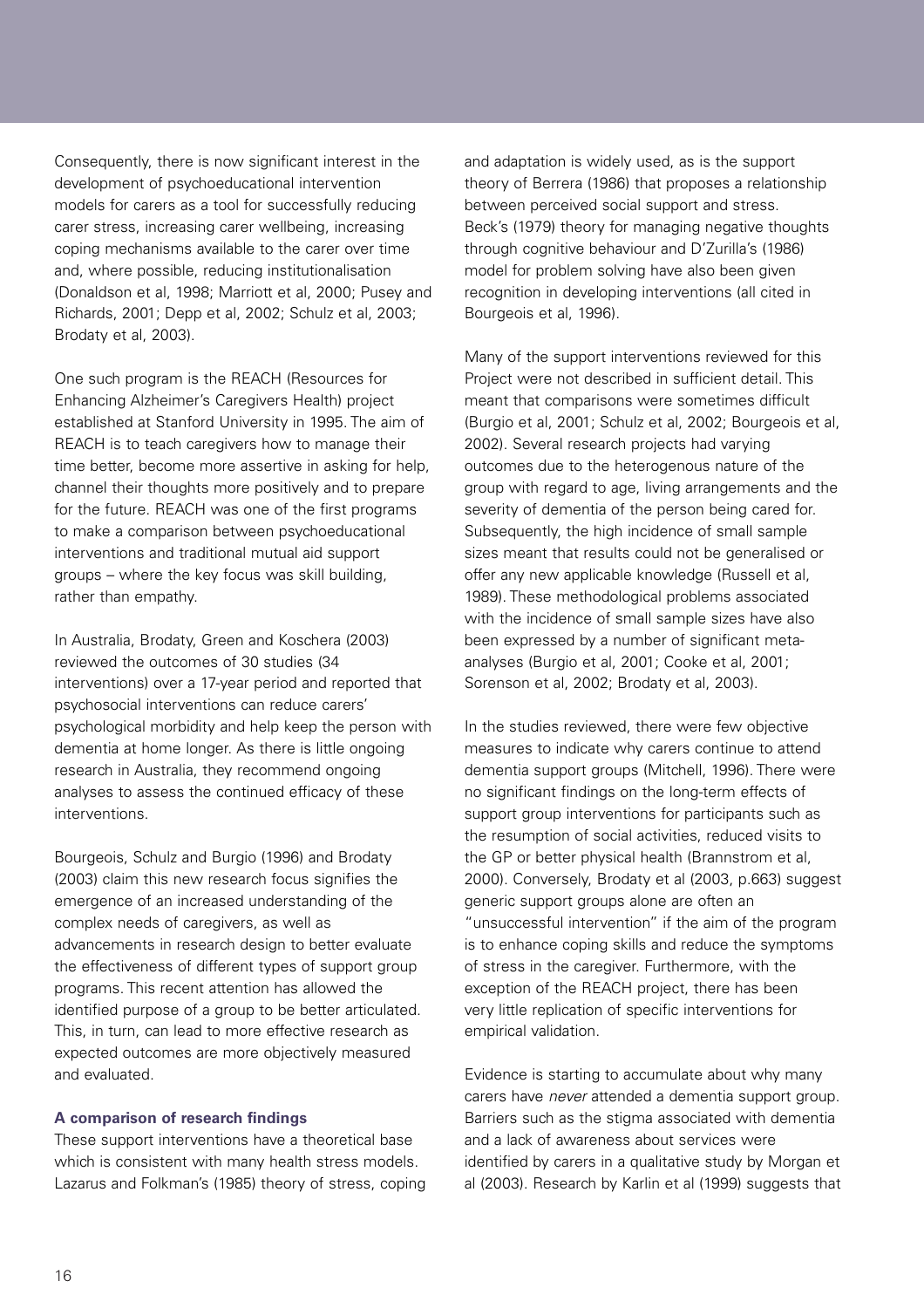those who attend support groups were referred by their GPs and were most in need of support, whereas those not attending were often carers perceived as coping in their role.

We know that in New South Wales and across Australia there has been a continuation of the use of ongoing support groups for carers of people with dementia. While professionals instigating psychoeducational models of support groups have objectively measured their effect on participants, little consideration has been given to measuring the value and quality of ongoing support groups based on a mutual aid model.

Results of this Project's literature review suggest the need for a careful examination of the way support groups in NSW operate, and raise a number of specific questions about the nature of support group membership, their goals, their leadership and their programs. Importantly, it raises questions about the nature and value of the 'support' they provide to participants and how groups can be evaluated appropriately to achieve success.

Striking the balance between effective program development and responsible evaluation will be the challenge for educators for many years to come. (Monahan 1994, p.699)



The carers say that the support, advice and information does help them, and they feel accepted because members of the group understand where they are coming from.

They feel able to discuss their role without being judged.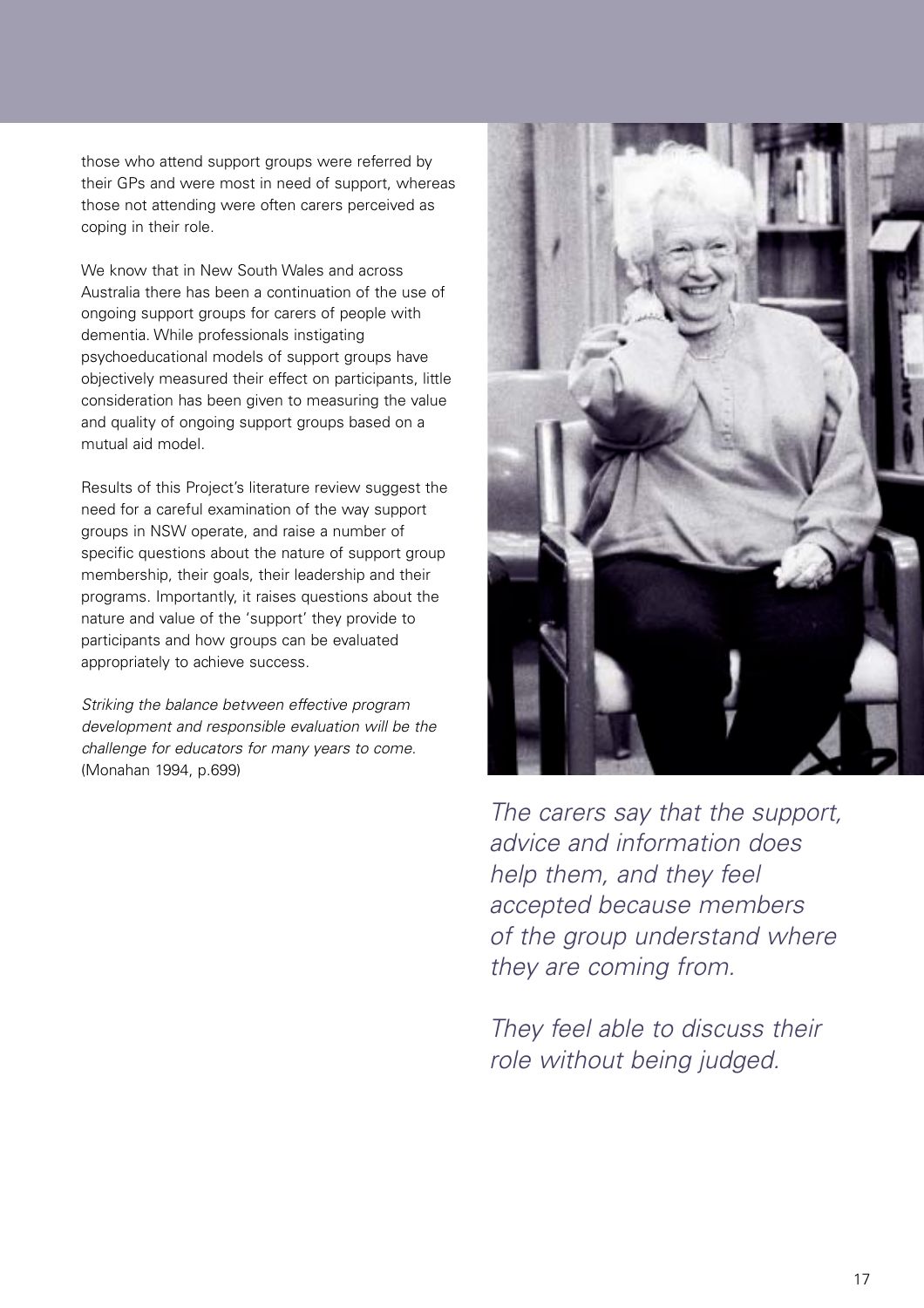

One of my greatest challenges as a leader is the range of needs of carers, and just how many of them there are.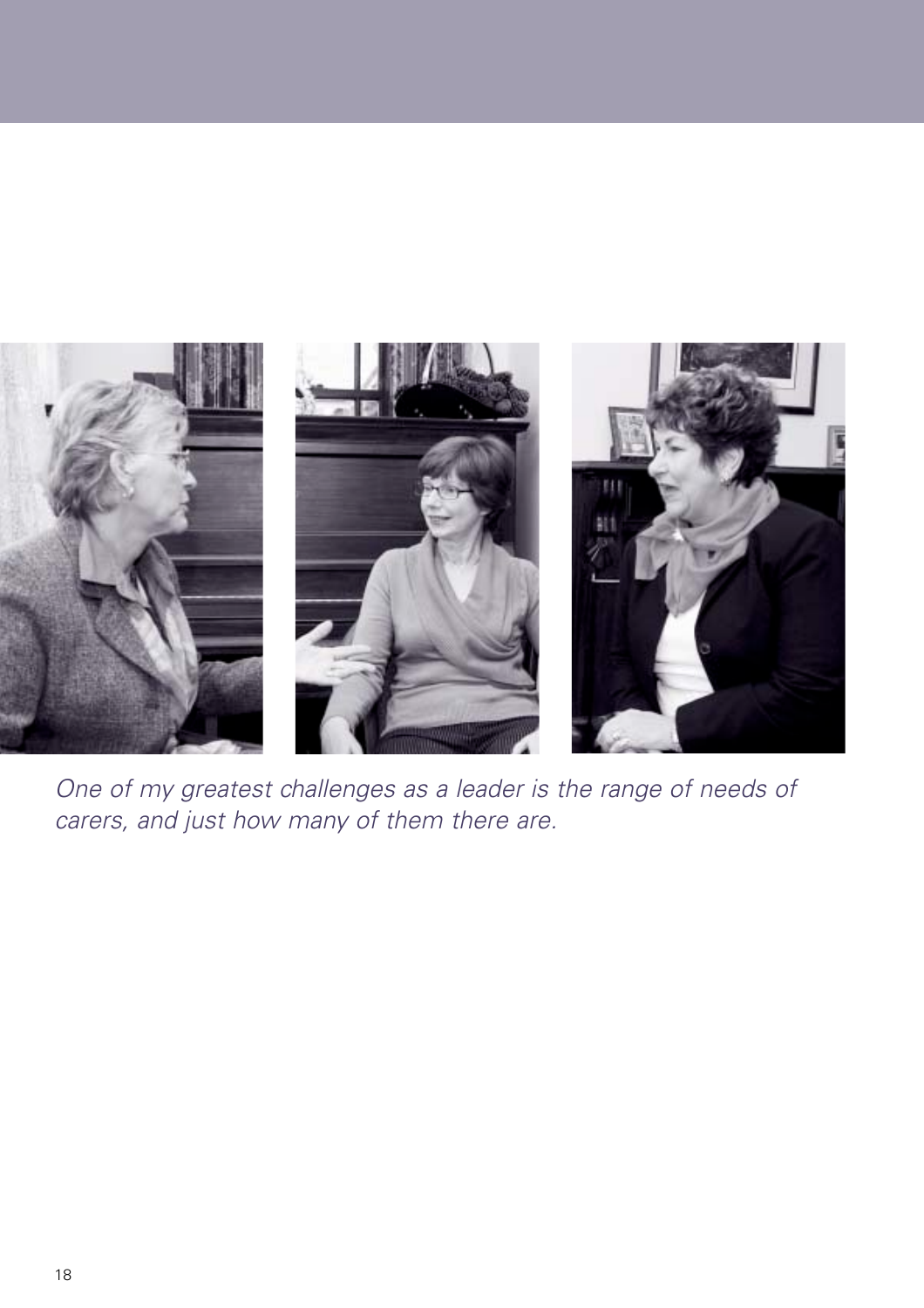### **1. Background to the Project 4. Methodology**

Phase I of the Quality Support Groups Research Project was based on a survey of dementia support group leaders in New South Wales, as their perception of carer need strongly influences the content and processes of a support group.

A questionnaire (Appendix 1) was selected as the most time-efficient and cost-effective method of making contact with the support group leaders.

Ethics approval for the Project was sought and received from Northern Sydney Health Human Research Ethics Committee.

A structured method of data collection was established by using Alzheimer's Australia NSW's existing database of support group leaders in New South Wales. The database was developed by the Group Development Unit of Alzheimer's Australia NSW and contains details of known carer support groups. Support group leaders had previously provided permission for their names and the name of their group to be in this database and for this information to be used for research purposes.

All of the support group leaders on the database were asked to respond to the questionnaire to achieve a high sample to population ratio and to ensure the validity of the Project.

#### **The questionnaire**

A 10-page questionnaire containing 40 questions was formulated by synthesising trends and ideas obtained from the literature review, information gathered in the field from workshops, informal conversations, and feedback from support group leaders across New South Wales.

The coversheet of the questionnaire sought additional current information about the leader's support group, such as its location and sources of funding. The name of the leader was requested for the coversheet only and, on its return, the coversheet was removed from the questionnaire and coded separately to retain the confidentiality of the leaders' responses in the remainder of the questionnaire.

The 40 questions in the body of the questionnaire were divided into the following sections:

- Support group details location, resources
- The support group leader professional status, gender, perceived purpose of group, IT access, program planning
- Leadership qualities self assessed
- Skills audit self assessed
- Group membership age, gender, relationship to person with dementia, number of members, culturally and linguistically diverse backgrounds (CALD)
- Session plan preparation
- Needs analysis of carers assessing five dimensions of need.

The questionnaire was reviewed by the Centre for Research on Social Inclusion (CRSI) then piloted with six rural, regional and metropolitan group leaders and four professional internal Alzheimer's Australia NSW staff, to gain feedback and to test its validity. Only minimal changes were necessary.

#### **Distribution of the questionnaire**

The questionnaire was incorporated into a Research Package (Appendix 2) which was distributed to each of the 219 support groups listed on the Alzheimer's Australia NSW database.

The authors acknowledge that while other support groups may exist in New South Wales, only those groups listed on the Alzheimer's Australia NSW database were approached during research for this Project.

#### The Research Package consisted of:

- A cover letter that briefly explained the research goal and encouraged a response from the support group leader
- The questionnaire
- Two (2) consent forms one for the support group leader to retain and one to be returned to Alzheimer's Australia NSW
- An information sheet explaining the Alzheimer's Australia NSW Privacy Policy; data collection methods; systems for expressing complaints; and how to access further information if needed/wanted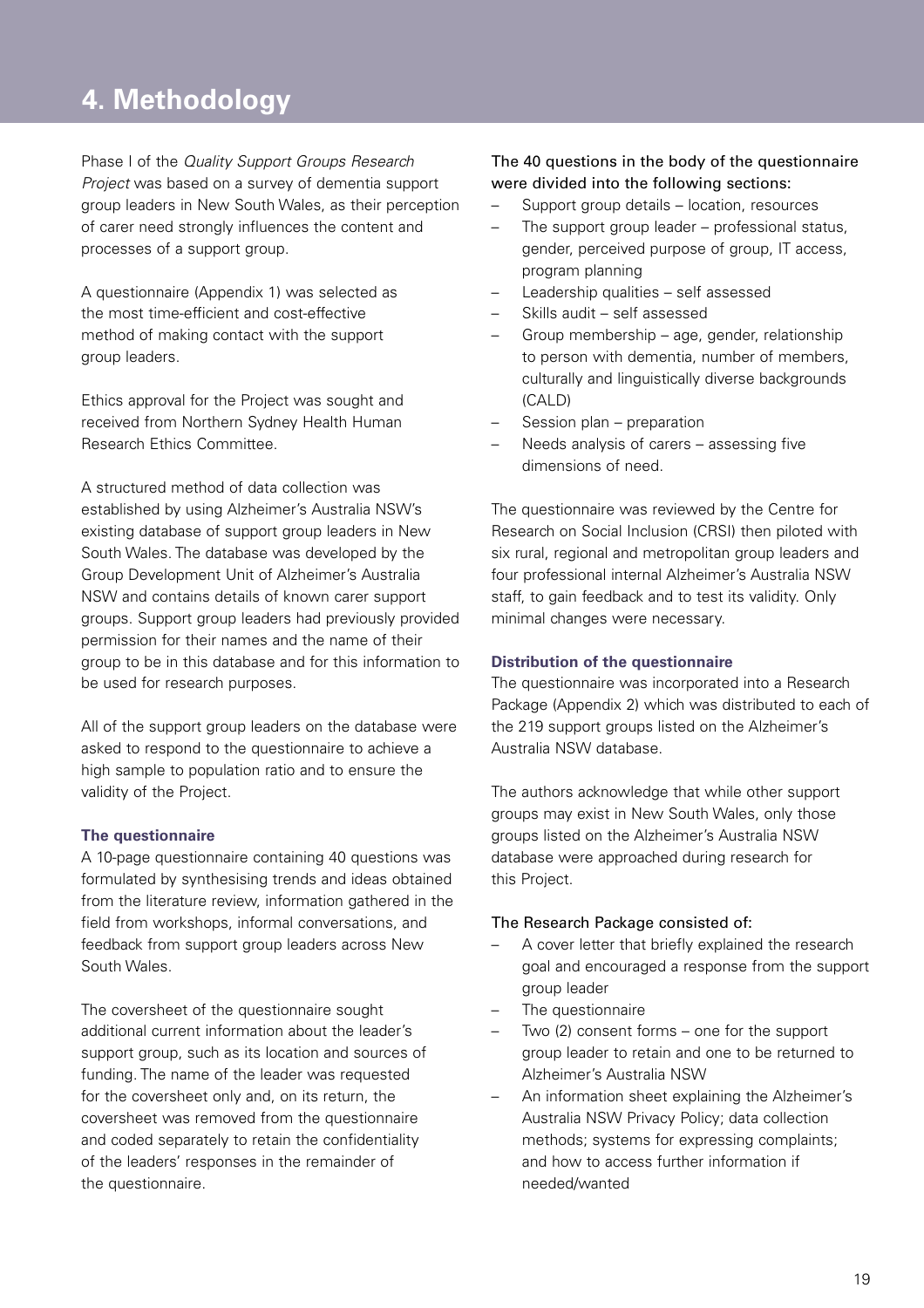- Helpful hints for completing the questionnaire
- A reminder of what to return to Alzheimer's Australia NSW
- A stamped envelope addressed to Alzheimer's Australia NSW and marked as confidential to ensure correct internal research procedures were followed
- Coffee/tea bag.

Ethics approval allowed three follow-up contacts with support group leaders who did not initially respond to the questionnaire. In practice, one follow up letter was sent and two phone calls were made to encourage responses from these support group leaders. When talking to these support group leaders by phone, all research team members adhered to the same script.

A letter of thanks was sent to each support group leader who completed the questionnaire.

### **Analysis of data**

The bulk of the data received from respondents was analysed in the sociology laboratory at Macquarie University, in consultation with staff from the Centre for Research on Social Inclusion.

Specific coding and the Statistical Program for Social Sciences (SPSS) data program were used for all closed questions.

A manual content analysis $3$  of questions was conducted for the 10 open questions and the final comments.

3 Content analysis is the process by which "the various responses to the questions are grouped into a logical and orderly set of discrete categories" (Hall and Hall 1996: pp133-134).



The group encourages a network of social and emotional support in a small and isolated community.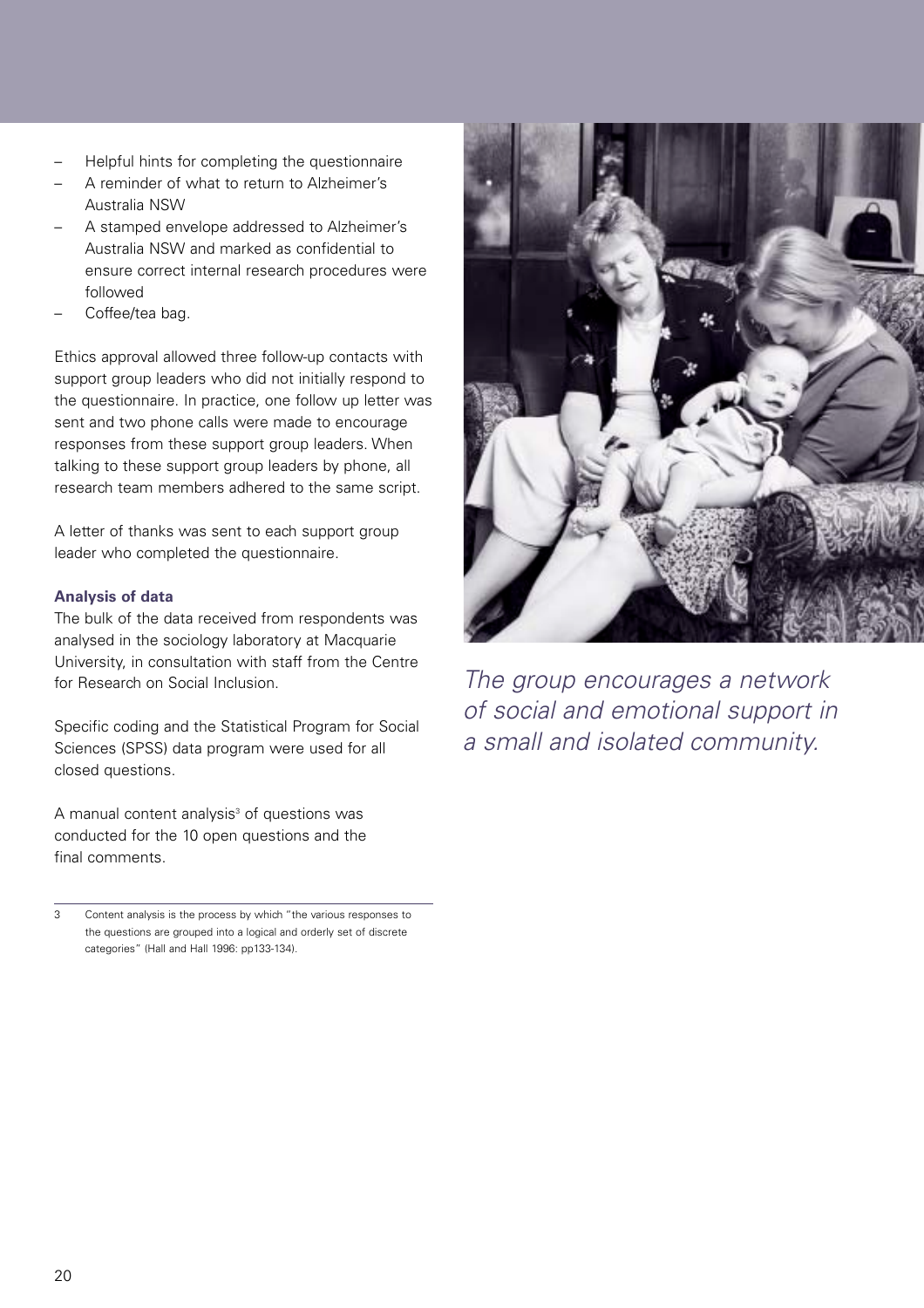

Support groups serve as a useful function in helping people deal with stresses related to common crises, life transitions and chronic conditions. Their proliferation is associated with the increasing need for formal and informal sources of support in the wake of rapid social change, geographic dispersion of families and friends and cutbacks in funding for human services … they form social networks that have the potential for bridging gaps in service and for providing emotional support, guidance and information.

(Schopler and Galinsky, 1993, p.195)

There needs to be a greater emphasis on targeting interventions according to specific characteristics of the carer and the person with dementia. Interventions are relevant across the entire course of chronic degenerative illnesses, but the aims and content of interventions must necessarily change as needs change.

(Charlesworth, 2001, p.105)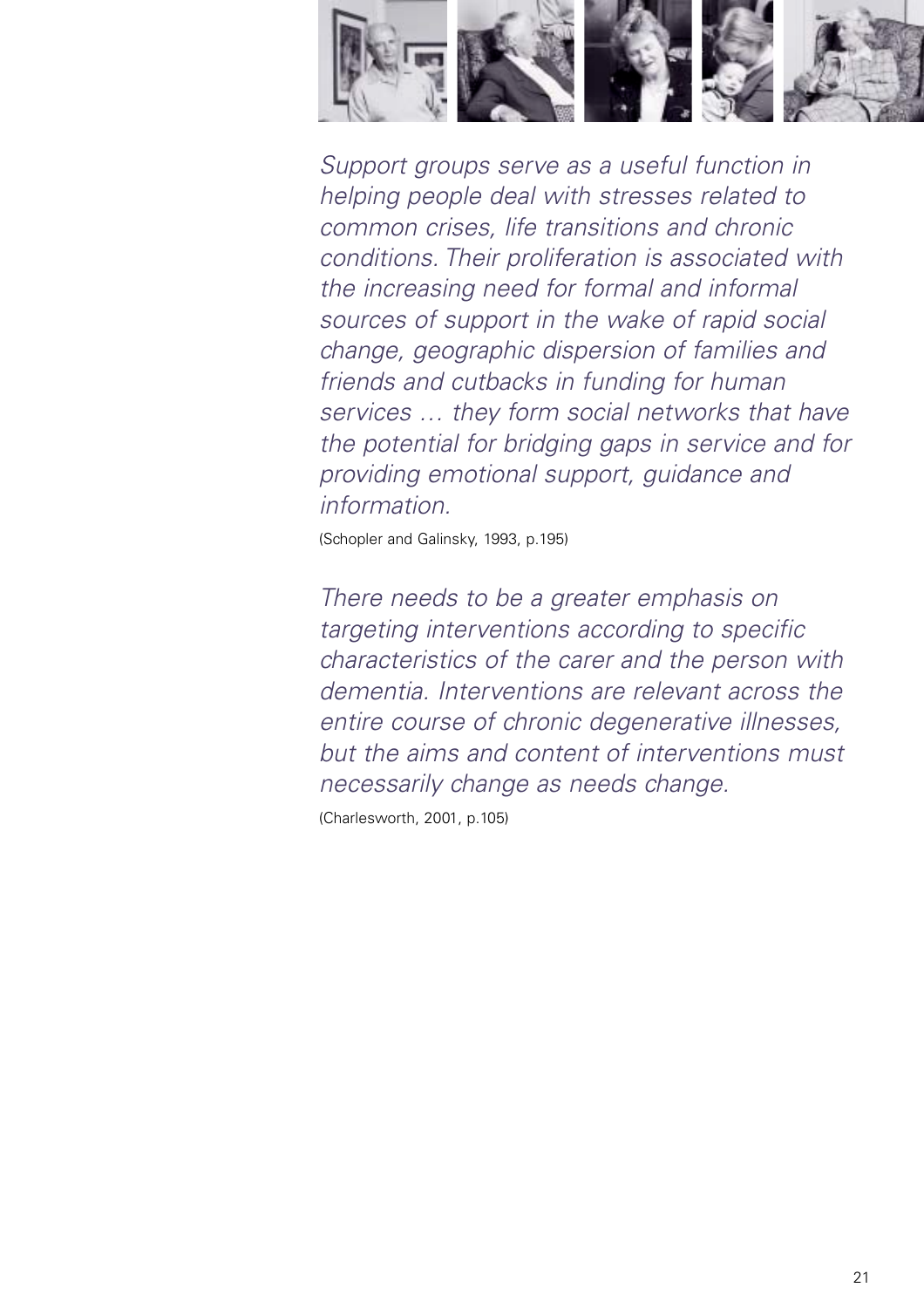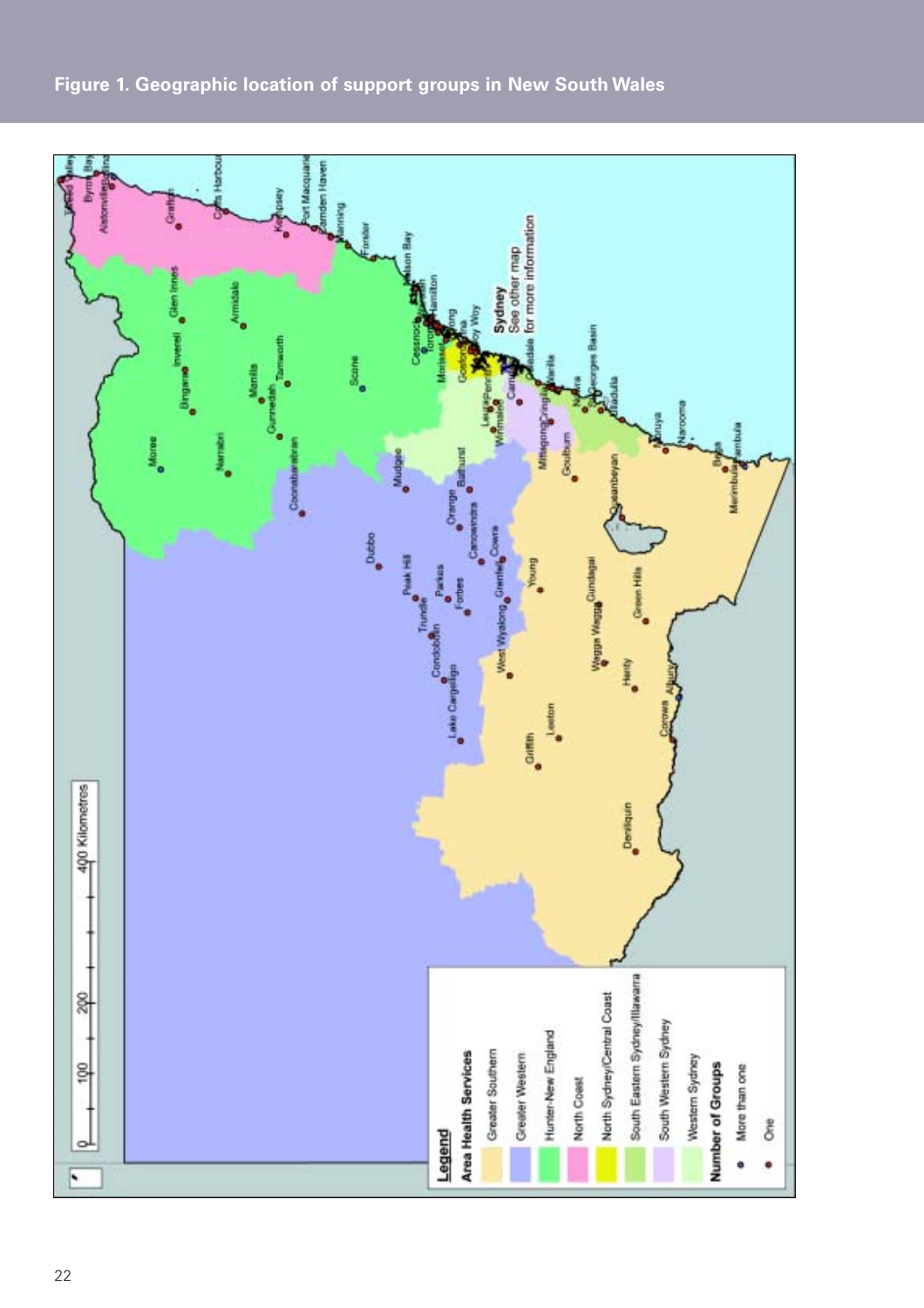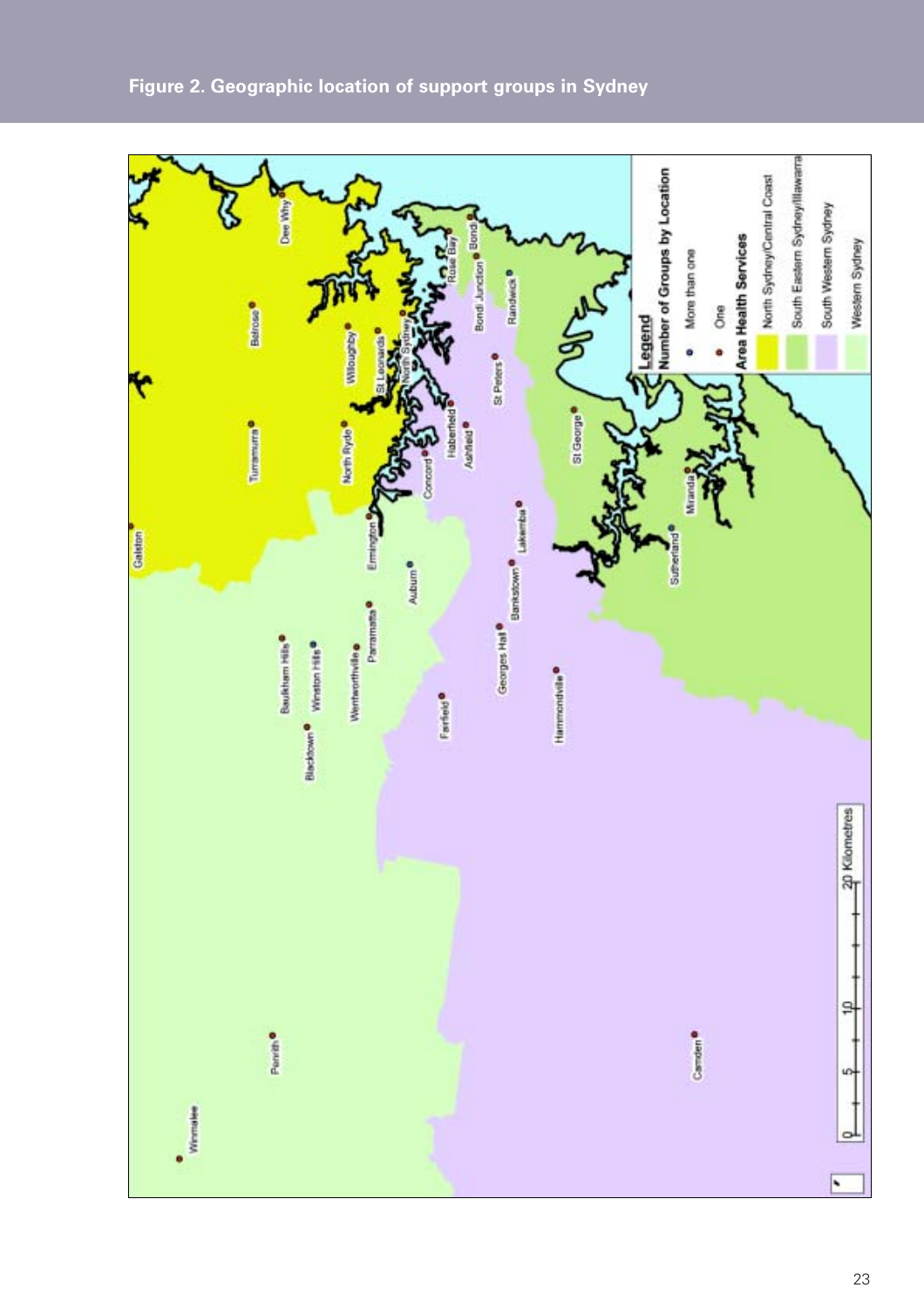

This group gives carers the opportunity to develop networks, process what is happening, receive education and training, and social, emotional, psychological and spiritual support – as well as practical strategies.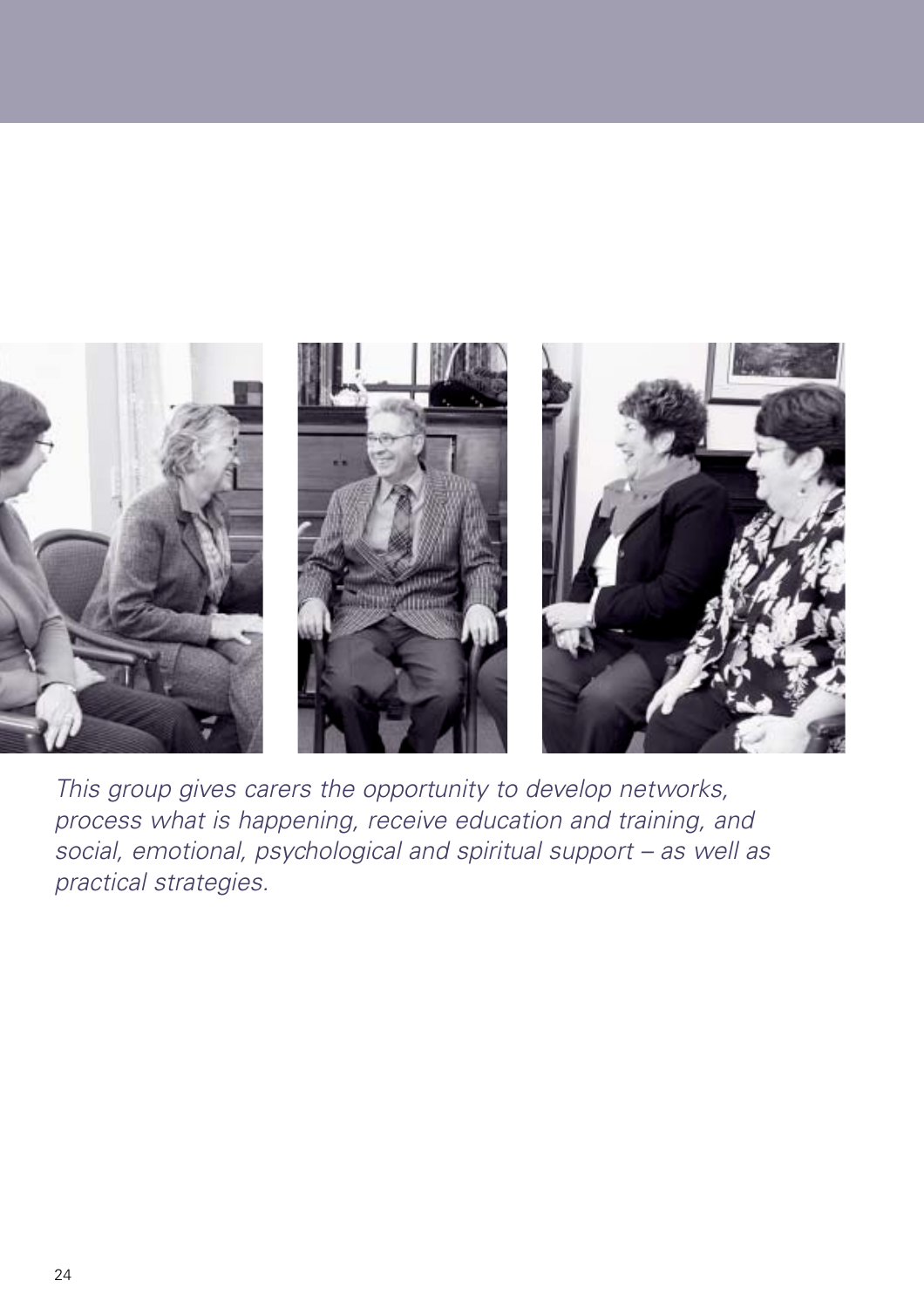#### **5.1 Overview of existing support groups**

Of the 219 support groups approached, 60 were found to be no longer in existence. An investigation into the reasons behind the cessation of these groups was conducted by telephone. Reasons provided by respondents included:

- Insufficient staff to lead programs
- Distance and/or time required for travel proved impossible on a regular basis in some rural areas
- Attendance by carers was consistently decreasing
- Insufficient time for leaders to conduct a regular group due to competing work loads
- Local decision that there was no longer a need for a group
- Key staff had ceased their employment.

Consequently, as at February 2004, 159 active support groups were identified in New South Wales (see Table 2). From these, 140 support group leaders responded to our questionnaire. This 88% response rate was very high ensuring validity of results.

#### **Location**

The majority of dementia support groups were located outside the metropolitan area of Sydney, with over half of these groups located in rural and regional areas and along mid-coastal areas. (See Table 3, below, and Dementia Support Groups in New South Wales listed in Appendix  $3.$ <sup>4</sup> This reflects the current trend for many older Australians, particularly retirees, to move from metropolitan centres to regional and rural areas. Escalating housing prices in the capital cities, particularly Sydney, along with a desire for a better quality of life, have contributed to this shift to smaller urban areas concentrated along the New South Wales and Queensland coast.<sup>5</sup>

We are aware of only a few dementia support groups that service the far western areas of New South Wales. This could reflect time and distance barriers met by service providers. This trend and the findings from our research highlight the need for an increased focus on the particular difficulties experienced in these rural and isolated areas. Reduced access to resources, both physical and professional, lessens the opportunity for carers to attend dementia specific groups.

|                                                        | <b>Number</b> | Percent | Valid percent     |
|--------------------------------------------------------|---------------|---------|-------------------|
| Questionnaires distributed                             | 219           | 100     |                   |
| Support groups found to no longer exist                | 60            | 27      |                   |
| Number of known active support groups at February 2004 | 159           | 73      | 100               |
| Number of responses received                           | 140           | 64      | 88                |
| No response received but support group exists          | 19            | 8       | $12 \overline{ }$ |

# **Table 2. Number of Support Groups**

#### **Table 3. Location of support groups in New South Wales**

| Location in NSW | Frequency | Valid percent |
|-----------------|-----------|---------------|
| Metropolitan    | 43        | 31.4          |
| Regional*       | 39        | 28.5          |
| Rural*          | 55        | 40.1          |
| Didn't respond  | 3         |               |
| Total           | 140       | 100           |
|                 |           |               |

\*No definitions for regional and rural were offered in the questionnaire. Responses were self-selected.

4 Appendix 3: Support Groups in New South Wales

5 http://www.abs.gov.au/Ausstats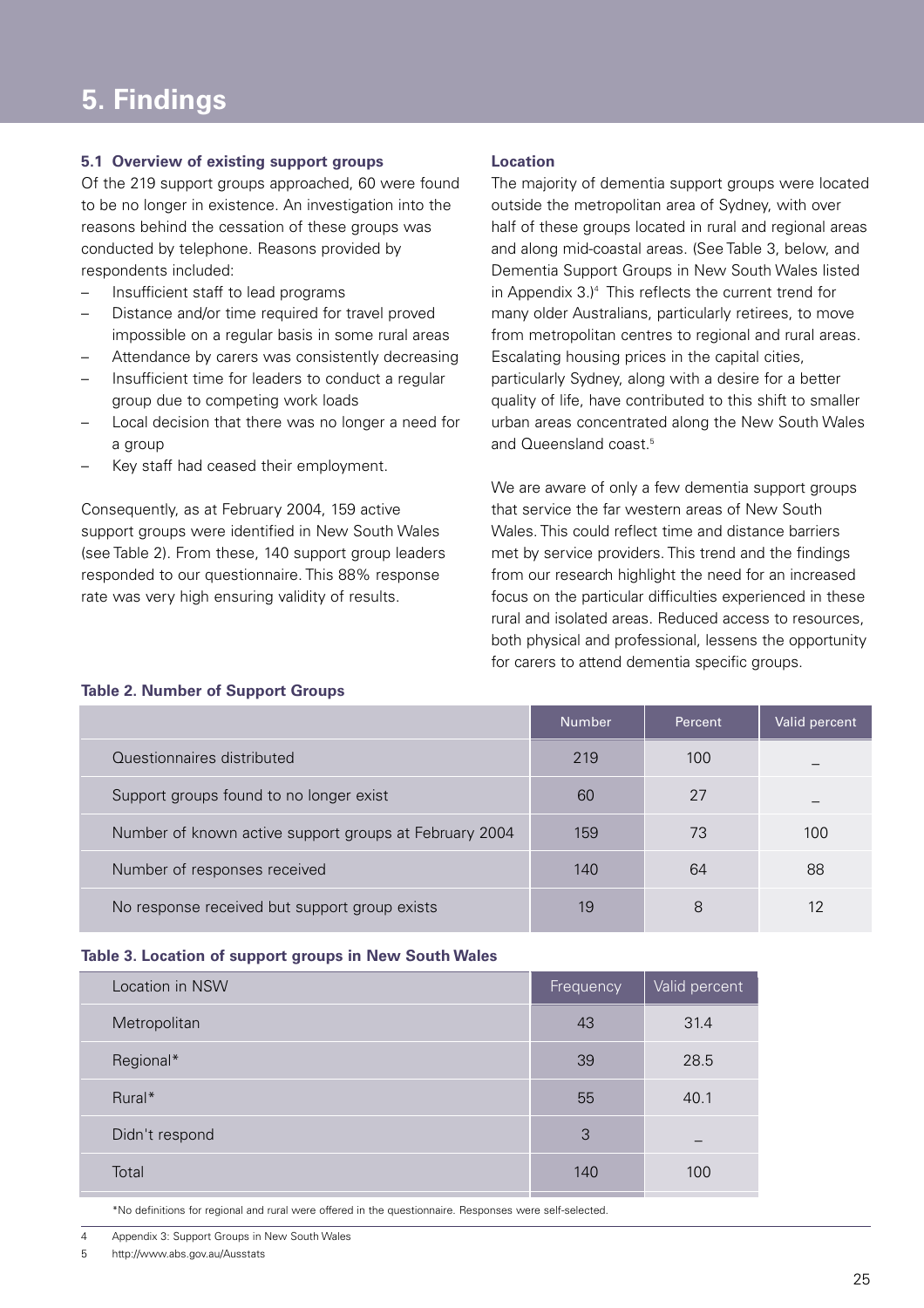#### **Funding for support group leaders**

Funding for the position of group leader came from a variety of sources and was predominantly government-based. These funding sources (Table 4) reflect the range of professional backgrounds of the leaders of dementia support groups.

#### **Table 4. Funding**

| <b>Funding Body</b>                              | Percent           |
|--------------------------------------------------|-------------------|
| <b>NSW Health</b>                                | 27                |
| Department of Ageing Disability<br>and Home Care | 25                |
| Australian Government                            | 24                |
| Home and Community Care                          | $12 \overline{ }$ |
| Residential Care Facility /<br>Day Centre        | 8                 |
| Local Council                                    | $\mathcal{P}$     |
| Alzheimer's Australia NSW                        | 2                 |
| Total                                            | 100               |

Responsibility for public liability insurance of support groups was diverse, often resting with either: NSW Health; the residential/day care facility where the session was held; religious groups such as Anglicare and Centacare who auspice the support group; Alzheimer's Australia NSW; local councils; neighbourhood centres; or recreation clubs.

#### **Development of support groups**

During the twelve months preceding this research, the

average number of new members joining support groups across New South Wales was seven per group. The average number of members leaving support groups during the same period was four per group. These figures suggest that viable groups have been growing in size over recent years and reflect a growing trend for people with dementia being cared for at home for longer periods. Such a trend indicates an increased need for carer support.

The vast majority of group leaders (79%) stated they usually or always speak to members before they attend their first group meeting. Best practice (Northen and Kurland, 2001) directs that potential members have the opportunity to be informed about how the group operates, what to expect when they attend and what they would like to gain from their attendance.

#### **Setting**

The group setting is significant as "the adequacy and atmosphere of the room in which the group meets has an important impact on the development of relationships and group cohesion" (Northen and Kurland, 2001, p.142). The survey data indicated that support groups were held in a variety of locations (Figure 4), with the local community hall provided as the most common setting. Many of the locations described in the survey data implied a sense of relaxation and informality, which in turn can be the impetus for good social interaction.

Settings such as coffee shops may not always provide a safe and private enough environment to encourage the expression of emotions and thus allow the flow of

#### **Figure 3. Referral sources**

Information on referral sources (Figure 3) indicated that local agencies were the most important source of support group referrals, followed closely by other carers and members. Referrals from doctors were the lowest referral sources reported.



<sup>\*</sup>Aged Care Assessment Team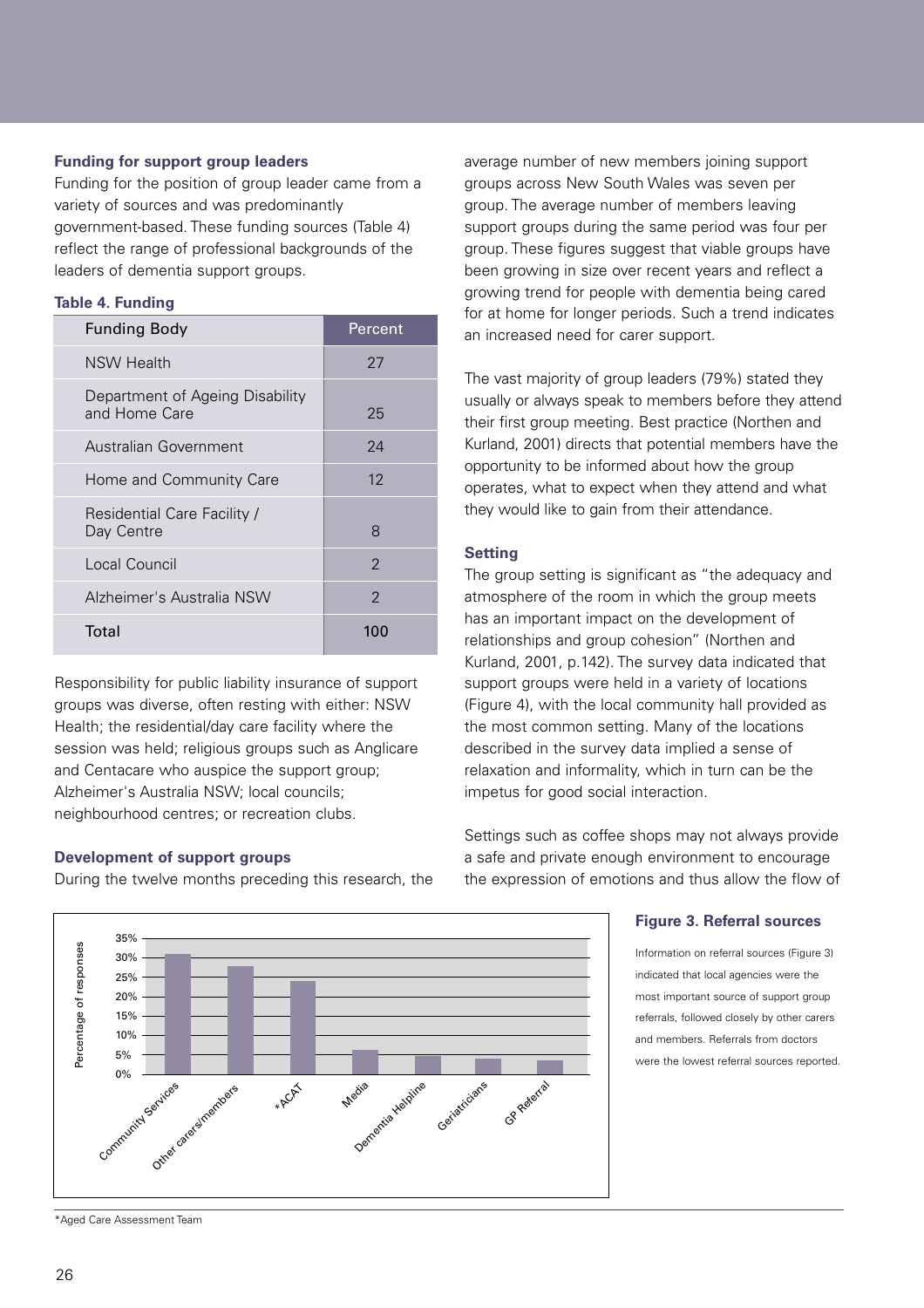worthwhile discussion. This may be a question for further research.

While most of the facilities described in the survey data were rent free (92%), the meeting room was often set up by the leader (75%) which meant extra time and physical demands were being placed on that person.

#### **Practical Resources**

Most leaders were provided with adequate practical resources to run their groups. Table 5, below, lists the availability of resources to the support groups surveyed.

#### **5.2 Group Membership**

The average number of members in each dementia

#### **Table 5. Available resources**

| Resources                       | Yes $(%)$ |
|---------------------------------|-----------|
| Coffee / tea making facilities  | 96        |
| Appropriate comfortable seating | 94        |
| Wheelchair access               | 90        |
| Heating                         | 89        |
| Cooking                         | 87        |
| Attendance book                 | 77        |
| TV / video player               | 72        |
| Whiteboard / butcher's paper    | 70        |
| Tea and coffee provided         | 60        |
| Overhead projector              | 53        |



support group surveyed in New South Wales was 13 and the median was 12. The average number of regular members attending a group session was 10.

Cohen et al (2000) suggest the availability of a social network is a component of quality social support and a potential safeguard against depression. On average, group leaders reported that at least three people (approximately one-third of the average group) had contact with one another when they were away from the group. This is a good indication that networks were being formed and therefore a measurable sign of success.

#### **Age and gender of carers**

As predicted, most caregivers were female. Females represented 77% of all caregivers, while 23% were male. Of the females, 35% were under 65 years old and 42% were over 65 years old. This is consistent with Australian Bureau of Statistics (ABS) findings (1997)6 that report 71% of all carers are female and highlight the traditional role of women as the major carers of men and women.

While the incidence of male carers was less than female carers (Figure 5), there were a significant number of male carers in the over 65 year old group. In fact, the number of older male carers (17%) was more than twice the number of younger male carers (6%).

These figures for male and female carers will be significant measurements for future research as trends develop from the greater incidence of women in the workforce and the consequent increase of males

6 http://www.abs.gov.au/Ausstats: Special Article – Caring in Australia (1997)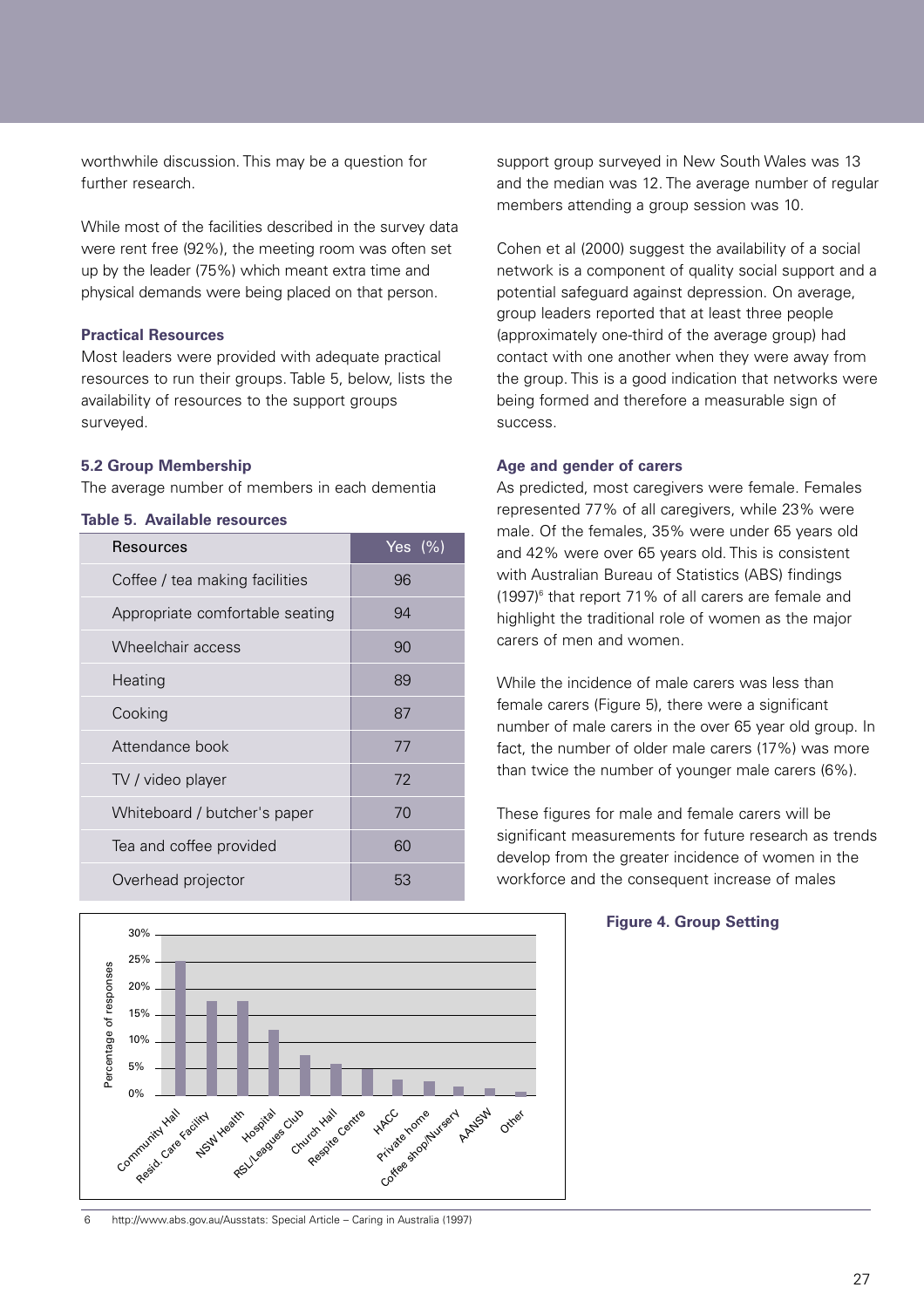undertaking caring activities in the home. Indeed, ABS Caring in the Community statistics  $(2000)^7$  for all carers in Australia indicate that the likelihood of women being carers is greatest when they are between 55 and 64 years old, while the greatest likelihood for men for being carers is when they are over 74 years old. The ABS states that this reflects the greater tendency for male carers to assist a partner and for women over 74 years old to be widowed.

#### **Relationship of the group member to the person with dementia**

Investigations into the relationship of the carer to the person with dementia were as predicted (Figure 6) with more than half (54.3%) of the carers in spouse/partner relationships and nearly one third (30.4%) being daughters and sons of the person with dementia.

While only 2.1% of respondents were friend/neighbour carers, this small percentage could be a significant measurement for comparison with

future studies. Social changes emerging in current household arrangements indicate that a more diverse interpretation of the family unit, such as an increase in the number of people living alone and people choosing to have less children, mean that the friend/neighbour carer value has the potential to increase.

In hindsight, a variable for gender could have been included in the Phase I survey as it would have provided a more specific interpretation of the results. Research for Phase II will, however, incorporate this data into the Project.

#### **Diversity amongst members**

Half (50.4%) of the support groups surveyed were reported by their leaders as having some members from culturally and linguistically diverse (CALD) backgrounds. In all, 28 CALD backgrounds were reported (Table 6). The dominant CALD member group population was Italian, with Polish, German, Dutch and Chinese following strongly. In addition, six ethno-specific groups were reported, i.e., Italian,



#### **Figure 5. Age and gender of carers in dementia support groups in New South Wales**

**Figure 6. Relationship of member to person with dementia**

7 http://www.abs.gov.au/Ausstats 4436.0 Caring in the Community, Australia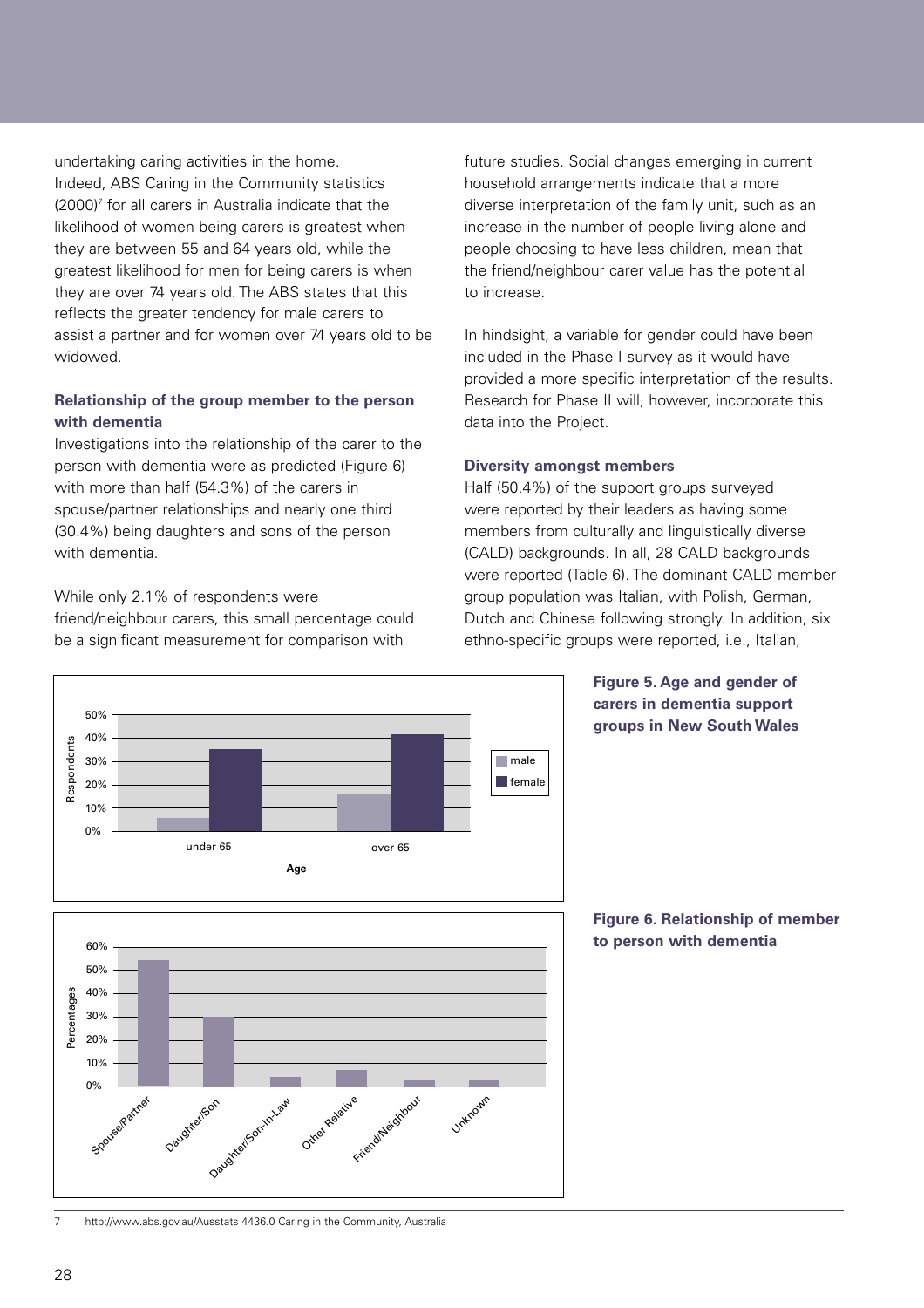Polish, Portuguese, Korean, Arabic and Chinese. Previously, support groups were predominantly homogenised and Anglo-centric. Findings presented in Table 6, however, push the view that there should be more acknowledgement of 'differences' amongst carers, i.e., 50.4% of the 133 groups that responded said their membership included carers from CALD backgrounds. Even though some groups reported only small numbers of people with CALD backgrounds, this finding highlights the cultural and linguistic differences that group leaders need to consider.

While the survey identified four specific male support groups that are ongoing, no specific groups were identified for females, former carers, gay people, Aborigines or Torres Strait Islanders. The varied experiences of these carers must be acknowledged so that support groups can accommodate their particular needs in their caregiving role. Groups for these specific carers may exist that are currently not linked to Alzheimer's Australia NSW.

#### **5.2.1 Description of person being cared for by member**

#### **Age and gender of person with dementia**

The people with dementia being cared for by support group members were predominantly over 65 years old. The difference in numbers between males and females in both categories was small (Figure 7) with 2% more females than males aged under 65 and 6% more females than males aged 65 and over.

#### **General 'stage' of dementia**

Leaders were asked to determine which 'stage'<sup>8</sup> (i.e., early, middle or late) they believed the carers in the group were experiencing in relation to the person they cared for. The results (Figure 8) indicated that 71% of males and 76% of females being cared for were in the middle to late stages of the dementia process. This is often a time when all those affected by dementia – the carer, the family and the person with dementia – experience high stress levels. In fact, many people with dementia are not placed in formal care until the later stages of dementia, when behavioural changes or physical changes such as incontinence do not allow their carer to continue providing care at home. The reported dominance of mid to late dementia experienced by those being cared for by support

#### **Table 6. Culturally and linguistically diverse backgrounds**

| Cultural / language<br>background | Number of<br>responses |
|-----------------------------------|------------------------|
| Italian                           | 24                     |
| German                            | 13                     |
| Polish                            | 11                     |
| Dutch                             | 8                      |
| Arabic                            | 6                      |
| Greek                             | 6                      |
| Chinese                           | 5                      |
| Spanish                           | 5                      |
| Filipino                          | 5                      |
| Vietnamese                        | 3                      |
| Russian                           | 3                      |
| Maltese                           | 3                      |
| Sri Lankan                        | $\overline{2}$         |
| Fijian                            | $\overline{2}$         |
| Indian                            | $\overline{2}$         |
| Hungarian                         | $\overline{2}$         |
| Mandarin                          | $\overline{2}$         |
| South African                     | $\overline{2}$         |
| Lithuanian                        | $\overline{2}$         |
| Armenian                          | 1                      |
| Macedonian                        | $\overline{1}$         |
| French                            | $\overline{1}$         |
| Ukrainian                         | 1                      |
| Japanese                          | 1                      |
| Tagalog                           | 1                      |
| Egyptian                          | $\overline{1}$         |
| Croatian                          | $\mathbf{1}$           |
| Canadian                          | $\mathbf{1}$           |
|                                   |                        |

8 The use of the term 'stage' in relation to dementia is not a clinically accurate term but was used as a broad description for the purposes of this research.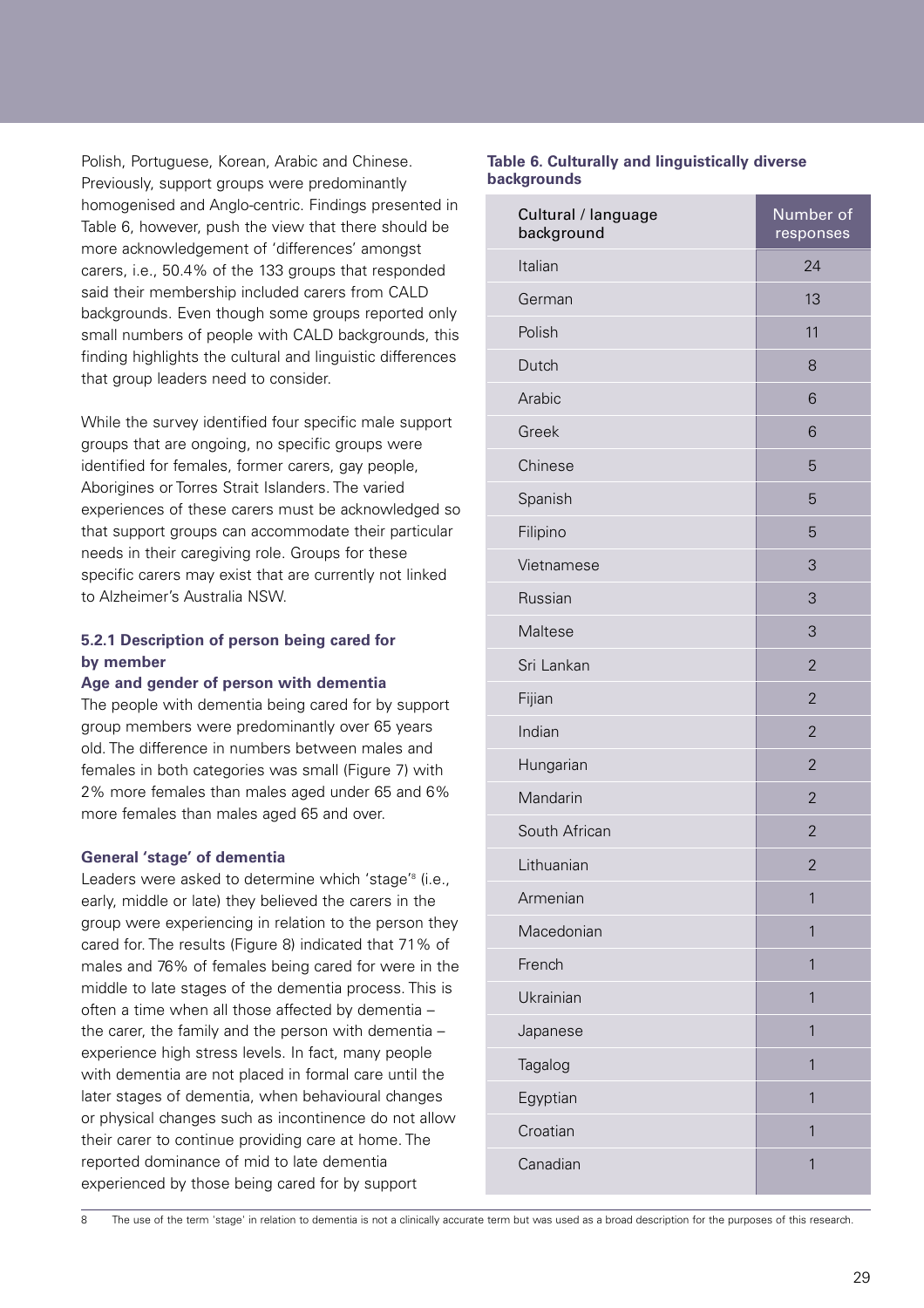group members, and the reported 79% who live mostly in a home environment, not only reflects the high needs of family carers in support groups across New South Wales but may also indicate the period when support groups are most needed or most effective for participants.

Evidence was also reported by group leaders (10%) of support groups having members who were caring for people with conditions other than dementia. These cases were found in regional and rural areas where there may not be enough local carers of people with dementia for a specific group. This highlights the diversity of carer needs that some leaders must confront in their role.

#### **5.2.2 Former carers**

It was noticed that a small number of respondents (2%) specified that their person with dementia was deceased. These respondents were the former carers of people with dementia. Their ongoing attendance at support groups indicates the need to investigate this particular cohort and assess whether they utilise the group session to meet their social needs or if the group provides them with an opportunity to continue their caring role by supporting other carers. More importantly, we must ask whether their specific psychological and social needs are being met. This is an area for future research.

#### **5.3 Characteristics of leaders**

Nearly half (42%) of the group leaders have been leading their group for more than five years, with 16% of these people leading for over 10 years. 15% had been leading their group for less than one year, 23% for between one and two years and 20% for between two and five years.

As can be seen in Table 7, most support group leaders in New South Wales were female health professionals.



\* Other includes: Frail aged, stroke, Down Syndrome, developmentally delayed and a range of physical disabilities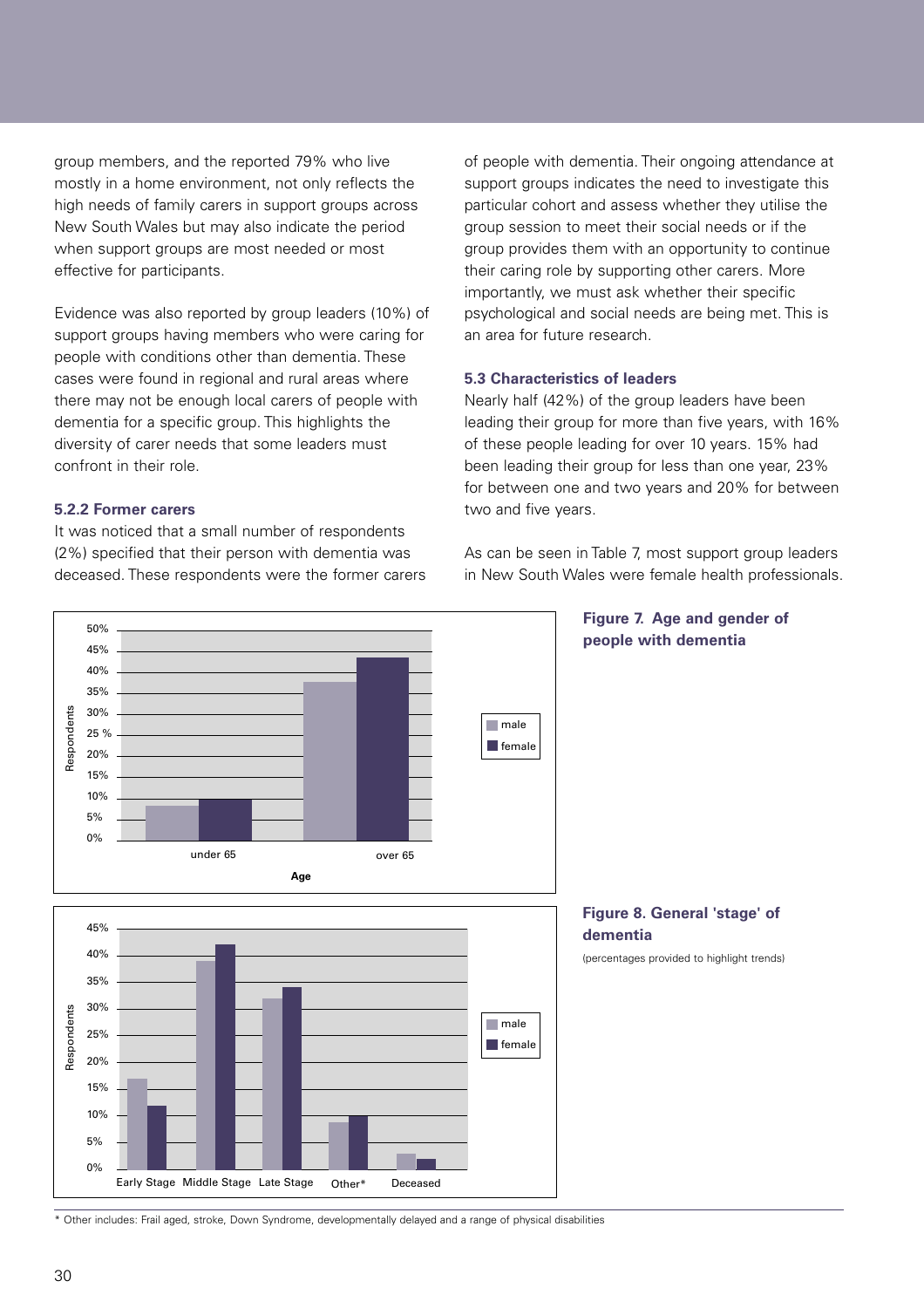10% of leaders were male and 1% were males and females sharing the leader's role. Those who did not respond as health professionals were volunteers.

While half of the respondents have their role as leader included in their overall job description, there seems to be some uncertainty surrounding the actual processes and procedures involved in their role as a support group leader. It would appear that very little structured supervision is given and that any assistance provided by workplace peers is informal.

#### **Table 7. Snapshot of an 'average' support group leader in New South Wales**

- > Female (89%)
- > Health professional (86%)
- > Leads the group as part of overall job description (54%)
- > Does not have a specific job description for role as group leader (76%)
- > Has very little structured supervision for the role of leader (90.3%)
- > Has access to a computer, the Internet and email facilities (77%)
- > Spends up to two hours preparing for the session (85%)
- > Gets some assistance preparing the session mostly in the form of informal discussions with colleagues (57%)

#### **Leaders' perception of the purpose of support groups**

The leader's perception of the purpose of the support group strongly affects the way a group is run and is integral to understanding the context of each leader's group.

#### Following is a sample of how some leaders described the purpose of their group:

- To facilitate the group, to support carers, provide information, organise guest speakers
- To provide emotional support and up to date education and information for carers of clients suffering from any form of dementia
- Provide education, support and information encouraging carers to seek community services and gain support from each other
- To listen, support, inform, educate and advocate for carers and facilitate discussion.

The underlying purpose of a support group appeared to be to provide an opportunity for carers of people living with dementia to experience support, education and information about services within a group setting. The notion of 'support' was referred to at length in the responses. Typically, 'support' was depicted as a type of assistance that aids group members in their caring role. This type of support was based on the mutual aid model of sharing and socialising with peers, as well as support from their leader.

Primary keywords used to describe the purpose of the group (Figure 9) were 'support', 'education', 'information', 'mutual aid', 'sharing', 'socialise',

120  $100$ 80 Responses Responses 60 40  $20$ Mutual Aid  $\Omega$ Friendship Information Guidance Sharing Education Emotional Discussion Support Socialise extract Skills

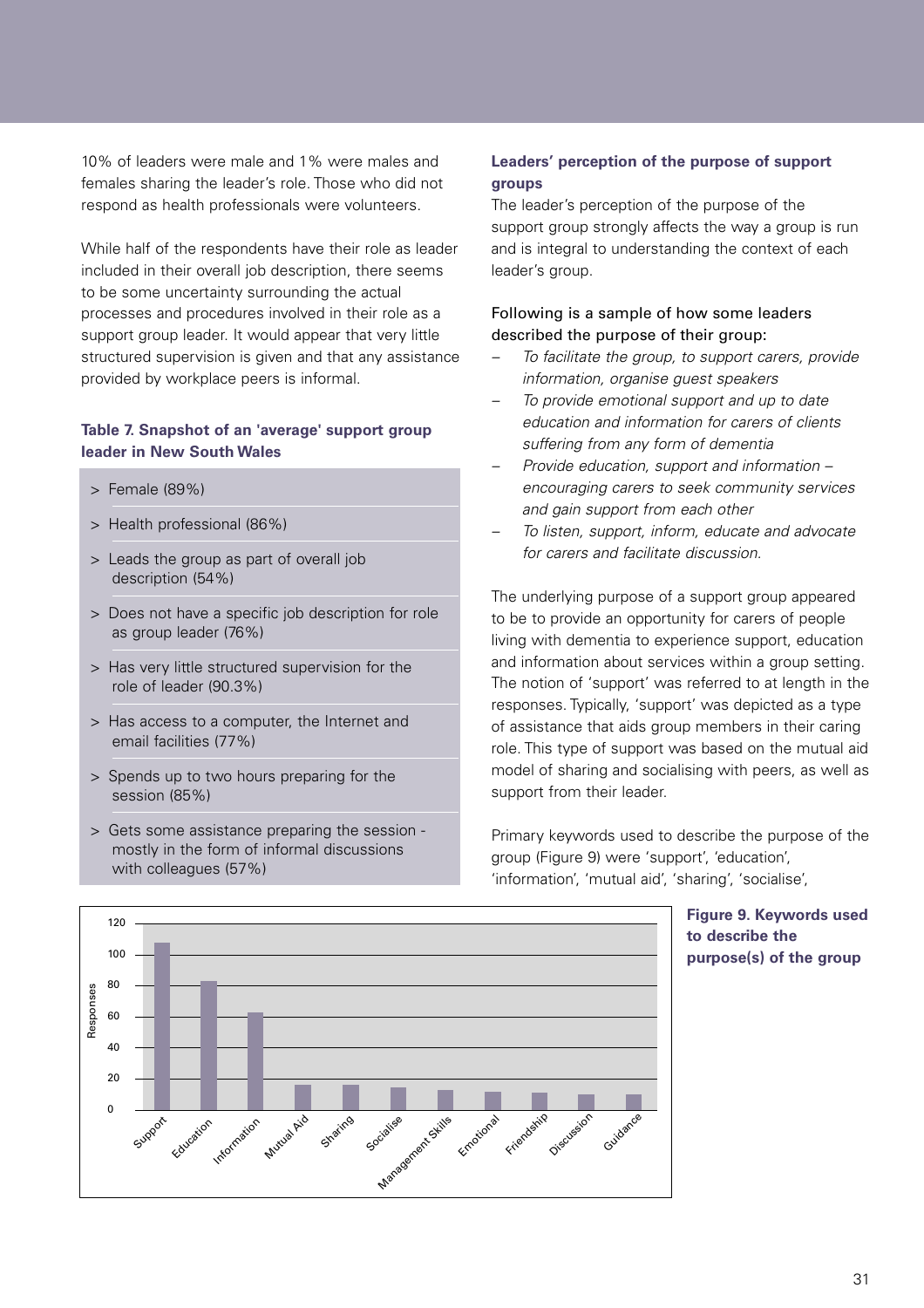'management skills', 'emotional', 'friendship', 'discussion' and 'guidance'.

The dominant themes of 'support', 'education' and 'information' were identified as the indicators of the perceived purpose of support groups. Other themes such as 'mutual aid' and 'sharing' suggested a strong social perspective. There were, however, very few responses that promoted a notion of support for the carer's own health and wellbeing through skills training, unless this was implied in the generic term 'support'.

#### **Leadership style**

Support group leaders participating in the Project were asked to describe their leadership style by choosing three (only) descriptors from a list of twelve specific leadership characteristics (Table 8).

From the choices provided, 'empathic', 'flexible' and 'accepting' were the most popular descriptors of leadership style. While the results were dependent on self-perception and not external analysis, they informed the research as to how group leaders saw their role and affirmed the expressed purpose of a support group to be one of mutual support and assistance.

#### **Table 8. Leadership style**

| Perceived style of leadership    |       |
|----------------------------------|-------|
| Empathic                         | 23%   |
| Flexible                         | 19%   |
| Accepting                        | 13%   |
| Information Oriented             | 11%   |
| Casual                           | 9%    |
| Organised                        | 8%    |
| <b>Encouraging of Difference</b> | 5%    |
| Structured                       | 4%    |
| Challenging                      | 3%    |
| <b>Opinion Seeking</b>           | 2%    |
| <b>Directive</b>                 | 2%    |
| Analytical                       | $1\%$ |

#### **Skills audit**

An audit of core skills and the knowledge base critical for effective support group leadership provided insight into the level of expertise that leaders believed they brought to the group (Table 9).

Knowledge about dementia ranked highly in the 'skilled' and 'very skilled' categories. Communications skills ranked mostly in the mid-range of 'some skill' and 'skilled' categories. Group leadership skill, while also in the mid-range level of 'skilled', had the lowest score overall.

#### **Job satisfaction**

A significant majority of group leaders (94%) reported that they found their role always or usually satisfying and 6% reported sometimes satisfying.

Following is a representative sample of how respondents described their satisfaction with their role as support group leader:

- Seeing positive social interactions among members
- Receiving 'good' feedback from group members
- Group cohesiveness leading a group that has a clear identity and 'life'
- Being able to share their knowledge and experience.

These reported levels of carer satisfaction may be evidence of the group leaders' effectiveness (see Literature Review, Chapter 3). The social element of the support groups, together with the exchange of knowledge and experience, confirm that a mutual aid model is operating.

When asked to rate the level of difficulty they experienced in running their support groups the majority of leaders (80%) stated they found their role as group leader sometimes difficult; 16% stated that they found their role never difficult; and 4% stated that they found it usually or always difficult.

#### **Identifying future needs of leaders**

Respondents' feedback on what they needed to further develop their capacities as dementia support group leaders was dominated (35%) by their request for further group leadership training. This included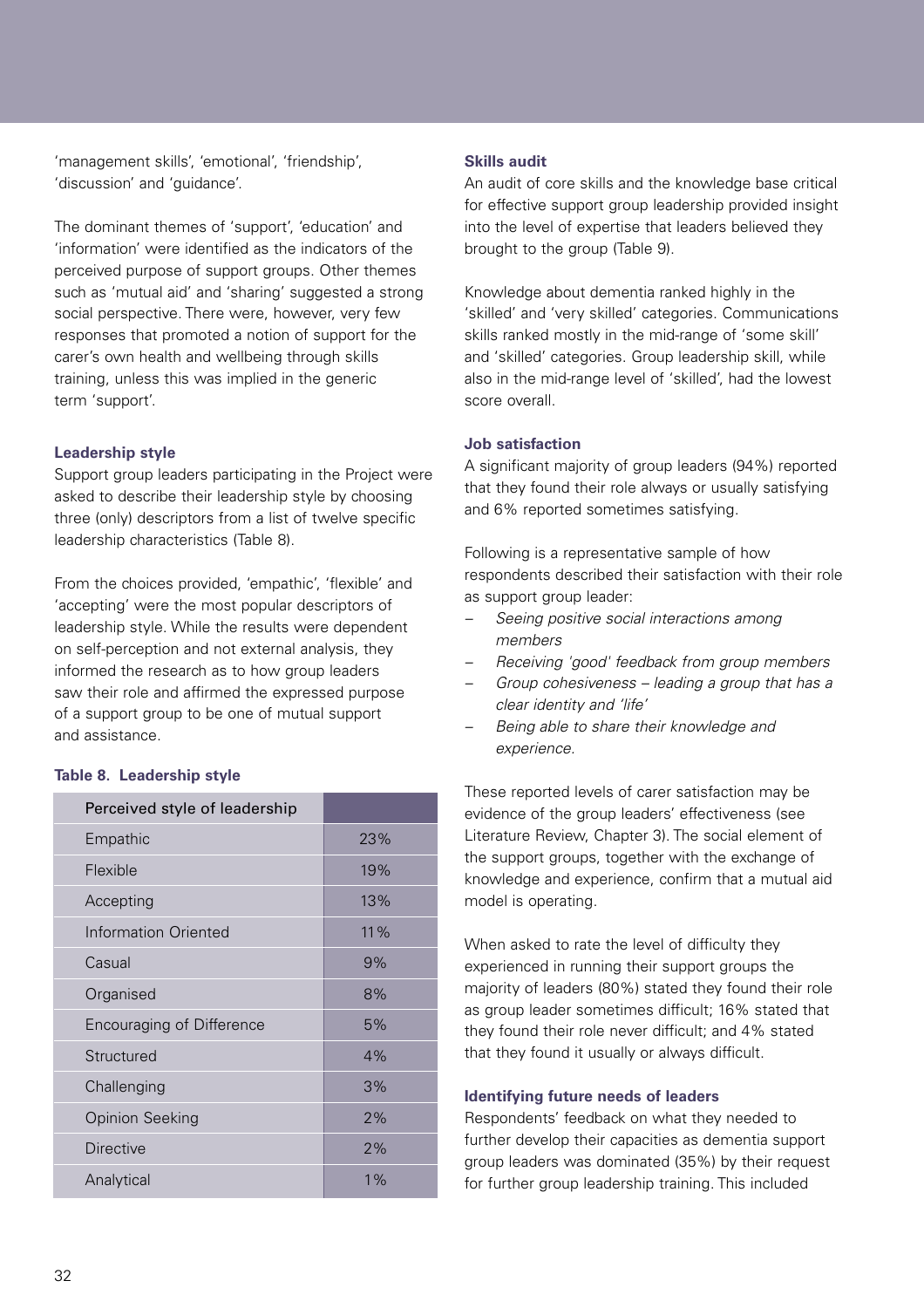training in: group process and dynamics; meeting the needs of demanding/difficult members; balancing group and individual needs; and identifying ways to foster energy and maintain direction in the group. This feedback correlated with the findings from the skills audit (Table 9).

Another request (17%) was for the opportunity to meet more regularly with other leaders for planning and debriefing. This reflected the isolation felt by many leaders, both physically and professionally, not just in rural areas but also amongst volunteer leaders who comprised 14% of the sample.

The number of respondents who had access to a computer, the Internet and email facilities was quite high (77%), however, information about the frequency and ease of access to these facilities was not recorded, nor was the computer literacy of the group leader.

Although this preliminary record of Internet access lacks detail and makes planning difficult for service providers, it will still assist service providers to develop improved communication with and amongst leaders.

The need for more time was a constant theme (15%) in responses throughout the survey. Many support group leaders stated that they were time poor and that they needed more time to prepare for support group sessions as well as to follow-up on concerns that arose in group sessions. This feedback echoed the evidence that many of the leaders were undertaking this position as part of a wider job description and often needed to fit it in around other demands.

Other requests from group leaders were for: educational resources (14%); research updates (topics unspecified) (13%); more contact with Alzheimer's Australia (3%); and more staff (3%).

| Group leadership skills                                                                                                     | Unskilled %    | Some skill % | Skilled % | Very skilled % |
|-----------------------------------------------------------------------------------------------------------------------------|----------------|--------------|-----------|----------------|
| Maximise interactive discussion in group                                                                                    |                | 32           | 57        | 11             |
| Handle 'difficult/high needs' members                                                                                       | $\overline{2}$ | 46           | 40        | 12             |
| Help members learn and apply new ideas                                                                                      | $\overline{2}$ | 32           | 53        | 13             |
| Knowledge about the processes of a well<br>functioning group                                                                | $\mathbf{1}$   | 38           | 47        | 14             |
| Balance 'individual' and 'group' needs                                                                                      |                | 37           | 49        | 14             |
| <b>Communication skills</b>                                                                                                 | Unskilled %    | Some skill % | Skilled % | Very skilled % |
| Capacity to respond to the spoken and<br>unspoken themes in the group                                                       | $\mathbf{1}$   | 27           | 58        | 14             |
| Capacity to understand and communicate<br>what is happening in the group at various<br>levels, including the 'here and now' | $\mathbf{1}$   | 32           | 53        | 14             |
| Respond to members in terms of their<br>current needs (emotions, concerns, reactions)                                       |                | 26           | 55        | 19             |
| Use of knowledge                                                                                                            | Unskilled %    | Some skill % | Skilled % | Very skilled % |
| Knowledge about the impact of dementia                                                                                      | $\mathbf{1}$   | 8            | 60        | 31             |
| Knowledge of the impact of stress, anxiety<br>and depression on carers                                                      |                | 12           | 59        | 29             |
| Knowledge of dementia services available                                                                                    |                | 11           | 47        | 42             |
| Knowledge of the impact of a chronically<br>stressful situation on individuals and families                                 | 1              | 19           | 49        | 31             |

#### **Table 9. Leader skills audit**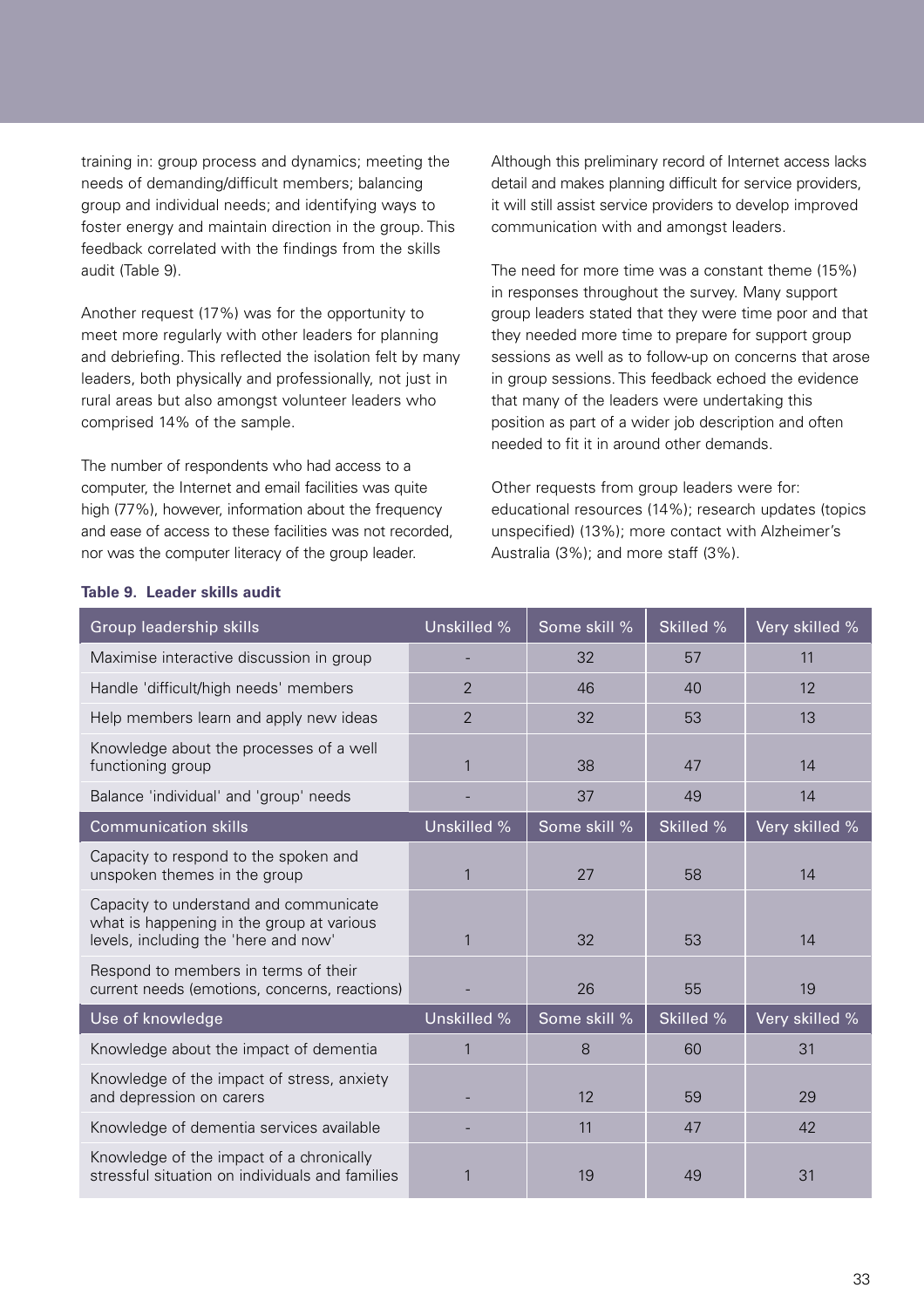#### **Session plans**

A high percentage of group leaders (79%) reported that they attend their support group sessions with a prepared session plan. Leaders stated their preference for the dominant influence on their program planning from a range of five specific choices (Table 10).

#### **Table 10. Program planning**

| Influence on program planning | $\%$ |
|-------------------------------|------|
| Carer requests                | 49   |
| Own knowledge                 | 19   |
| Annual carer needs analysis   | 18   |
| Plan from one group to next   |      |
| Availability of speaker       |      |

A mutual aid model was confirmed. Nearly half (49%) of group leaders stating that their first consideration for planning comes from carers' requests, that is, specific group participants.

The remaining preferences were stated in the following order: own knowledge, annual carer analysis, plan from one group to next, and availability of guest speaker.

#### **Session content**

The four most nominated session themes used as content for the group session were:

- General group discussion 22.7%
- Guest speaker 17.5%
- Social outing 16%
- Informal education 13.6%

These and the other themes reported (Figure 10) indicated a sociable, informal model where members are supported in a group environment.

'Information' and 'Informal education' needs were acknowledged and 'Guest speaker' visits included a range of topics from dementia to physiotherapy.

Guest speaker topics (Table 11) list the most frequently recorded to least recorded.

There was considerable thought put into planning for topics that were concerned with the management of people with dementia, including administrative and financial issues. There was some evidence that topics relating to the wellbeing of carers and the risk of depression or anxiety amongst carers did not identify strategies or psychological coping skills that carers could use to lessen or prevent these conditions. Also, very few group leaders expressed a planned way for members to apply and integrate learning from the session into their daily lives.

#### **Session structure**

The majority of groups surveyed meet monthly for approximately two hours. Session outlines for these group meetings showed a considerable level of uniformity. Generally, a typical mutual aid model was



**Figure 10. Session themes**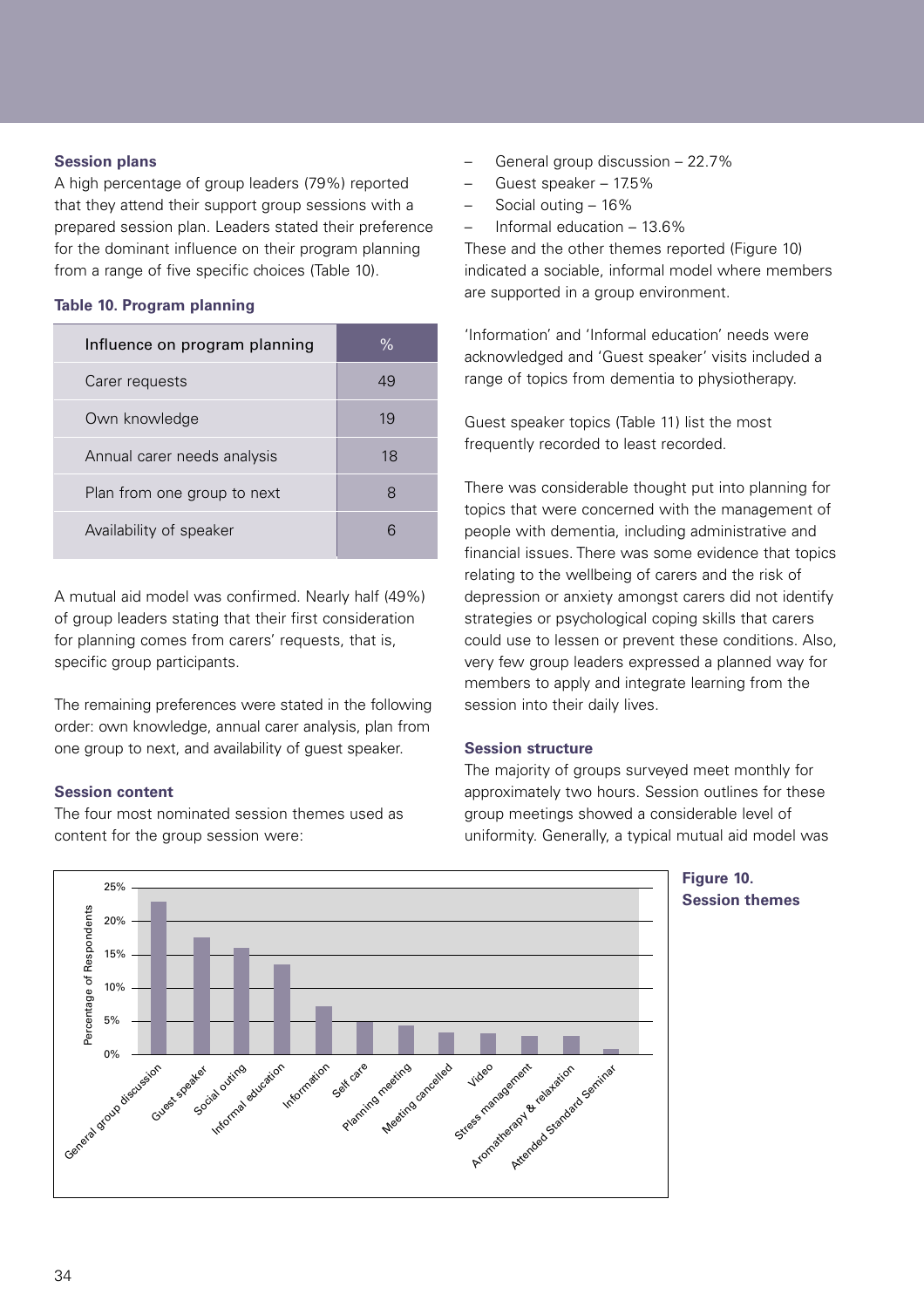found, based on the building of strong social and emotional connections between members as well as education and information to assist carers and to enhance their knowledge of dementia and services. The coffee/chat session correlates strongly with the high response rate for 'general group discussion' in the session themes. The success of this approach was perhaps the reason for increased member

numbers and thus the impetus for outside contacts. This denotes the strength of the social element in these groups and connections for mutual support.

The session structure consistently found in the dementia support groups surveyed is outlined, using a compilation of responses, in Table 12.

|                | DIO III GAODI OPOAROI IOPIOO            |                          |  |  |  |
|----------------|-----------------------------------------|--------------------------|--|--|--|
|                | <b>Guest speaker topics</b>             |                          |  |  |  |
| $\mathbf{1}$ . | Dementia                                | 15. Occupational therapy |  |  |  |
| 2.             | Finance / legal                         | 16. Health               |  |  |  |
| 3.             | Community resources                     | 17. Assertiveness        |  |  |  |
| 4.             | <b>ACAT</b> services                    | 18. Self care            |  |  |  |
| 5.             | Residential care referral and placement | 19. Mental health        |  |  |  |
| 6.             | Centrelink                              | 20. Continence           |  |  |  |
| 7.             | Activities of daily living              | 21. Nutrition            |  |  |  |
| 8.             | Advocacy                                | 22. Music                |  |  |  |
| 9.             | Coping                                  | 23. Activities           |  |  |  |
| 10.            | Grief and loss                          | 24. Funerals             |  |  |  |
| 11.            | Medication                              | 25. Art therapy          |  |  |  |
| 12.            | Respite                                 | 26. Peer support         |  |  |  |
| 13.            | Aged care                               | 27. Physiotherapy        |  |  |  |
| 14.            | <b>Palliative Care</b>                  |                          |  |  |  |

#### **Table 11. Guest speaker topics**

#### **Table 12. Session structure**

| first half hour  | - **Informal greeting, welcome 'cuppa'<br>Formal: minutes from last meeting, follow an agenda<br>$\qquad \qquad -$                                                                             |
|------------------|------------------------------------------------------------------------------------------------------------------------------------------------------------------------------------------------|
| second half hour | - **Informal discussion of each person's situation, group sharing<br>experiences, 'sharing/caring' time<br>Discussion: information, services<br>$\qquad \qquad -$<br>Guest speaker<br>—        |
| third half hour  | - ** Guest speaker, discussion (sometimes continued from second<br>half hour) video, more formal issues sometimes presented<br>'Caring/sharing' - problem solving<br>Informal group discussion |
| fourth half hour | - **Cup of tea/wrap up                                                                                                                                                                         |
|                  | Highest number of responses for that time slot                                                                                                                                                 |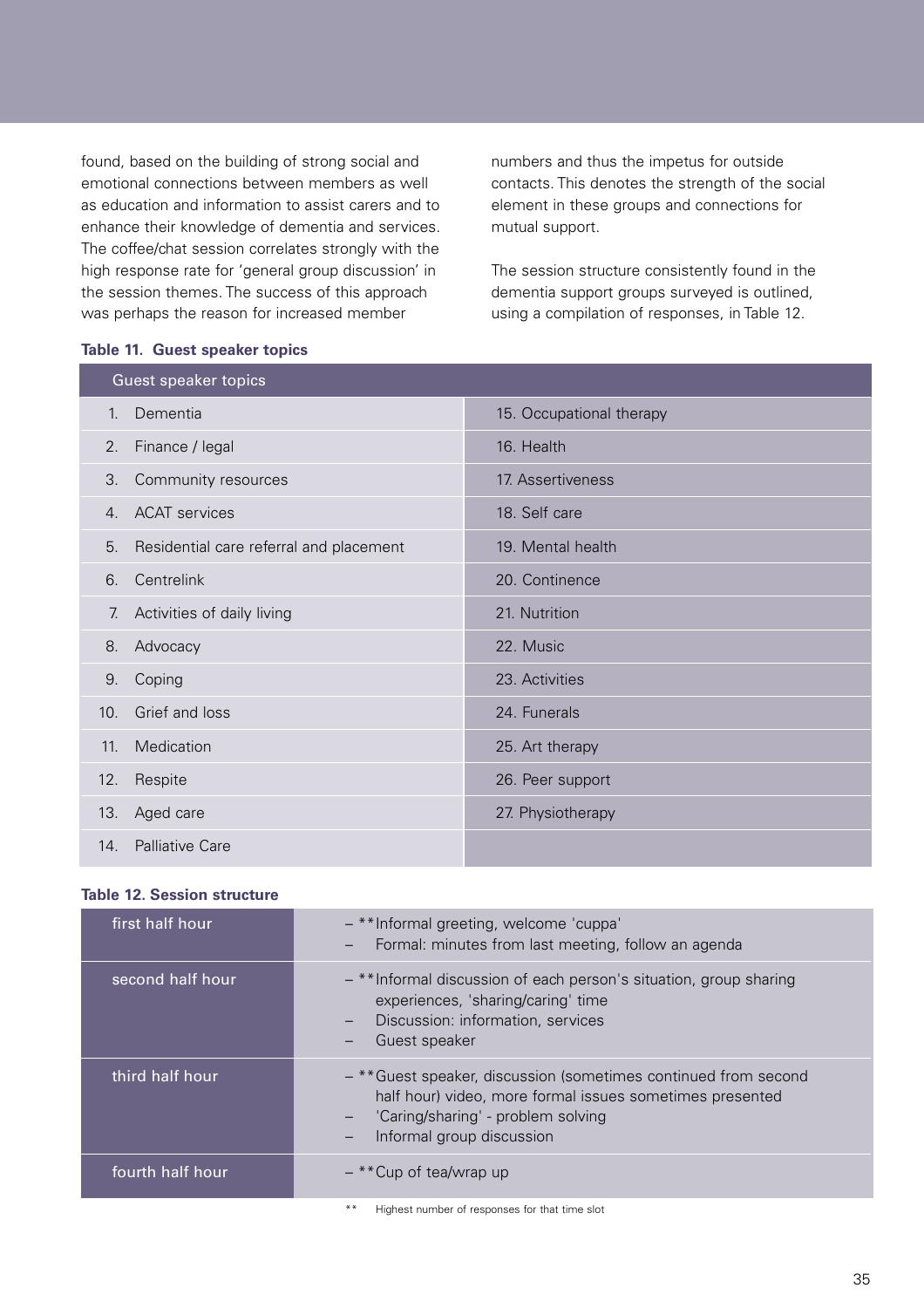#### **Needs analysis of group members**

Leaders recorded their perceptions of how well carers' needs were being met by support groups by responding to a Likert scale of: 'need not met'; 'need sometimes met'; 'need met well'; 'need met very well' (Table 13).

The carers' needs were described in five broad dimensions:

- Emotional dimension of need group provides an environment where members can have the opportunity to express and process their feelings related to their experiences
- Social dimension of need group provides an opportunity for participants to develop networks and friendships to share with others in similar circumstances
- Psychological dimension of need group provides opportunities to learn skills and strategies to help manage change
- Educational dimension of need group provides access to education, both formal and informal, within the group
- Informational dimension of need group keeps members informed about a range of relevant community, health, financial, library and web resources.

Overall, responses to this section of the questionnaire were very high (95%). While all dimensions of need reported 'need met well' as the highest response, variations were recorded across all dimensions of need. The social dimension of need scored highest in 'need met very well' and was the only need category devoid of a 'need not met' response. The data and literature reviewed for the Project confirmed that this was one of the main characteristics of a successful support group (Table 13).

The emotional, informational and educational dimensions of need were reported by leaders to be 'need met well'. This perception was replicated in other areas of the data.

The psychological dimension of need was the category most identified commonly as 'need sometimes met', indicating a significant gap in the current support group program.

These findings are important for Phase II of the Project where carers will be asked to describe how well their needs are met through membership of a support group. Survey findings will result in a range of strategies being developed to meet the various needs of carers through the Alzheimer's Australia NSW Group Development Unit.

Phase III of the Project will compare the perceptions of leaders and carers regarding how well carers' needs are met. This will enable service providers to better understand how to measure the effectiveness of support groups and what needs should be prioritised for attention.

| Dimensions of need      | Need not met<br>$\%$ | <b>Need</b><br>sometimes<br>met<br>$\%$ | Need met<br>well<br>$\frac{0}{0}$ | Need met<br>very well<br>$\frac{9}{6}$ |
|-------------------------|----------------------|-----------------------------------------|-----------------------------------|----------------------------------------|
| Emotional dimension     | 0.7                  | 11.2                                    | 59.7                              | 28.4                                   |
| Social dimension        |                      | 14.1                                    | 52.6                              | 33.3                                   |
| Psychological dimension | 0.7                  | 26.7                                    | 54.1                              | 18.5                                   |
| Educational dimension   | 0.7                  | 13.4                                    | 58.2                              | 27.6                                   |
| Informational dimension | 0.7                  | 12.6                                    | 61.5                              | 25.2                                   |

#### **Table 13. Dimensions of need**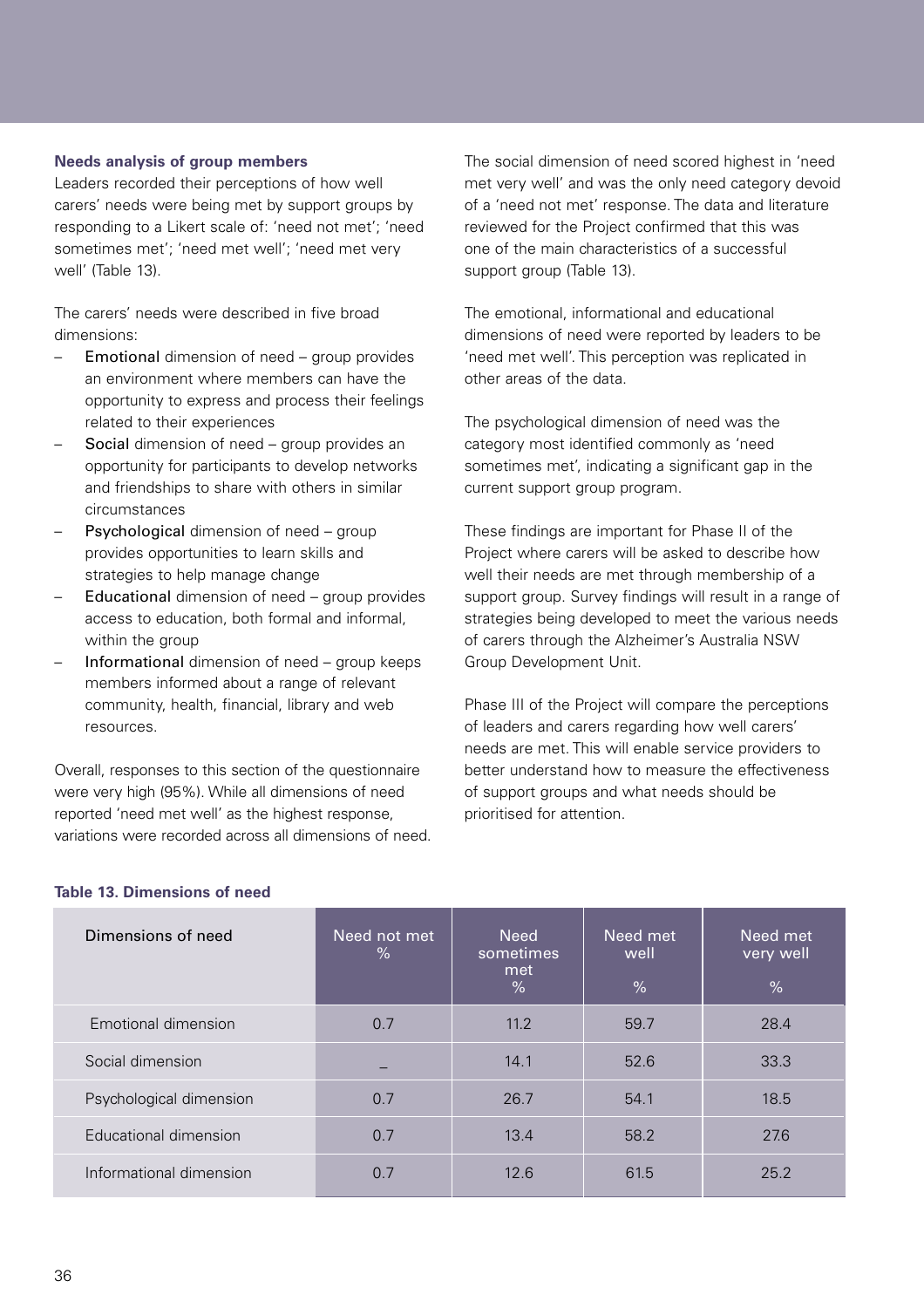#### **Assistance for support group leaders**

Leaders were asked whether there were any other ways Alzheimer's Australia NSW could assist them in their roles as dementia support group leaders. This question drew a response rate of 54%, with the most dominant requests being for ongoing access to current information, education about dementia and more leader skills training. Other requests for assistance included more time in general, a greater role for advocacy, more workshops and web-based assistance.

The responses were generally encouraging of the work of Alzheimer's Australia NSW and most respondents expressed their appreciation for the support they received from Alzheimer's Australia NSW.



### Challenges for group leaders

The size of the groups and finding time to prepare before meetings.

The mixture of carers at different stages in their caring role, diverse personalities and expectations of carers.

Grief and sadness expressed by carers.

When multiple complex issues arise in one meeting.

Inconsistent attendances due to carer pressures.

Ensuring each member of the group feels adequately supported.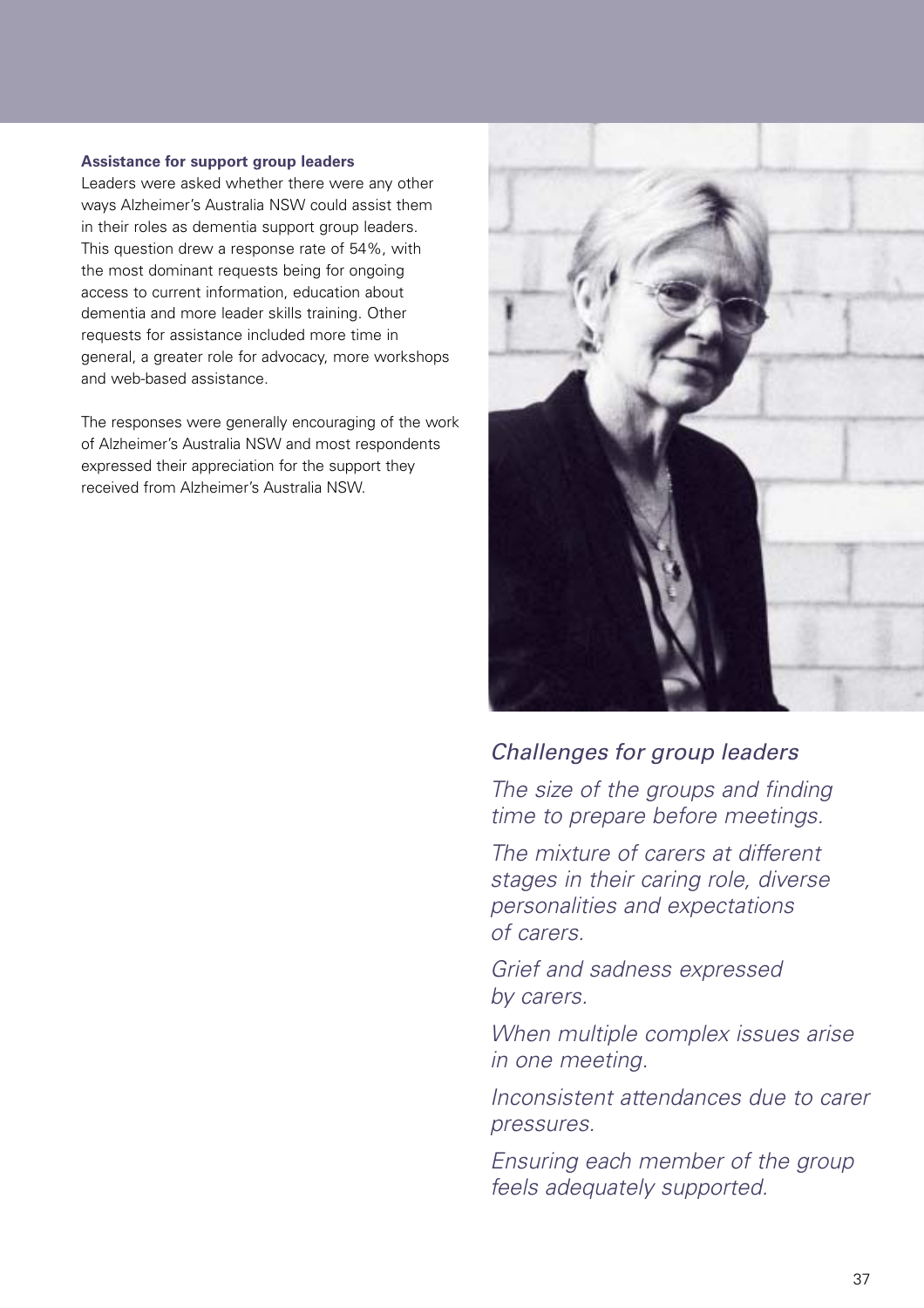

It is satisfying seeing the overall improvement in the carers' physical and emotional wellbeing.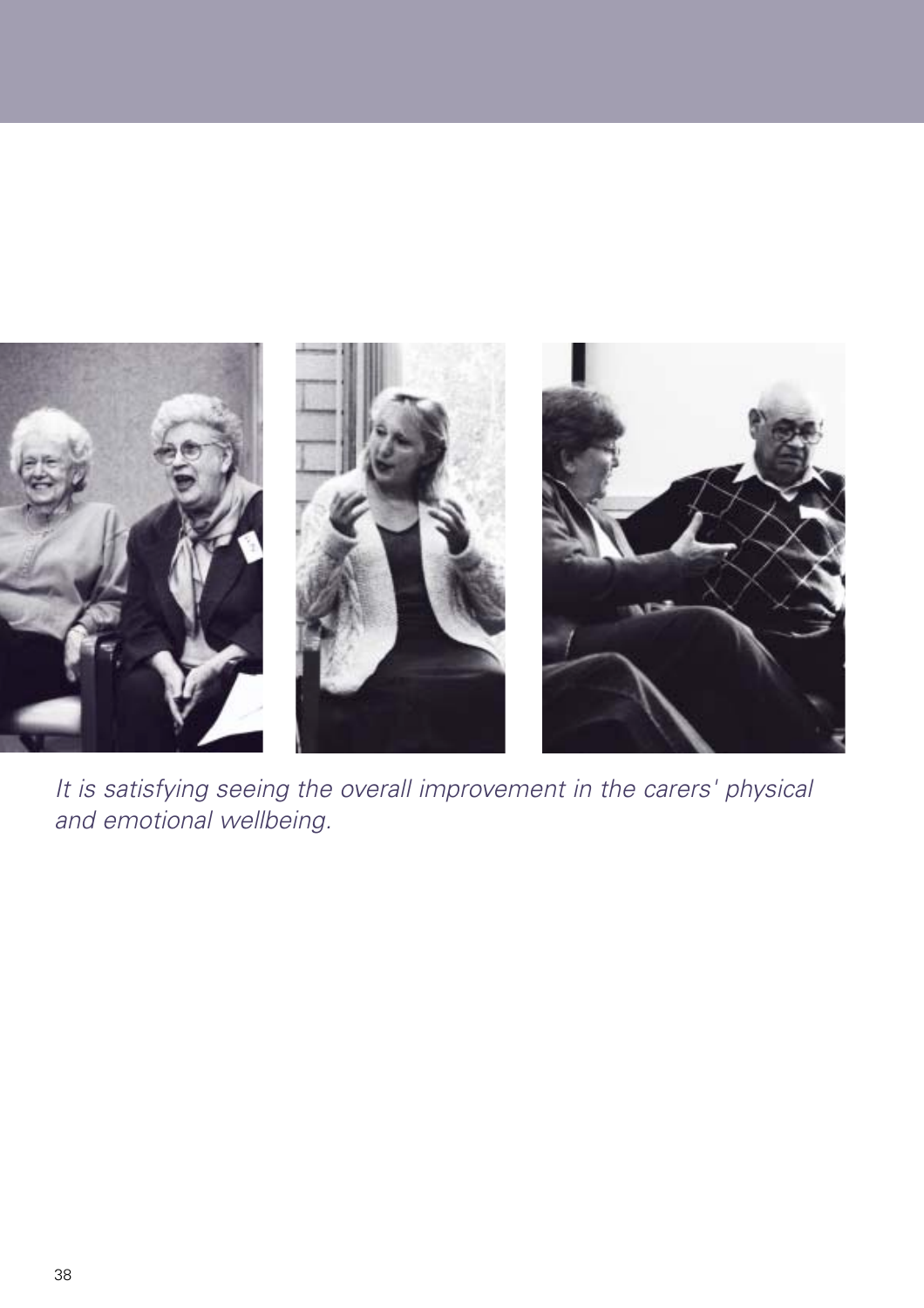### **1. Background to the Project 6. Discussion**

Positive findings from Phase I of the Quality Support Group Research Project have enhanced our knowledge of the operation and structure of dementia support groups in New South Wales. The literature review of research studies in Australia and overseas, as well as this survey of support group leaders in New South Wales, will enhance the development of service provision for all dementia support groups.

#### **Funding for support group leaders**

Our findings indicate that there are three major funding bodies for the leaders of dementia support groups in New South Wales: NSW Health; the NSW Department of Ageing Disability and Home Care (DADHC); and the Australian Government. As these organisations and other funding bodies promote support groups as a component of their service for those caring for people with dementia, they would benefit from current information on the status and requirements of dementia support groups in New South Wales.

#### **How dementia support group leaders perceive their groups**

One of the main objectives of Phase I of the Project was to investigate the perceptions of leaders with regard to their group.

Previous research about dementia support groups in New South Wales (Alzheimer's Association NSW, 1991) has provided little information about the status of leaders. Research produced by Toseland and Rossiter (1989) in the United States of America and Kitwood (1997) in Great Britain has, however, highlighted the impact of the leader upon a group and the importance of effective group leadership skills training.

Support group leaders influence the development of the group through their perception of the group's purpose, the needs of its members and the content and processes implemented to reach articulated outcomes. They are aware that the social needs of carers are critically important and that increasing isolation from social contacts is a common experience for carers and people with dementia. For the support group leader to acknowledge and respond to these

needs in a practical way is beneficial for the carer and has positive implications for the person with dementia and other family members.

Our survey results indicate that most of the dementia support groups in New South Wales operate to meet many of the social needs of members. In their responses, leaders emphasised the importance of providing a social support outlet for family carers while also providing education and information, particularly service information. It appears that the strength of these groups is currently in these areas and that this may be the core reason for their ongoing growth and increase in membership.

At least one-third of the members in the support groups surveyed maintain regular contact with one another outside regular meetings. Our findings also suggest that the local community network and other carers and/or members are effective referral tools for these support groups. This has positive implications for the marketing and community awareness programs that Bird and Parslow (2001) have stated should be paramount for raising the penetration rate of the target population of all people affected by dementia in New South Wales.

The survey data indicates that while many of the social needs of carers are being met, opportunities exist to better meet their needs for psychological support and skills development. This finding confirmed those reported by Depp et al: Support groups are most often unstructured, led either by a professional or peer, and focus on enhancing emotional support among members. Usually, coping skills are not explicitly taught and no opportunity for role playing or skill acquisition and practice are incorporated in the sessions. Rather the emphasis is on emotional sharing and peer support (2003, p.23).

Quality dementia care acknowledges the unique contextual differences amongst people with dementia. Should carer support also embrace the "personcentred care" approach (Kitwood, 1997), rather than a one-size-fits-all approach? If so, this could be achieved by considering the differences that exist between carers in dementia support groups.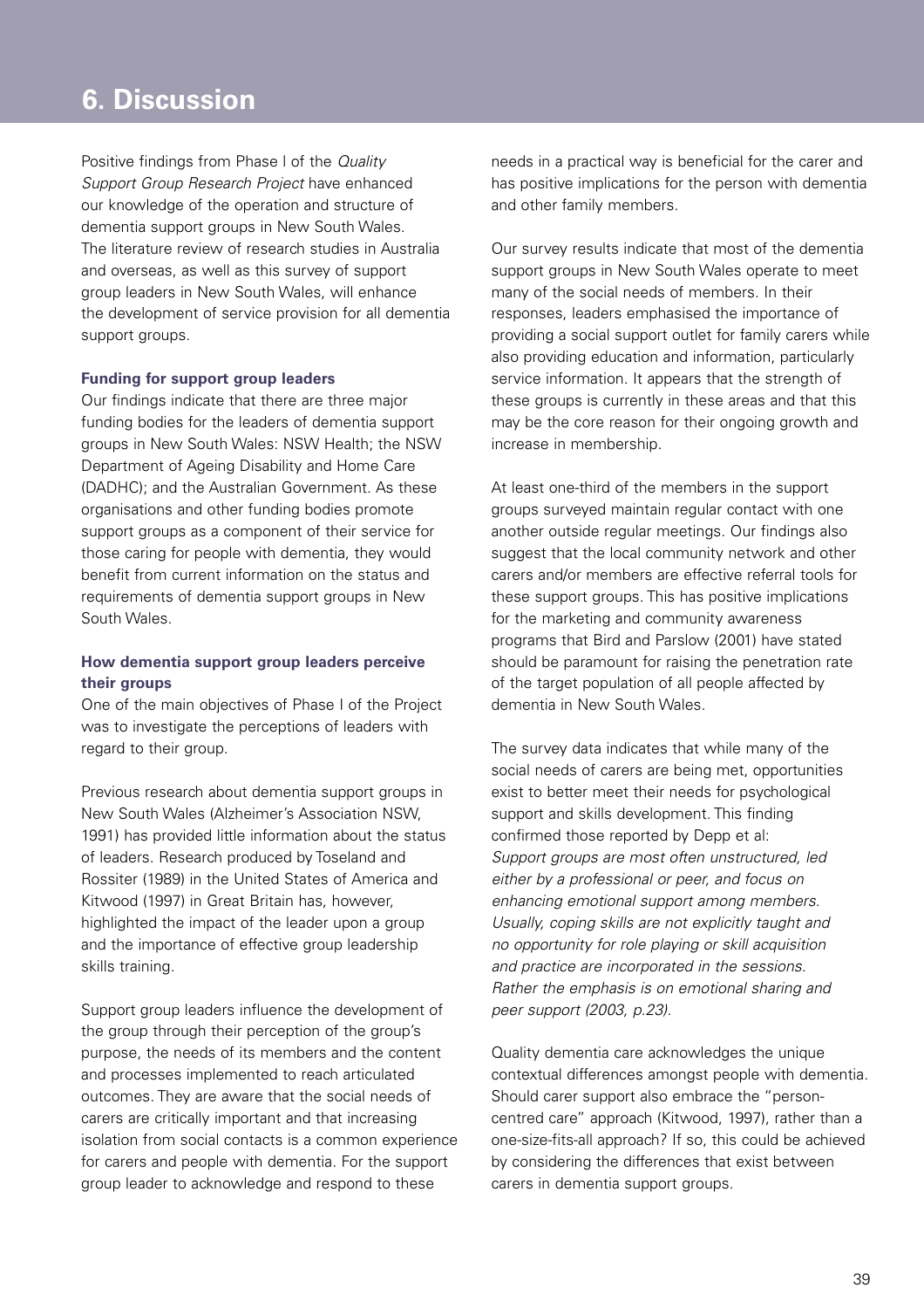Many leaders used the terms 'support' and 'education' to describe the purpose of their support group. There was strong evidence that the promotion of friendship and sharing through mutual aid is the prime motivator to facilitate this purpose. It appears that 'support' is primarily understood as being to provide carers with social contact with peers, as well as to provide information and education to assist carers in their caring role. There is little evidence that this level of 'support' assists the carers of people with dementia to manage their own ongoing life changes more effectively, or to cope with chronic stress and carer burden.

#### **Mental health issues that affect dementia caregivers**

Significant mental health issues that affect caregivers of people with dementia were identified in the research reviewed. These issues require management and skills beyond those currently available in the mutual aid model for an ongoing support group (Pusey and Richards, 2001; Bourgeois et al, 2002; Sorenson et al, 2002). In their current form, dementia support groups in New South Wales do not appear to be a prime resource for assisting carers to learn substantial skills to cope with their own significant mental health needs.

Support group leaders reported that 'carer requests' were the most dominant impetus for their work when planning a program. It therefore appears that the voices of family carers' are taken into account in session planning processes. Optimum effectiveness when using carer feedback for session planning is only gained, however, when leaders know their carers are consistently being given ongoing education and skills training pertinent to their individual needs. Without this knowledge, their requests have the potential to be limited and reactive and only partially meet their needs.

The literature reviewed highlighted the clinical needs of carers as arising from the higher risk of depression, stress and anxiety they face, and increased levels of morbidity. If the gap between what is known in clinical terms and the carers' own knowledge can be reduced, it will enable greater support for them in their role as carers.

The progression of dementia, and individual differences, results in variable areas of need for both the person with the condition and the carer. The finding from this survey that a high percentage of people in the middle to late stages of dementia were living in the home environment, suggests a large proportion of carers could be faced with managing challenging and chronic distress.

#### **The impact of group leadership on the mental health of carers**

Effective group leadership is a core requirement for a support group to achieve its purposes. In their selfassessment, the group leaders described their leadership styles as being predominantly empathic and responsive to the needs of the group members, and that their delivery was casual and informative. Very few leaders stated that their leadership style was challenging or directive. This may suggest that some leaders are apprehensive about the risk of challenging the status quo.

These results correlated with data from the skills audit where leaders rated their skills and capabilities higher in 'knowledge of the impact of dementia and the availability of services', than in 'group leadership and communication skills'. When asked for feedback on what they needed to further develop their competencies as support group leaders, the dominant request was group leadership training. This verifies the value of regular professional development responses and suggests a need for further leadership training.

Session themes were found to be relaxed and informal, with strong elements of mutual aid. A dominant session theme was the regular engagement of quest speakers covering educational/informational topics. Within this framework there are two distinct potential outcomes for the group: firstly, guest speakers for specific interest topics could attract increased numbers in attendance for support groups; on the other hand, consistent reliance on the use of a guest speaker as a major part of the session content can often stifle discussion and interaction at a more emotional and meaningful level. This could be the easier option for those with limited groupwork skills or difficulty addressing strong emotion in a group content.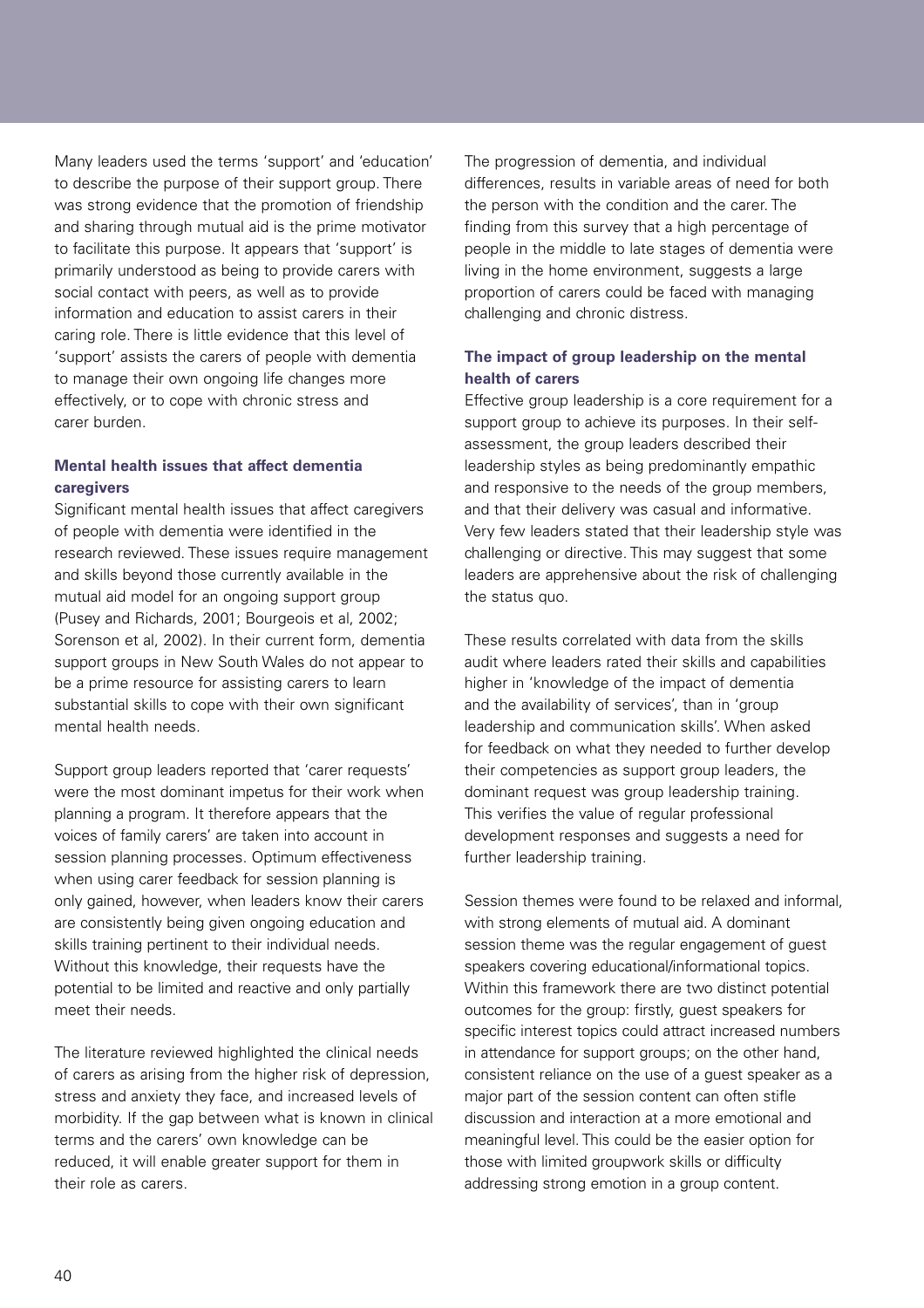

#### **Use of information technology**

The high incidence (77%) of email and Internet resources available to support group leaders and members is particularly pertinent for the development of service delivery in rural and regional areas where high numbers of support groups are located, and has the potential to broaden the scope and range of future training sessions. Effective use of information technology could also alleviate some time constraints that were reported to be a major hindrance to leaders being able to effectively carry out their role. IT also provides increased opportunity for leaders' communication with Alzheimer's Australia NSW, with other leaders and amongst group members.

#### **Diversity amongst carers**

Findings revealed that in New South Wales, carers of people with dementia have a wide representation of ages, from under 40 years old to over 85 years old. This diversity in age groups has the potential to contribute to difficulties of program and session planning in a support group context. For example, carers who are under 50 years old and caring for someone with dementia may have needs associated with a younger family, financial security and employment. The needs of someone 80 years old and caring for a person with dementia may include personal health and isolation issues.

The findings indicated that a number of carers under 65 years old (6% of male carers and 35% of female carers), belong to the baby boomer cohort. This group of carers will grow as our population ages. Acknowledgement of their different needs compared to the current generation of carers will be necessary for more targeted services to assist them. These services could include short-term evening sessions to allow for work and time constraints, and fixed term psychoeducational interventions.

Women (75%) are still the major carers for both men and women. This supports Ungerson's (1987) claim that gendered kinship obligations ensure females are more often than not the preferred carer, be they wife, daughter, daughter-in-law or friend.

Although the incidence of male carers was small compared to female carers, the accepted female bias amongst carer numbers has the potential to change. The increase (more than double) in male carers over 65 years old attending support groups compared with those under 65 years old could have implications for future trends in the content and processes of dementia support groups. Under the right conditions, such as flexible work practices and the eradication of the gendered stigma of undertaking unpaid 'women's work', more men may undertake the carer's role before their retirement years.

Currently, there are four specific men's groups in New South Wales. Little is known about these groups, their similarities and differences to non-gender specific groups and their effectiveness. Further investigation into the needs of male carers of people with dementia would be valuable.

The diversity amongst carers and the need for flexibility in support group planning was evidenced by the dominance of spousal and daughter/son relationships. The prevalence of these varying relationships signifies the different social dynamics and life stages integrated into the caring role and thus the support group.

The friend/neighbour category, while only a very small value (2%), may also present challenges for prospective planning. The more diverse interpretation of the family unit currently emerging includes an increase in the amount of people living alone and people choosing to have fewer children, and suggests this value has the potential to increase.

Former carers too, were evident amongst the group members. These people have unique needs surrounding their grief and loss on multiple levels. In recognising this, support group leaders are taking on another tangent to their role by ensuring former carers are appropriately assisted in the crisis period around the death of their person with dementia and the transitory period from their caring role.

A large number of group leaders (50.4%) reported to have members who had come from culturally and linguistically diverse (CALD) backgrounds. These variances have been acknowledged by six ethnospecific groups. With 52% of Australia's current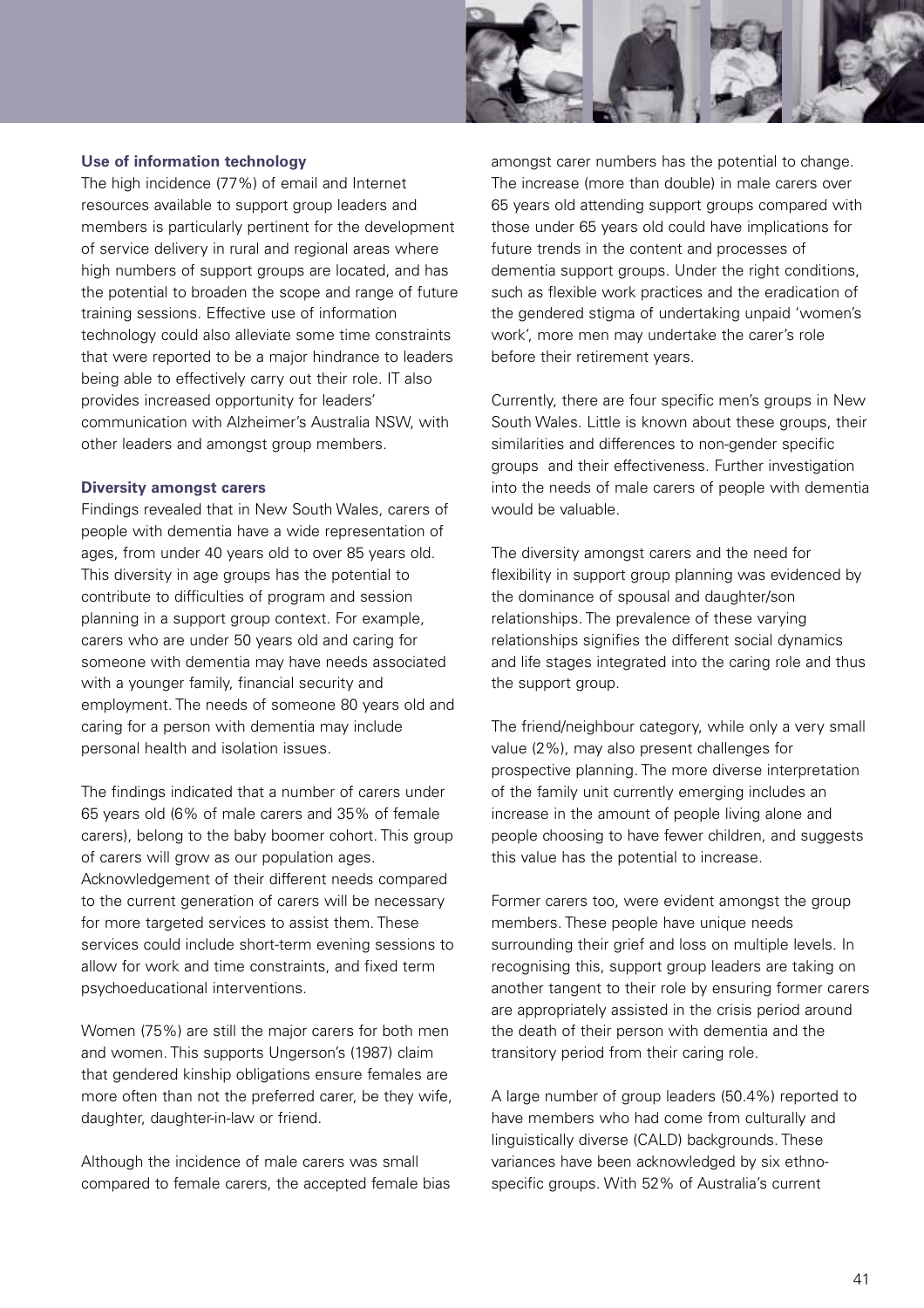population growth coming from net overseas migration (ABS, 2004), the continuing acknowledgement of cultural differences will need to be included in support group planning. Issues reflecting this diversity may include: understanding of cultural difference and myths about dementia; cultural expectations of the caring role and norms around expressing and dealing with strong emotion. Many members are reported to be caring for someone in the mid to late stages of the dementia process. It was acknowledged that this has the potential to be very stressful for the carer, particularly if the person with dementia is living in a home environment, either alone or with their primary carer. Multiple issues relating to ongoing behavioural change, physical deterioration, increasing dependency and cognitive decline in the person with dementia combine with chronic grief, physical and emotional exhaustion, risk of depression and poor health outcomes for the carer. These members need the skills and opportunities to care for their own health and wellbeing as well as that of the person they care for.

Phase I findings suggest a need to strengthen and enhance the structure of dementia support groups across New South Wales. This would help to provide quality assistance to support group leaders and thus to the carers who are the support group participants. These findings, in combination with the findings anticipated in Phase II of the project, will provide a better interpretation of the organisation and effectiveness of quality support groups.

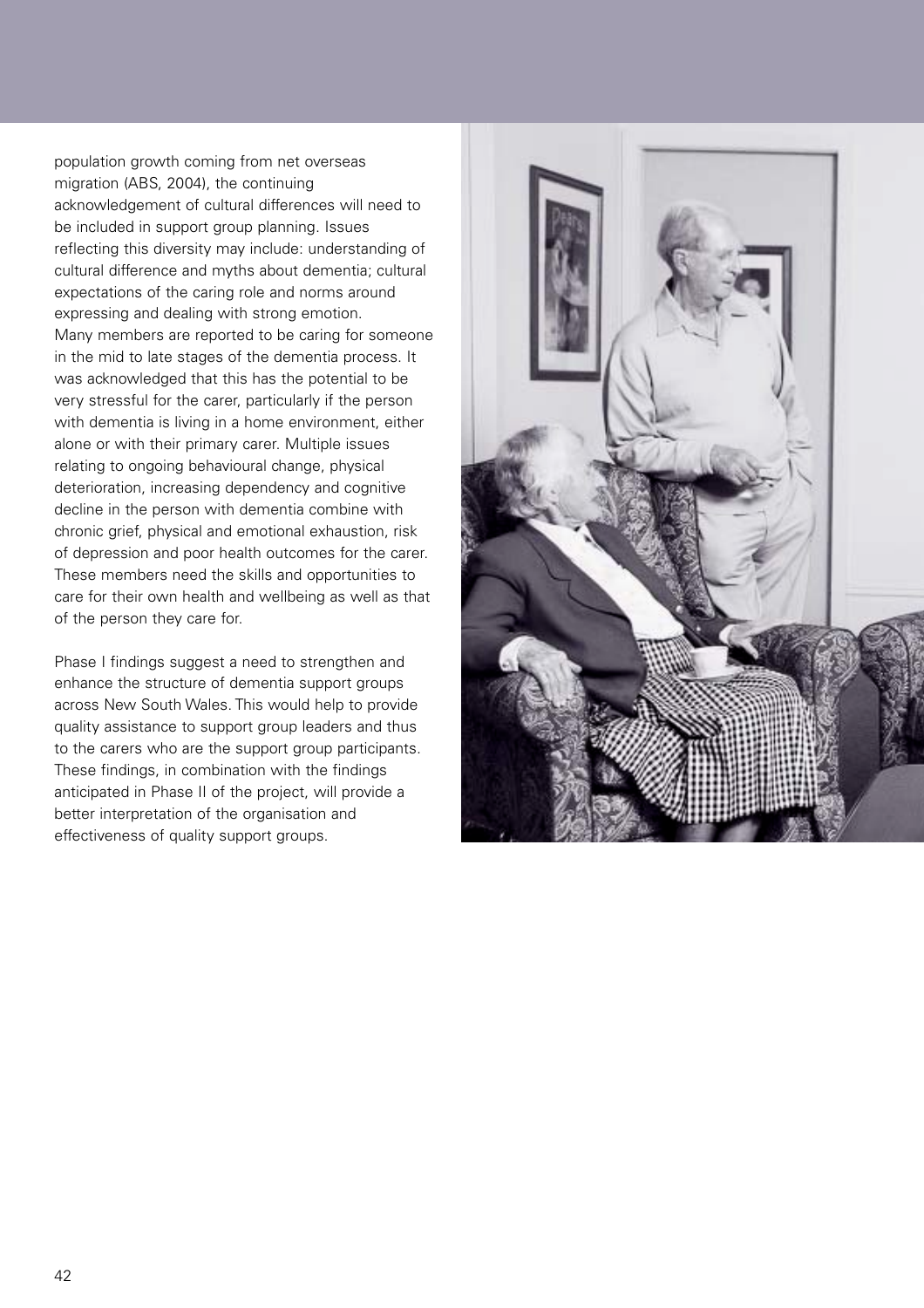

What would assist you to further develop as an effective support group leader?

More training in group processes and developing strategies for maximising everyone's group experience.

Meeting with other group leaders. Updating theory and practice.

Debriefing with a supervisor on a regular basis.

More prepared sessions on topics to draw on if needed.

Time to develop further practice in new skills.

A colleague to reflect my role and actions with.

More skills on group processes.

Database of infomation. Set activities to help guide leader.

Help in locating people in the community who need this group involvement.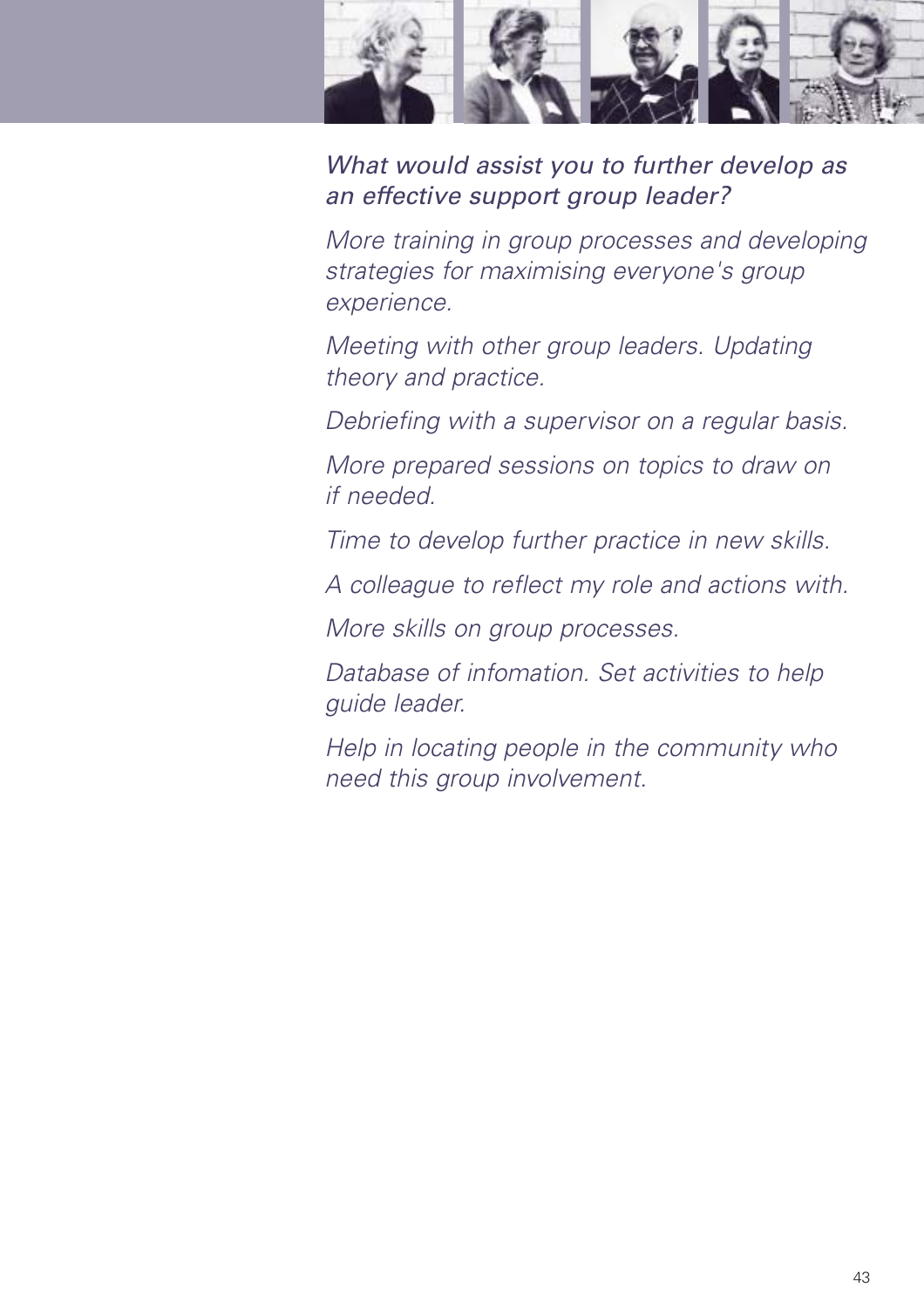

Striking the balance between effective program development and responsible evaluation will be the challenge.

(Monahan 1994, p.699)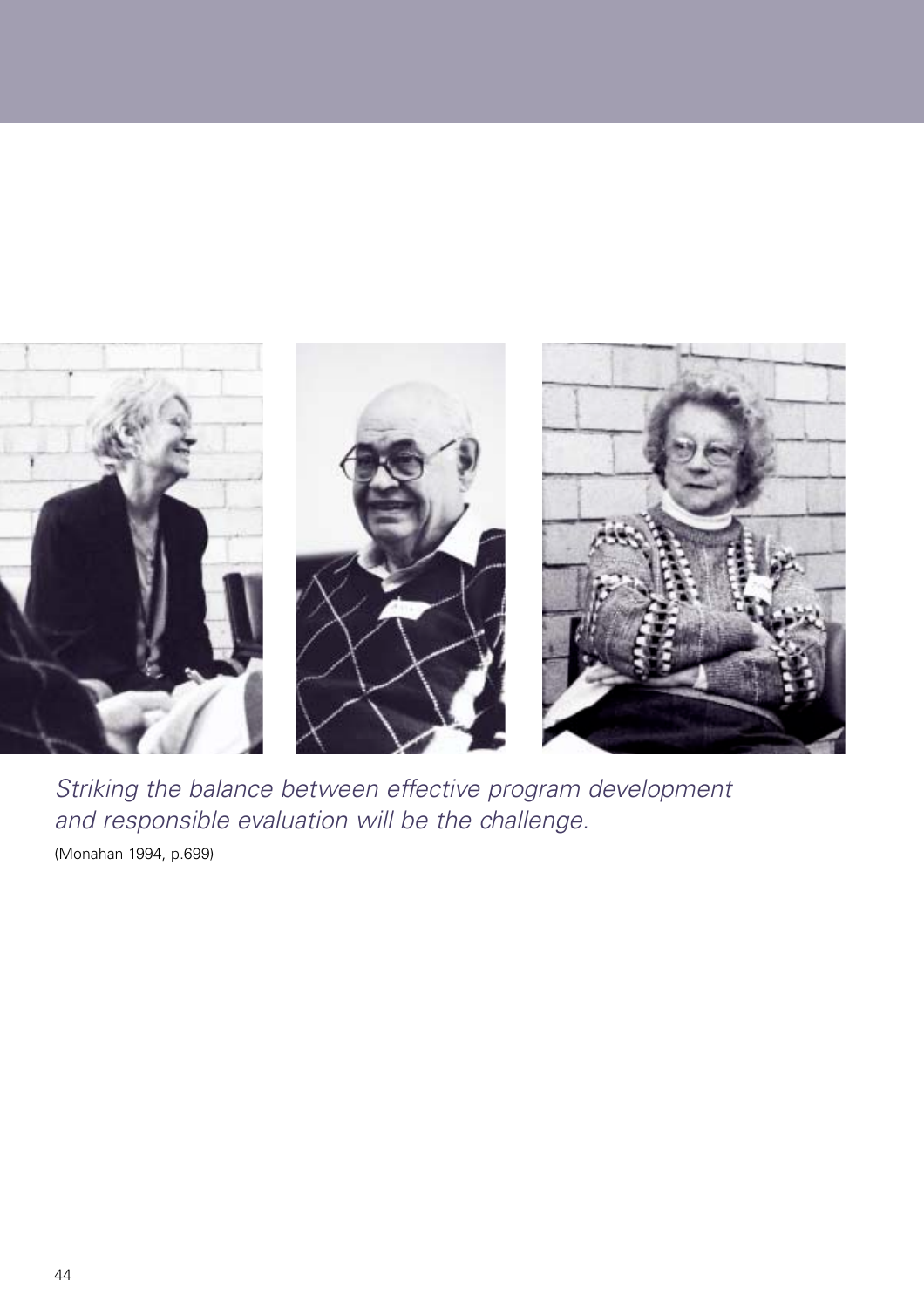### **1. Background to the Project 7. Recommendations**

#### **7.1 Investigative research with carers**

Phase II of the Quality Support Groups Research Project seeks to hear the voice of carers so that their views may contribute to the development of a better service for all dementia support groups.

We recommend that Phase II of the Project proceed and that the following methodologies be implemented to maximize outcomes:

- A sample of carers be developed to include both the carers who attend a support group and others who no longer attend a support group
- A triangulated form of research be implemented for carers to ensure their voice will be directly heard, e.g., a questionnaire, telephone interviews and focus groups.

Results from Phase II would be analysed separately and then compared with findings from Phase I of the Project, to allow for the continuation of this comprehensive investigation of dementia support groups in New South Wales.

#### **7.2 Development of standards**

There is a need to: strengthen the focus of service delivery for dementia support groups in New South Wales; better articulate outcomes to consumers; and, conduct objective evaluations of support groups.

We recommend the development of clear indicators of quality in both the content and process of an effective dementia support group, to assist the creation and implementation of acceptable practice standards.

#### **7.3 Specific program development**

There is evidence in our research that the term 'support' is perceived by support group leaders and carers as denoting social and informative assistance. Yet 'support' can also mean the teaching of skills, especially psychoeducational skills, to help carers manage their ongoing life changes more effectively and to improve their own health and wellbeing.

We therefore recommend that:

– Alzheimer's Australia NSW pilot and evaluate different models of delivery for support interventions, including short-term focused

models such as coping with stress; skills for relaxation; and groups for specific sub groups such as daughters and sons, former carers and male carers

- Alzheimer's Australia NSW to develop strategies and resources to disseminate successful models and programs and maintain quality outcomes
- Alzheimer's Australia NSW seeks funding to renew the CALD teleconferencing model to acknowledge the high number of CALD support group members in New South Wales
- Alzheimer's Australia NSW promotes initiatives to establish new ongoing support groups, especially in areas not presently serviced by Alzheimer's Australia NSW
- Alzheimer's Australia NSW develop a strategic plan for the Group Development Unit to integrate the research and drive program direction and development.

#### **7.4 Expand group skills training for leaders**

Our survey results demonstrate the need for further development of group skills training for support group leaders. This training would aid the professional development of all leaders, volunteers and professionals, and enable leaders to extend their skill level and target effective outcomes. In addition, competency based training for leaders would increase standards of quality for support groups and thus enhance the support service available to carers of people with dementia. We therefore recommend:

- Further investigation into the training needs of volunteer/non-professional group leaders
- Specific training for new group leaders
- Further development of groupwork and program resources to support group leaders
- Ongoing workshop training for experienced trainers
- Competency based training in line with the National Training System
- Increased opportunities for networking and peer support.

#### **7.5 Identify the different needs of all carers**

Our survey has identified a diverse range of carers for people with dementia, including males and females, spouses, daughters, sons, friends, neighbours and people from various CALD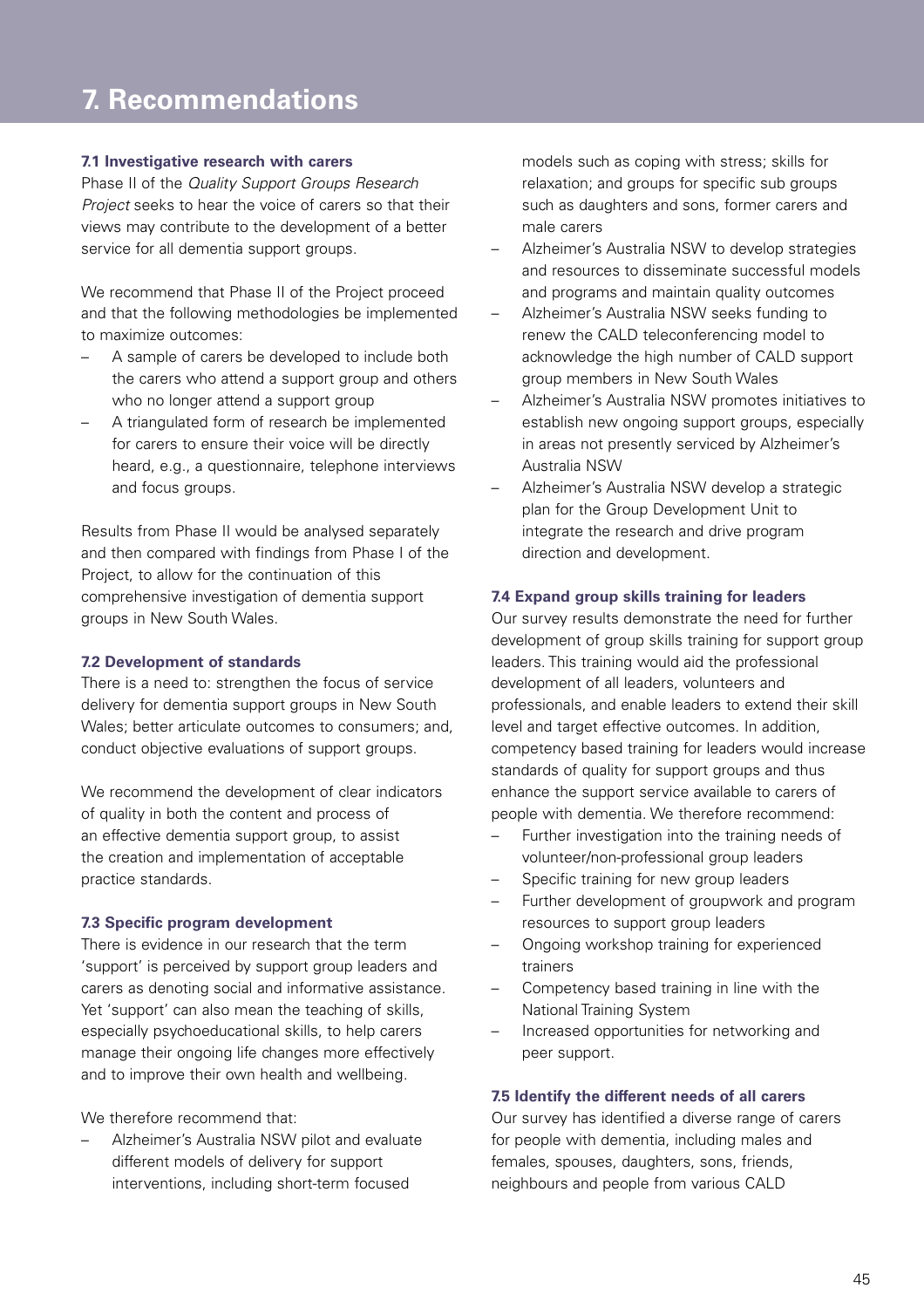backgrounds. We recommend that further research be conducted to acknowledge the diversity of these carers and to identify their specific needs.

For example, further to the 'feminised' area of care that has been replicated in our research, we recommend a study to identify the different needs of male carers, their perception of their caring role and views on support groups. Bird and Parslow's (2001) previous recommendation to make greater use of Honours, Masters and PhD students could be implemented here. This would help Alzheimer's Australia NSW to establish stronger links with research institutions and increase the organisation's credibility with other professions.

#### 7.6 Identify service gaps

Identify service gaps in relation to location, new and expanding service areas and develop networks and strategies to address these gaps.



One of my greatest challenges as a leader is the range of needs of carers, and just how many of them there are.

The completion of a group session leaves me feeling very humble and privileged.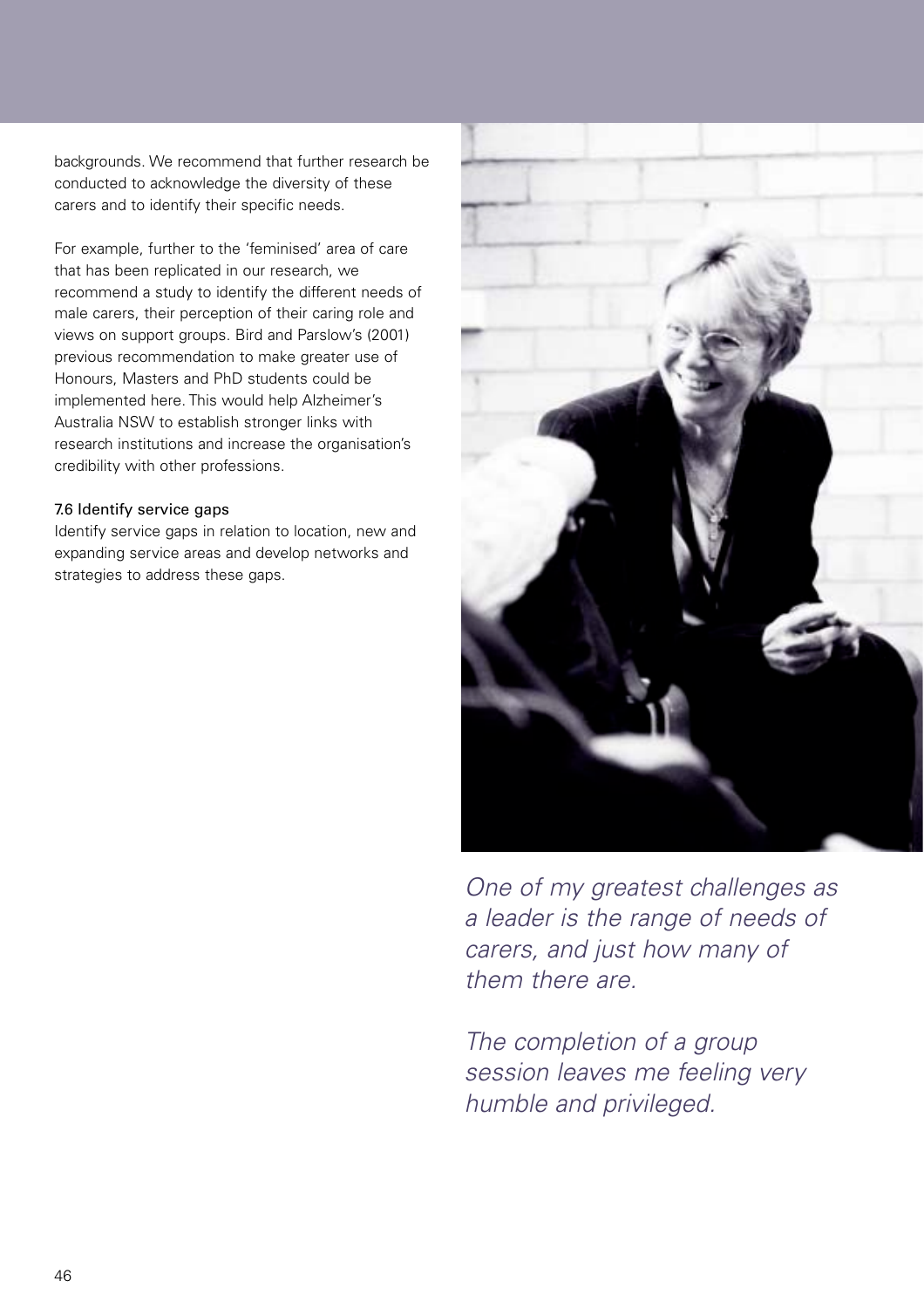### **1. Background to the Project Bibliography**

ABS (1999), Caring in the Community, Australia, 1998 Canberra, Australian Bureau of Statistics, ABS Cat. No. 4436.0

ABS (2004) Migration, Australia, Canberra, Australian Bureau of Statistics, ABS Cat. No. 3412.0

Access Economics, (2003), The Dementia Epidemic: Economic Impact and Positive Solutions for Australia, Alzheimer's Australia, Canberra

Access Economics, (2005) Dementia Estimates and Projections: Australian States and Territories, Alzheimer's Australia, Canberra

Adams, T. and Manthorpe, J. (2003), *Dementia Care*, Hodder Headline, London

Adamsen, L., Rasmussen, J. (2001), Sociological perspectives on self-help groups: reflections on conceptualisation, Journal of Advanced Nursing, 35(6), pp.909-917

Almberg, B., Grafstrom, M., Winblad, B. (1997), Major strain and coping strategies as reported by family members who care for aged demented relatives, Journal of Advanced Nursing, 26(4), pp.683-691

Alzheimer's Association (1991) Sharing the Caring: survey of Alzheimer's Support Groups 1991

A project for the Alzheimer's Association (Australia) in consultation with the Alzheimer's Association (NSW), North Ryde

Alzheimer's Australia NSW (2003), Annual Report, Alzheimer's Australia, Sydney

Arean, P., Alvidrez, J., Berrera, A., Robinson, G., and Hicks, S. (2002), Would Older Medical Patients Use Psychological Services? The Gerontologist, 42(3), pp.392-398

Ballard, C., O'Brien, J., James, I. and Swann, A. (eds), (2001), Managing Carers Psychological Needs, Dementia: management of behavioural and psychological symptoms, Oxford, Oxford University Press

Benson, J. (2001), Working More Creatively with Groups, London, Routledge

Berg, A., Hallberg, I.R. and Norberg, A. (1998), Nurses' reflections about dementia care, the patients, the care and themselves in their daily caregiving, International Journal of Nursing Studies, 35, pp.271-282

Bird, M. and Parslow R., (2001), Future Directions, Consultancy report to the Alzheimer's Association of Australia, Centre for Mental Health Research, Australian National University, Canberra, ACT

Bourgeois, M., Schulz, R. and Burgio L. (1996) Interventions for caregivers of patients with Alzheimer's disease: a review and analysis of content, process and outcomes, International Journal of Aging and Human Development, 43(10), pp.35-92

Bourgeois, M., Schulz, R., Burgio, L., and Beach, S. (2002), Skills training for spouses of patients with Alzheimer's disease: outcomes of an intervention study, Journal of Clinical Geropsychology, 8(1), pp.53-73

Braekhus, A., Oksengard, A., Engedal, K. and Laake, K. (1998), Social and depressive stress suffered by spouses of patients with mild dementia, Scandinavian Journal of Primary Health Care, 16, pp.242-246

Brannstrom, B., Tibblin, A., and Lowenborg, C. (2000), Counselling groups for spouses of elderly demented patients: a qualitative evaluation study, International Journal of Nursing Practice, 6, pp.183-191

Brodaty H. and Gresham M. (1989) Effects of a training program to reduce stress in carers of patients with dementia, BMJ, 299, pp.1375-9

Brodaty, H., Roberts, K. and Peters, K. (1994), Quasi-experiential evaluation of an educational model for dementia caregivers, International Journal of Geriatric Psychiatry, 9, pp.195-204

Brodaty, H., Green, A., and Koschera, A. (2003), Meta-analysis of psychosocial interventions for caregivers of people with dementia, Journal of American Geriatrics Society 51, pp.657-664

Bryman, A. (2001), Social Research Methods, Oxford, Oxford University Press

Bunston, W., Pavlidis, T. and Leyden, (2003), Putting the GRO into groupwork, Australian Social Work, 56(1), pp.40-49

Burgio, L., Corcoran, M., Lichstein, K., Nichols, L., Czaja, S. and Gallagher-Thompson, D. (2001), Judging Outcomes in Psychosocial Interventions for Dementia Caregivers: The Problem of treatment implementation, The Gerontologist, 41(4), pp.481-489

Burgio, L., Stevens,A. ,Guy,D., Roth,D. and Haley, W.(2003) Impact of two psychological interventions on white and African American family caregivers of individuals with dementia, The Gerontologist, 43(4), pp.568-579

Cahill, S. and Shapiro, M. (1998), The only one you neglect is yourself: health outcomes for carers of spouses or parents with dementia: do wives and daughter carers differ? Journal of Family Studies, 4(1), pp.87-101

Cahill, S.M. (1999), Caring in Families: what motivates wives, daughters, and daughters-in-law to provide dementia care? Journal of Family Studies, 5(2), pp.235-247

Carers Association of Australia (2000) Warning – caring is a health hazard: results of the 1999 National Survey of Carer Health and Wellbeing, Department of Health and Aged Care, Canberra

Cecchin, M.L. (2001), Reconsidering the role of being a daughter of a mother with dementia, Journal of Family Studies, 7(1), pp.101-107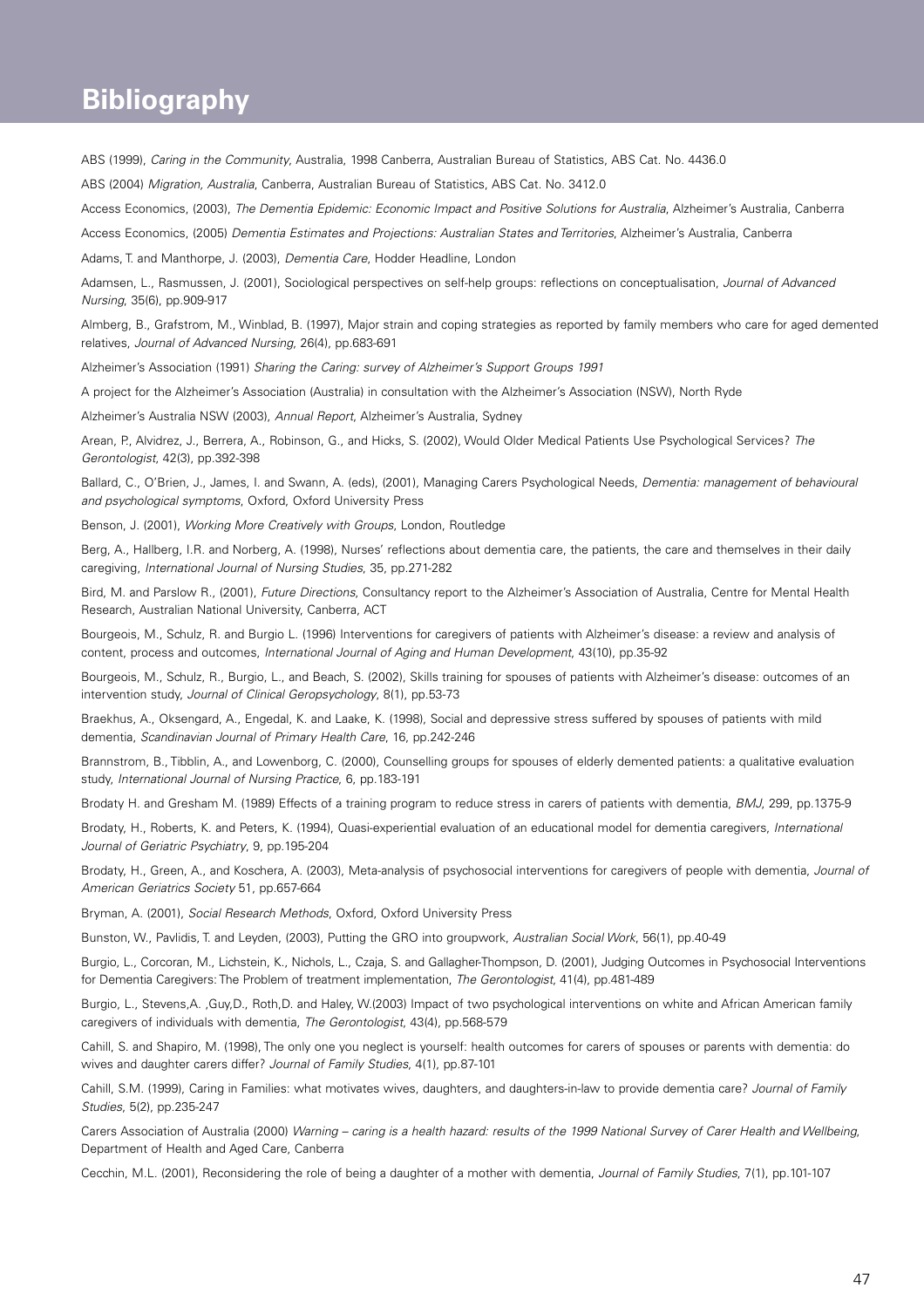Chan, D., Eleazar, J., Williams, S., Arpadi, V., Ford, R., Gibian, T., Kirby, C. and McMaster, W. (1998), The Lidcombe Hospital Memory (Cognitive Disorders) Clinic: review of clinical experience, Australasian Journal on Ageing, 17(2), pp.71-75

Charlesworth, G.M. (2001), Reviewing psychosocial interventions for family carers of people with dementia, Aging and Mental Health, 5(2), pp.104-106

Chung, J. (2001), Empowering individuals with Early Stage Dementia and their Carers: An exploratory study in the Chinese context, American Journal of AD and Other Dementias, 16(2)

Cohen, S., Underwood, L. and Gottlieb, B. (eds.), (2000), Social support measurement and Intervention: a guide for health and social scientists, Oxford, Oxford University Press

Collins, C. and Jones, R. (1997), Emotional Distress and Morbidity in dementia carers: a matched comparison of husbands and wives, International Journal of Geriatric Psychiatry, 12, pp.1168-1173

Cooke, D., McNally, L., Mulligan, K., Harrison, J. and Newman S. (2001), Psychological interventions for caregivers of people with dementia: a systematic review, Aging and Mental Health, 5(2), pp.120-135

Coon, D., Gallagher-Thompson, D. and Thompson, L. (eds.), (2003), Innovative interventions to reduce dementia caregivers' distress: a clinical guide, New York, Springer

Coope, B., Ballard, C., Saad, K., Abdul, P., Bentham, P., Bannister, C., Graham, C. and Wilcock, G. (1995), The prevalence of depression in the carers of dementia sufferers, International Journal of Geriatric Psychiatry, 10, pp.237-242

Cuijpers, P., Hosman, C. and Munnichs, J. (1996), Change mechanisms of support groups for caregivers of dementia patients, International Psychogeriatrics, 8(4), pp.575-587

Department of Ageing, Disability & Home Care, (2002), Future Directions for Dementia Care and Support in NSW, Sydney, DADHC

Depp, C., Krisztal, E., Ambler, C., Leung, L. and Gallagher-Thompson D. (2003), Treatment options for improving wellbeing in dementia caregivers: the case for psychoeducational interventions, Clinical Psychologist, 7(2), pp.21-31

Donaldson, C., Tarrier, N. and Burns, A. (1997), The impact of the symptoms of dementia on caregivers, The British Journal of Psychiatry, 170, pp.62-68

Donaldson, C., Tarrier, N. and Burns, A. (1998), Determinants of carer stress in Alzheimer's disease, International Journal of Geriatric Psychiatry, 13, pp.248-56

Dow, B. and McDonald, J. (2003), Social support or structural change. Social work theory and research on caregiving, Australian Social Work, 56(3), pp.197-203

Dowrick, C., Dunn, G., Ayuso-Mateos, J., Dalgard, O. and Page, H. (2000), Problem solving treatment and group psychoeducation for depression: mulitcentre randomised controlled trial, BMJ, 321, 1450

D'Zurilla, T. (1986), Problem-Solving Therapy: a social competence approach to clinical intervention, New York, Springer

Farren, C. and Keane-Hagerty, E. (1994), Interventions for caregivers of people with dementia: educational support groups and AA support groups, Applied Nursing Research, 7(3), pp.112-117

Fine, M. (2003), A Caring Society? A sociological perspective on care and the dilemmas of human services in the 21st century (unpublished manuscript), delivered at the 2003 Macquarie Health Studies Public Lecture Series, 16 October 2003, Macquarie University, Sydney

Fung, W. and Chien, W. (2002), The effectiveness of a mutual support group for family caregivers of a relative with dementia, Archives of Psychiatric Nursing, 16(3), pp.134-144

Gallagher, D., Rose, J., Rivera, P., Lovett, S. and Thompson, L. (1989), Prevalence of Depression in Family Caregivers, Gerontologist, 29(4), pp. 449-455

Gallagher-Thompson, D. and DeVries, H. (1994), 'Coping with frustration' classes: development of preliminary outcomes with women who care for relatives with dementia, The Gerontologist 34(4), pp.548-552

Gallagher-Thompson, D., Lovett, S., Rose, J., McKibbin, C., Coon, D., Fitterman, A. and Thompson, L., (2000), Impact of psychoeducational interventions on distressed family caregivers, Journal of Clinical Geropsychology, 6(2), pp.91-110

Gallagher-Thompson, D.,Haley, W., Delois, G., Rupert, M., Arguelles, T., Zeiss, L., Long, C., Tennstedt, S. and Ory, M.(2003), Tailoring psychological interventions for ethnically diverse dementia caregivers, Clinical Psychology: Science and Practice,10, 4 pp.424-438

Gage, M. and Kinney, J. (1995), They aren't for everyone: the impact of support group participation on caregivers' wellbeing, Clinical Gerontologist, 16(2), pp.21-34

Gerdner, L., Buckwalter, K. and Reed D. (2002), Impact of a psychoeducational intervention on caregiver response to behavioural problems, Nursing Research, 51(6), pp.363-373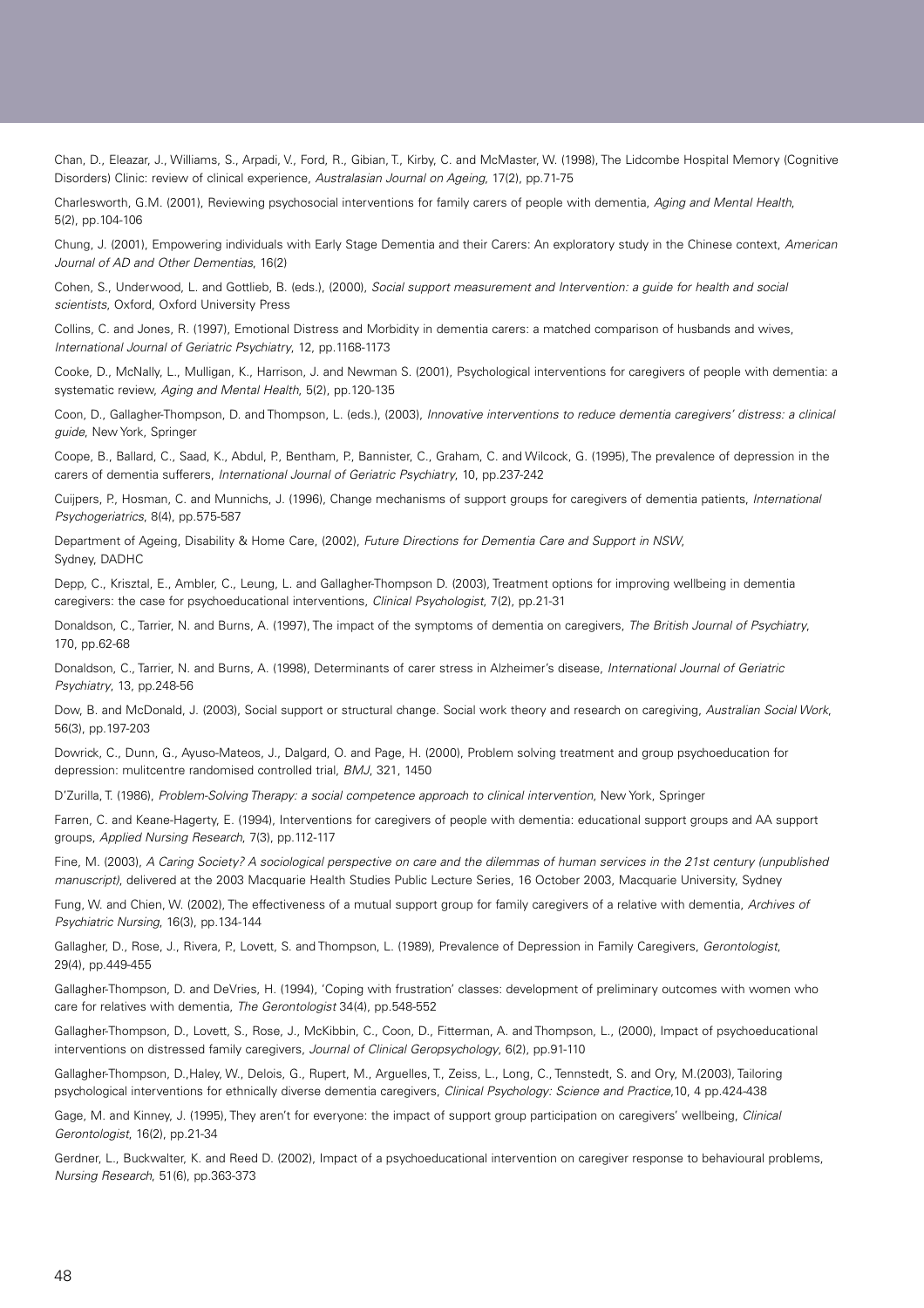

Goldsilver, P and Gruneir, M. (2001), Early stage dementia group: an innovative model of support for individuals in the early stages of dementia, American Journal of Alzheimer's Disease and Other Dementias, 16(2), pp.109-114

Gonyea, J. (1989) Alzheimer's Disease support groups; an analysis of their structure, formal and perceived benefits, Social Work in Health Care, vol 14(1), pp.61-72

Gonyea, J. and Silverstein, N. (1991), The role of Alzheimer's disease in families' utilization of community services, Journal of Gerontological Social Work, 16(3/4), pp. 43-55

Haley, W. (1998), Group interventions for family caregivers: a longitudinal perspective on stress and burden among family caregivers to frail elderly persons, The Gerontologist, 29, pp.478-480

Haley, W., Brown, L. and Levine, E. (1987), Experimental evaluation of the effectiveness of group intervention for dementia caregivers, The Gerontologist, 27(3), pp.376-382

Hardy, V. and Riffle, K. (1993), Support for Caregivers of Dependent Elderly, Geriatric Nursing 14(3), pp.161-164

Harvey, R. (1998), Younger Onset Dementia: epidemiology, clinical symptoms, family burden, support and outcome, London, Dementia Research Group

Hawley, D. and DeHaan, L. (1996), Toward a Definition of Family Resilience: Integrating Life-Span and Family Perspectives, Family Process, 35, pp.283-298

Hebert, R., Levesque, L., Vezina, J., Lavoie, J., Gendron, C., Preville, M., Voyer, L., and Dubois, M. (2003), Efficacy of A Psychoeducative Group program for Caregivers of Demented Persons Living at Home: A Randomized Controlled Trial, Journal of Gerontology, 58B(1), S58-S67

Helgeson, V. and Gottlieb, B (2000) Support Groups in Cohen, S., Underwood, L. and Gottlieb, B. (eds.), Social support measurement and intervention: a guide for health and social scientists, Oxford, Oxford University Press

Hupcey, J. (1998), Clarifying the social support theory-research linkage, Journal of Advanced Nursing, 27(6), pp.1231-1241

James, I. (1999), Using a cognitive rationale to conceptualise anxiety in people with dementia, Behavioural and Cognitive Psychotherapy, 27, pp.345-351

Jones, F. and Bright, J. (2001), Stress: myth, theory and research, London, Pearson Education

Karlin, N., Bell, P., Knight, B., Noah, J. and Martichuski, D. (1999), Assessing Alzheimer's support group participation: a retrospective follow-up, American Journal of Alzheimer's Disease, vol.14, no.6, pp.326-333

Kitwood, T. (1997), *Dementia reconsidered: the person comes first*, Buckingham, Open University Press

Koder, D.A. (1998), Treatment of anxiety in the cognitively impaired elderly; can CBT help? International Psychogeriatrics, 10(2), pp.173-182

Krause, N. (1986), Social support stress, and wellbeing among older adults, Journal of Gerontology, 41(4), pp. 512-519.

Loughlin, A. (2004), Depression and social support, Journal of Gerontological Nursing, 30(5), pp.11-15

Lovi, L. and Tweedie, R. (2001), Leaderlink: a resource for leaders of carer support groups, Funded by the NSW Health Department for Alzheimer's Association (NSW), Sydney, Alzheimer's Australia NSW

Mace, N. and Robins P. (1981), The 36 Hour Day, John Hopkins University Press, Baltimore, Maryland

Marriott, A., Donaldson, C., Tarrier, N. and Burns, A. (2000), Effectiveness of cognitive-behavioural family intervention in reducing the burden of care in carers of patients with Alzheimer's disease, British Journal of Psychiatry, 176, pp.557-562

Martin-Cook, K., Trimmer, C., Svetlik, D. and Weiner, M. (2000), Caregiver Burden in Alzheimer's Disease: Case Studies, American Journal of Alzheimer's Disease, 15(1), pp.47-52

McLoughlin, D. and Ng, A. (1999) Support and information in a stress-free environment, Journal of Dementia Care, 7(4), pp.14-15

Meuser, T. and Marwit, S. (2001), A comprehensive stage-sensitive model of grief in dementia caregiving, The Gerontologist, 41(5), pp.658-670

Mitchell, F. (1996), Carer Support Groups: the effects of organisational factors on the character of groups, Health and Social Care in the Community, 4(2), pp.113-121

Mittleman, M, Ferris, S., Shulman, E., Steinberg, G., Ambinder, A., Mackell, J. and Cohen, J. (1995) A comprehensive support program: effect on depression in spouse-caregivers of AD patients in The Gerontologist, 35,6, pp.792-802

Mittleman, M., Roth, D., Haley, W., and Zarit, S. (2004), Effects of a caregiver intervention on negative caregiver appraisals of behaviour problems in patients with Alzheimer's disease: results of a randomised trial, Journal of Gerontology, 59B, no.1, pp.27-34

Monahan, D. (1994) Caregiver support groups: efficacy issues for educators, Educational Gerontology, Oct/Nov 1994, 20, 7, pp.699-714

Morgan, D., Semchuk, K., Stewart, N. and D'Arcy, C (2003) Many factors make family members caring for an elderly relative with dementia reluctant to use support services. (Qualitative) Evidence-based Mental Health, May 2003, 6,i2, p.64(1)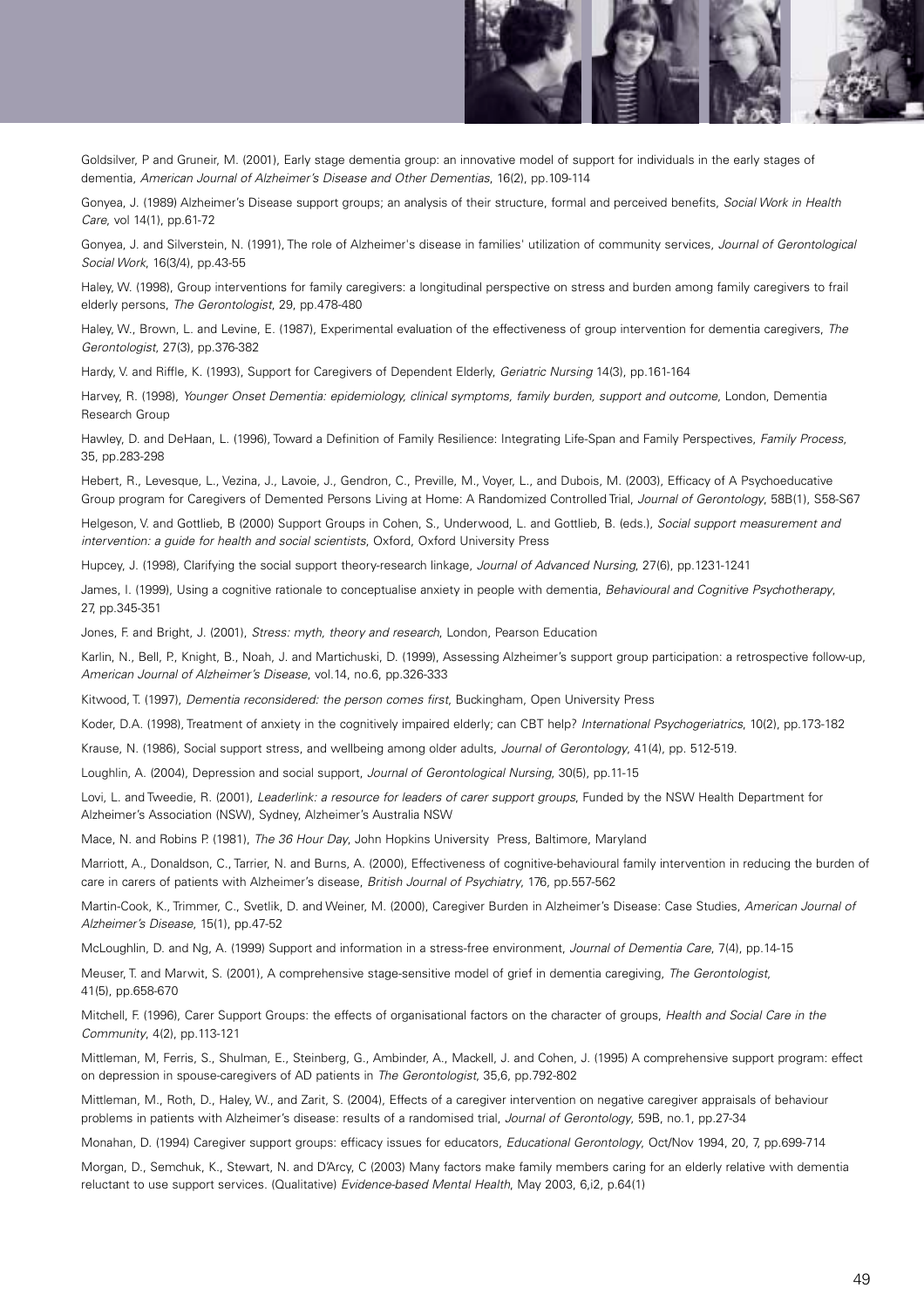Nolan, M., Ingram, P. and Watson, R. (2002), Working with family carers of people with dementia: negotiated coping as an essential outcome, Dementia, 1(1), pp.75-93

Northen, H., & Kurland, R. (2001), Social Work with Groups, New York, Columbia University Press

Payne, T. (1999), Picking Up the Threads: a study of former carers, Sydney, Carers NSW

Pusey, H., and Richards, D. (2001), A systematic review of the effectiveness of psychosocial interventions for carers of people with dementia, Aging and Mental Health, 5(2), pp.107-119

Raybuck, J.A. (1995), Support Groups for Caregivers of persons with Alzheimer's disease: Implications for practice and research, American Journal of Alzheimer's Care and Related Disorders and Research, January/February, pp.26-31

Rogers, N. (1997), Centrality of the caregiving role and integration of leisure in everyday life: a naturalistic study of older wife caregivers, Therapeutic Recreation Journal, 31(4), pp.230-243

Rubio, D., Berg-Weger, M., Tebb, S. and Parnell, I. (2001), Comparing the wellbeing of post-caregivers and noncaregivers, American Journal of Alzheimer's Disease and Other Dementias, 16(2), pp.97-101

Russell, V., Proctor, L. and Moniz, E. (1989), The influence of a relative support group on carers' emotional distress, Journal of Advanced Nursing, 14, pp.863-867

Russo, J. (1995), Psychiatric Disorders in Spouse Caregivers of Care Recipients With Alzheimer's Disease and Matched Controls: A Diathesis-Stress Model of Psychopathology, Journal of Abnormal Psychology, 104(1), pp.197-204

Saad, K., Hartman, C., Ballard, C., Kurian, M., Graham, C. and Wilcock, G. (1995), Coping by the Carers of Dementia Sufferers, Age and Ageing, 24, pp.495-498

Schopler, J. and Galinsky, M. (1993), Support groups as open systems: a model for practice and research, Health and Social Work, 18(3), pp.195-206

Schulz, R., and Williamson, G. (1991), A two year longitudinal study of depression amongst Alzheimer's caregivers, Psychology Agency, 6, pp.569-78

Schulz, R., O'Brien, A., Czaja, S., Ory, M., Norris, R., Martire, L., Belle, S., Burgio, L., Gitlin, L., Coon, D., Burns, R., Gallagher-Thompson, D. and Stevens A. (2002), Dementia caregiver intervention research: in search of clinical significance, The Gerontologist, 42(5), pp.589-602

Schulz, R., Belle, H., Czaja, S., Gitlin, L., Wisniewski, S and Ory, M. (2003) Introduction to the special section on Resources for Enhancing Alzheimer's Caregiver Health (REACH), Psychology and Aging, vol 18, no.3, pp.357-360

Seltzer, M. and Wailing Li, L. (2000), The dynamics of caregiving, The Gerontologist, 40, pp.165-178

Sorensen, S., Pinquart, M., Habil, D. and Duberstein, P., (2002), How effective are interventions with caregivers? An updated meta-analysis, The Gerontologist, 42(3) pp.356-370

Toseland, R.W. and Rossiter, C.M. (1989) Group interventions to support family caregivers: a review and analysis, The Gerontologist, 29(4), pp.438-448

Toseland, R. (2004) Caregiver education and support programs: best practice models, Family Caregiver Alliance www.caregiver.org downloaded March 2005

Ungerson, C. (1987), Policy is personal: sex, gender and informal care, London, Tavistock Publications

Vellone, E., Sanson, J. and Cohen, M. (2002), The experience of Italians caring for family members with A.D, Journal of Nursing Scholarship, 34(4), pp.323-329

Wackerbarth and Johnson, M. (2002), Essential information and support needs of family carers, Patient Education and Counselling, 47, pp.95-100

Whitlatch, C., Schur, D., Nockler, L., Ejaz, F. and Looman, W. (2001), The stress process of family caregiving in institutional settings, The Gerontologist, 41, pp.462-473

Wituk, S., Shepherd, M., Slavick, S., Warren M.L. and Meissen, G. (2000), A topography of self help groups: an empirical analysis, Social Work National ASW, 45(2), pp.157-165

Zarit, S., Orr, N and Zarit, J., (1985) The hidden victims of Alzheimer's disease: families under stress, New York, New York University Press

Zarit, S. (1997), Dementia: caregivers and stress, Informal Lecture series Paper #8, Centre on Aging, University of Victoria, Victoria, BC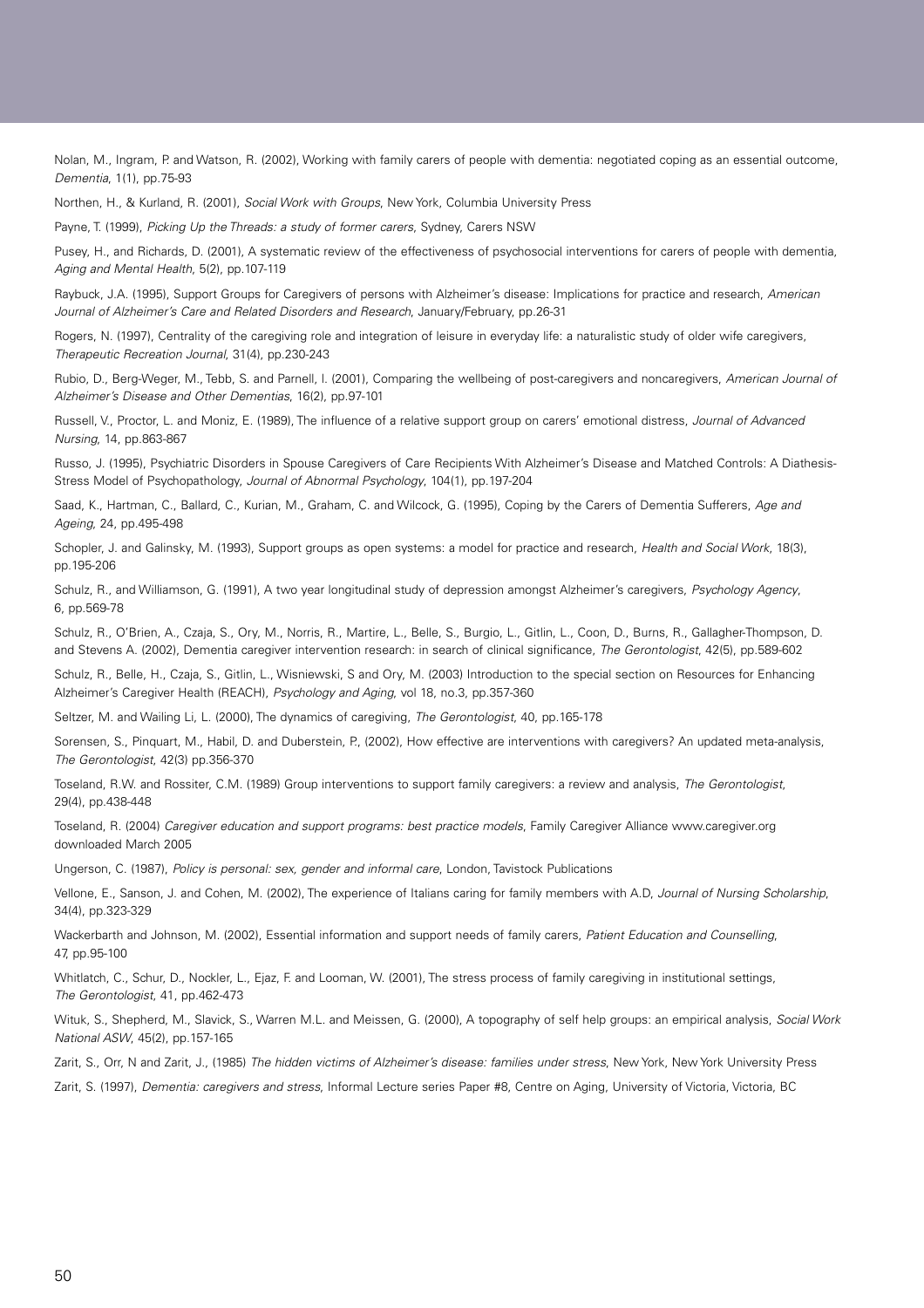# **Appendix 1 – Questionnaire**

#### **SUPPORT GROUP INFORMATION**

| Group Leader's Name:                                                                                                                                                                                                                                                            |                    |
|---------------------------------------------------------------------------------------------------------------------------------------------------------------------------------------------------------------------------------------------------------------------------------|--------------------|
| (Please tick the boxes that apply to you)<br>Female<br>Male<br>$\perp$<br>Health Professional (paid leader) OR □ Volunteer leader                                                                                                                                               |                    |
| If paid, who funds your position?<br>Commonwealth Government<br>NSW Health<br>$\Box$ Local Council<br><b>DADHC</b>                                                                                                                                                              |                    |
| Name of support group:                                                                                                                                                                                                                                                          |                    |
| Mailing address of support group:                                                                                                                                                                                                                                               |                    |
|                                                                                                                                                                                                                                                                                 |                    |
| <b>Contact Phone Numbers:</b>                                                                                                                                                                                                                                                   |                    |
| Email address (please print):                                                                                                                                                                                                                                                   |                    |
| How often and on what day is the group held?                                                                                                                                                                                                                                    |                    |
| What time does the group normally begin?                                                                                                                                                                                                                                        | Normally conclude? |
| Where is your meeting held? (Please tick)<br>Church Hall<br>Community Hall<br>RSL / Leagues Club<br>Hospital<br>Private Home<br>Respite Care Facility<br><b>Residential Care Facility</b><br>NSW Health Premises (other than hospital) please specify<br>Other, please specify_ |                    |
| Who provides public liability insurance for these meetings?                                                                                                                                                                                                                     |                    |

The information above will only be used for updating our support groups database. It will be removed from the questionnaire to protect your anonymity.

### **THE SUPPORT GROUP LEADER**

1. What do you see as the purpose of the group?

| 2. | How long have you been the leader of the group?<br>□ Less than 1yr □ 1 - 2yrs □ 2 - 5yrs □ 5 - 10yrs □ more than 10yrs                                                                 |        |
|----|----------------------------------------------------------------------------------------------------------------------------------------------------------------------------------------|--------|
| 3. | What led you to become the support group leader?<br>volunteered<br>'Took on' the job reluctantly<br>$\Box$ Part of job description to lead the support group<br>Other (please specify) |        |
| 4. | Do you think you were given a clear description of the role requirements before you began? $\Box$ Yes                                                                                  | – I No |
| 5. | Do you have a 'job description' as a group leader? $\Box$ Yes<br>No                                                                                                                    |        |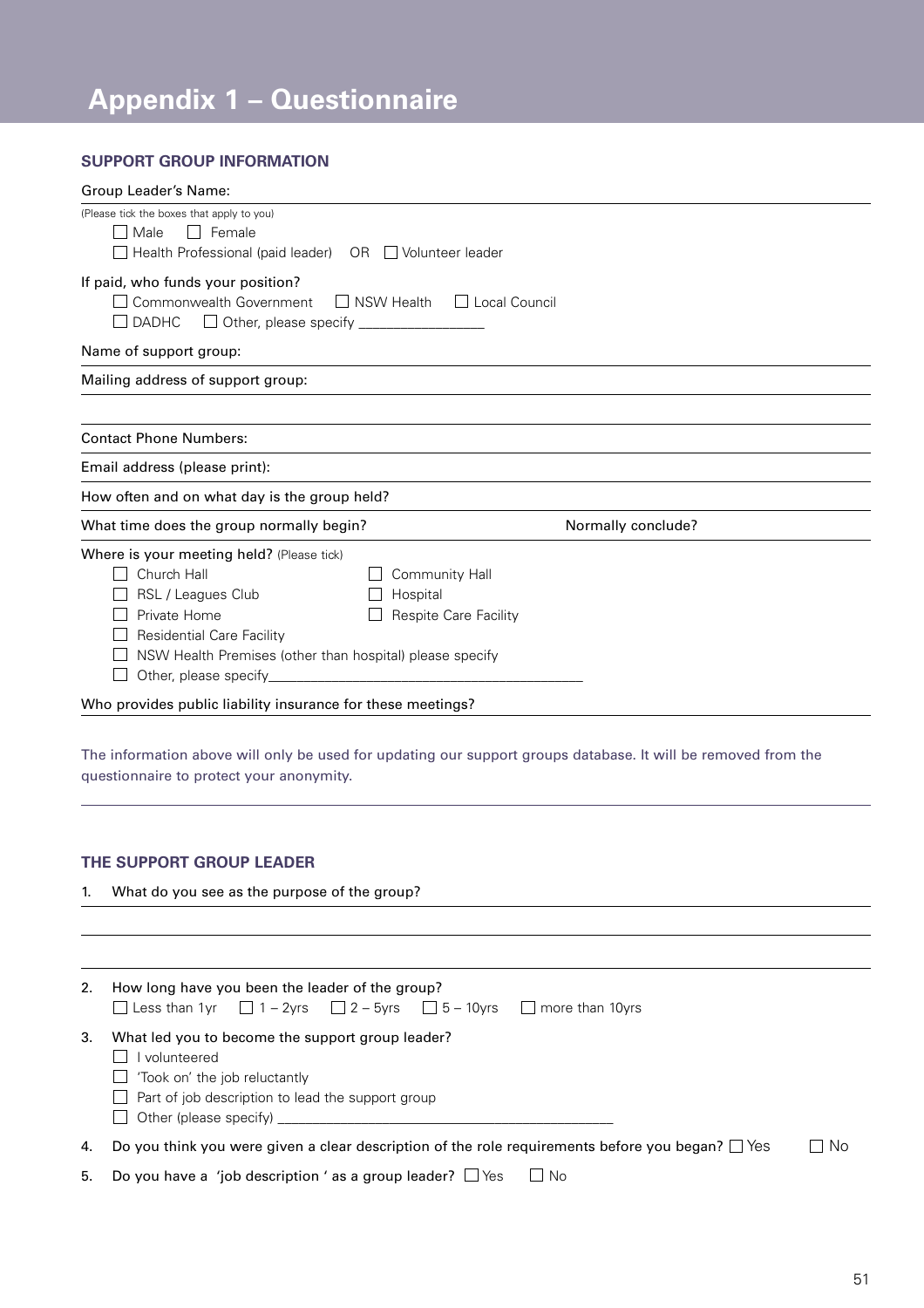| 6. | a) How long does it take you to travel to the group?<br>$\Box$ 1/2 -1 hr<br>$\Box$ 1-2hrs<br>$\Box$ Less than 1/2 hr<br>$\Box$ more than 2 hrs                                                                                                                                                                                        |
|----|---------------------------------------------------------------------------------------------------------------------------------------------------------------------------------------------------------------------------------------------------------------------------------------------------------------------------------------|
|    | b) How much time is spent preparing for each session?<br>$\Box$ less than 1 hr $\Box$ 1-2 hrs<br>$\Box$ None<br>$\Box$ 3-5 hrs<br>$\Box$ more than 5 hrs                                                                                                                                                                              |
| 7. | a) Do you have any assistance preparing for the group?<br>Yes<br>$\Box$ No<br>b) If yes, how often? $\Box$ Monthly $\Box$ Bimonthly<br>□ Quarterly<br>c) What is the assistance?<br>$\Box$ Informal discussions with colleagues<br>$\Box$ Formal discussions with colleagues<br>$\Box$ Structured supervision                         |
| 8. | Do you have easy access to:<br>$\Box$ A computer<br>$\Box$ The Internet $\Box$ Email facility                                                                                                                                                                                                                                         |
| 9. | How do you plan the program content? (Please order 1-5: 1 = the most used; and $5 =$ least used method of planning.)<br>_ Carer requests and suggestions<br>_ Own knowledge of key concerns of carers<br>_ Annual carer needs analysis<br>_ Availability of guest speakers<br>_ I decide from one group session to the next           |
|    | 10. a) How difficult do you find your role as a group leader?<br>$\Box$ never difficult<br>$\Box$ sometimes difficult $\Box$ usually difficult $\Box$ always difficult                                                                                                                                                                |
|    | 11. a) How satisfying do you find your role as a group leader?<br>$\Box$ never satisfying<br>Sometimes satisfying<br>$\Box$ usually satisfying<br>$\Box$ always satisfying                                                                                                                                                            |
|    | b) What factors determine this?                                                                                                                                                                                                                                                                                                       |
|    |                                                                                                                                                                                                                                                                                                                                       |
|    | <b>WHAT QUALITIES DO YOU BRING TO THE GROUP?</b><br>12. How do you perceive your leadership style? (Please tick THREE ONLY)<br>Information Oriented<br>Empathic<br>Organised<br>Structured<br>$\Box$ Accepting<br>Casual<br>Challenging<br>Flexible<br>Encouraging of difference<br>Directive<br><b>Opinion Seeking</b><br>Analytical |
|    | 13. Do you think you have sufficient skills / knowledge in the following areas:<br>This information will be used in developing resources for group leaders. (Please tick appropriate response for each)                                                                                                                               |
|    | Group work skills:                                                                                                                                                                                                                                                                                                                    |
|    | a) Maximising interactive discussion in the group:<br>some skill<br>unskilled<br>$\Box$ skilled<br>$\Box$ very skilled<br>$\mathbf{I}$                                                                                                                                                                                                |
|    | b) Skills in handling 'difficult / high needs ' members:<br>$\Box$ unskilled<br>$\Box$ some skill<br>$\Box$ skilled<br>$\Box$ very skilled                                                                                                                                                                                            |
|    | c) Helping members learn new ideas and apply them:<br>some skill<br>$\sqcup$ skilled<br>∟ very skilled                                                                                                                                                                                                                                |
|    | d) Knowledge about the processes of a well functioning group:<br>unskilled<br>some skill<br>$\Box$ skilled<br>$\Box$ very skilled                                                                                                                                                                                                     |
|    | e) Balancing 'individual' and 'group' needs<br>unskilled<br>$\perp$<br>some skill<br>skilled<br>very skilled                                                                                                                                                                                                                          |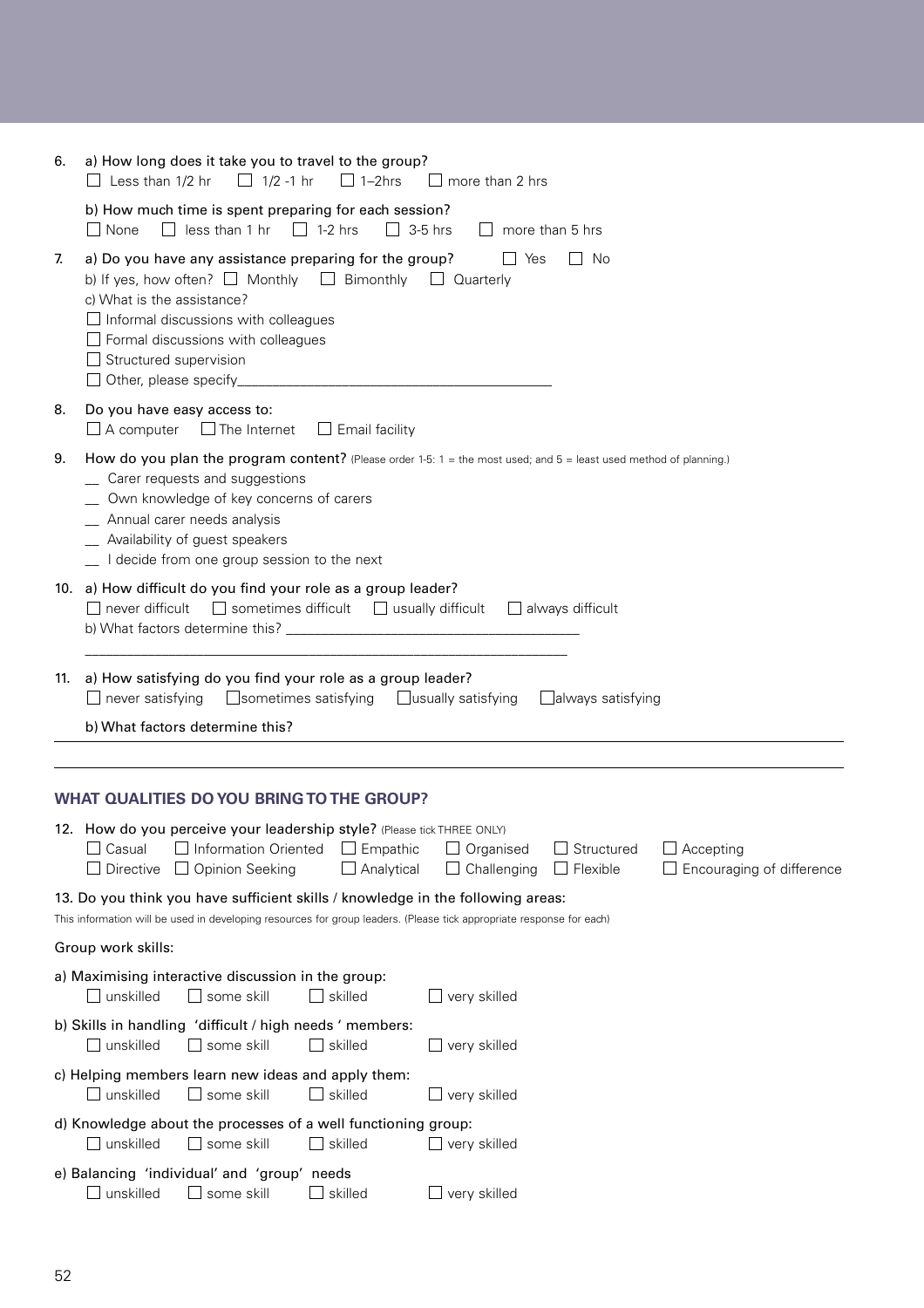Communication skills:

| a) Capacity to respond to the spoken and unspoken themes in the group:<br>$\Box$ unskilled<br>$\Box$ some skill<br>$\Box$ skilled<br>$\Box$ very skilled                                                                                                                                                                                                                                          |           |
|---------------------------------------------------------------------------------------------------------------------------------------------------------------------------------------------------------------------------------------------------------------------------------------------------------------------------------------------------------------------------------------------------|-----------|
| b) Capacity to understand and communicate what is happening in the group at various levels<br>$\Box$ unskilled<br>$\Box$ some skill<br>skilled<br>$\Box$ very skilled                                                                                                                                                                                                                             |           |
| c) Responding to members in terms of their current needs (emotions, concerns, reactions):<br>unskilled<br>some skill<br>skilled<br>$\Box$ very skilled                                                                                                                                                                                                                                            |           |
| Use of Knowledge:                                                                                                                                                                                                                                                                                                                                                                                 |           |
| a) Knowledge of the impact of dementia:<br>$\Box$ unskilled<br>$\square$ some skill<br>$\Box$ skilled<br>$\Box$ very skilled                                                                                                                                                                                                                                                                      |           |
| b) Knowledge of the impact of stress, anxiety and depression:<br>$\Box$ unskilled<br>$\square$ some skill<br>$\Box$ skilled<br>$\Box$ very skilled                                                                                                                                                                                                                                                |           |
| c) Knowledge of the services available:<br>$\Box$ unskilled<br>$\Box$ some skill<br>skilled<br>$\Box$ very skilled                                                                                                                                                                                                                                                                                |           |
| d) Knowledge of the impact of a chronically stressful situation on individuals and families:<br>$\Box$ unskilled<br>skilled<br>some skill<br>$\Box$ very skilled                                                                                                                                                                                                                                  |           |
| 14. What would you need to further develop your role as an effective support group leader?                                                                                                                                                                                                                                                                                                        |           |
| YOUR PARTICULAR SUPPORT GROUP<br>15. What is the geographic location of your group?<br>$\Box$ Metropolitan<br>$\Box$ Regional<br>$\Box$ Rural<br>16. Is the group primarily for those who look after persons currently in residential care? $\Box$ Yes<br>17. How long has the group been meeting?<br>$\Box$ less than 1yr $\Box$ 1-2yrs<br>$\Box$ 2-5 yrs<br>$\Box$ 5-10 vrs<br>more than 10 yrs | $\Box$ No |
| 18. Do you have to set up the room yourself? $\Box$ Yes<br>– I No                                                                                                                                                                                                                                                                                                                                 |           |
| 19. Does the facility have resources required for running a meeting?<br>$\Box$ Coffee/tea making facilities<br>$\Box$ Heating<br>Appropriate comfortable seating<br>Cooling<br>Wheelchair access<br>Overhead projector<br>$\Box$ TV/video player<br>Whiteboard / butchers paper                                                                                                                   |           |
| 20. How do you finance tea/coffee and other resources you may need?                                                                                                                                                                                                                                                                                                                               |           |
|                                                                                                                                                                                                                                                                                                                                                                                                   |           |
|                                                                                                                                                                                                                                                                                                                                                                                                   |           |
| 21. Do you maintain an attendance book? $\Box$ Yes<br>$\Box$ No                                                                                                                                                                                                                                                                                                                                   |           |
| 22. Is there a rental fee for the site?<br>$\Box$ No<br>$\Box$ Yes                                                                                                                                                                                                                                                                                                                                |           |
| 23. If so, how is rent financed?                                                                                                                                                                                                                                                                                                                                                                  |           |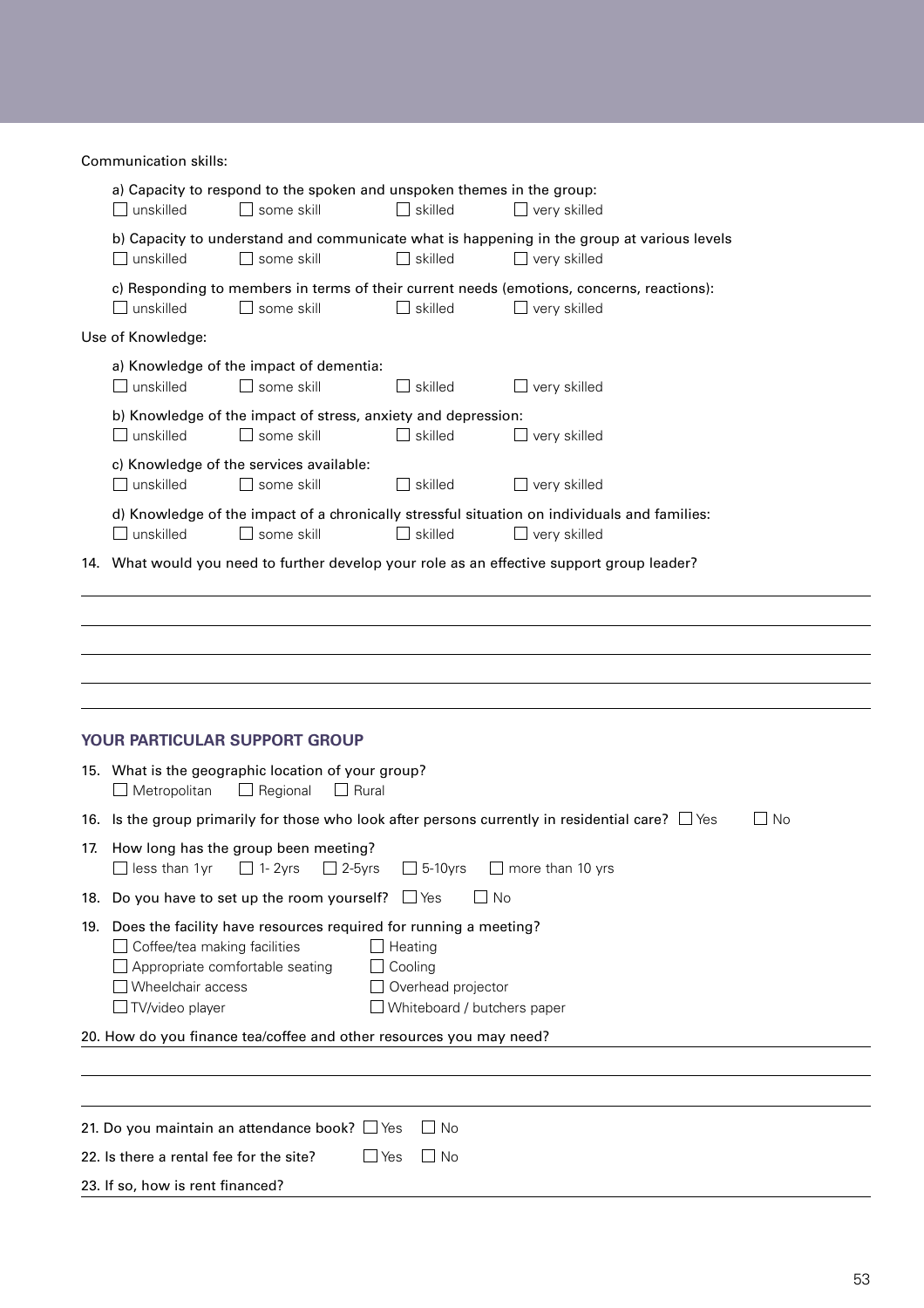|     | <b>GROUP MEMBERSHIP</b>                                                                                                                                                                                                                                                 |  |  |  |  |
|-----|-------------------------------------------------------------------------------------------------------------------------------------------------------------------------------------------------------------------------------------------------------------------------|--|--|--|--|
|     | 24. How many new members have joined in the last twelve months? __________                                                                                                                                                                                              |  |  |  |  |
| 25. | How do members first hear about the group? (Please order 1-6: $1 =$ the most common; and $6 =$ least common source of referral)<br>- GP Referral<br>- Aged Care Assessment Team<br>- Dementia Helpline<br>- Other carers/ members<br>- Media<br>- Other, please specify |  |  |  |  |
|     | 26. Do you speak with potential members before they attend their first group meeting?<br>$\Box$ sometimes<br>$\Box$ Never<br>$\Box$ usually<br>always                                                                                                                   |  |  |  |  |
| 27. | Defining a group member as a person who attends at least half of the meetings in a year:<br>a) How many group members do you have in the group? ____________________________<br>b) How many people usually attend a typical meeting? ___________________________        |  |  |  |  |
|     | 28. How many people do you have on your mailing/contact list? _____________                                                                                                                                                                                             |  |  |  |  |
|     | 29. How many members have left in the last twelve months? _________________                                                                                                                                                                                             |  |  |  |  |
|     | 30. Do you have any members from culturally and linguistically diverse backgrounds?<br>$\Box$ No<br>l IYes<br>If yes, what is their first language?                                                                                                                     |  |  |  |  |

31. Considering the group members, list the number of males and females in each age group:

|                | Under 40 years | $41-50$ years | $51-65$ years | 66-75 years | 76-85 years | Over 85 years |
|----------------|----------------|---------------|---------------|-------------|-------------|---------------|
| <b>Males</b>   |                |               |               |             |             |               |
| <b>Females</b> |                |               |               |             |             |               |

32. Considering the relationship of the group member to the person being looked after, how many members would be in each category?

| Spouse/Partner | Daughter / Son     | Daughter / Son-in-Law |
|----------------|--------------------|-----------------------|
| Other Relative | Friend / Neighbour | Unknown               |

#### 33. Considering the persons being looked after, can you indicate the age groups and gender of this group?

|                | Under 40 years | 41-50 years | 51-65 years | 66-75 years | 76-85 years | Over 85 years |
|----------------|----------------|-------------|-------------|-------------|-------------|---------------|
| <b>Males</b>   |                |             |             |             |             |               |
| <b>Females</b> |                |             |             |             |             |               |

#### 34. What is the general diagnosis of the person being looked after by each member?

(Please write beside each the number of males and females)

|                             | Male | Female |  |
|-----------------------------|------|--------|--|
| <b>Early Stage Dementia</b> |      |        |  |
| Middle Stages of Dementia   |      |        |  |
| Late Stages of Dementia     |      |        |  |
| Other please specify        |      |        |  |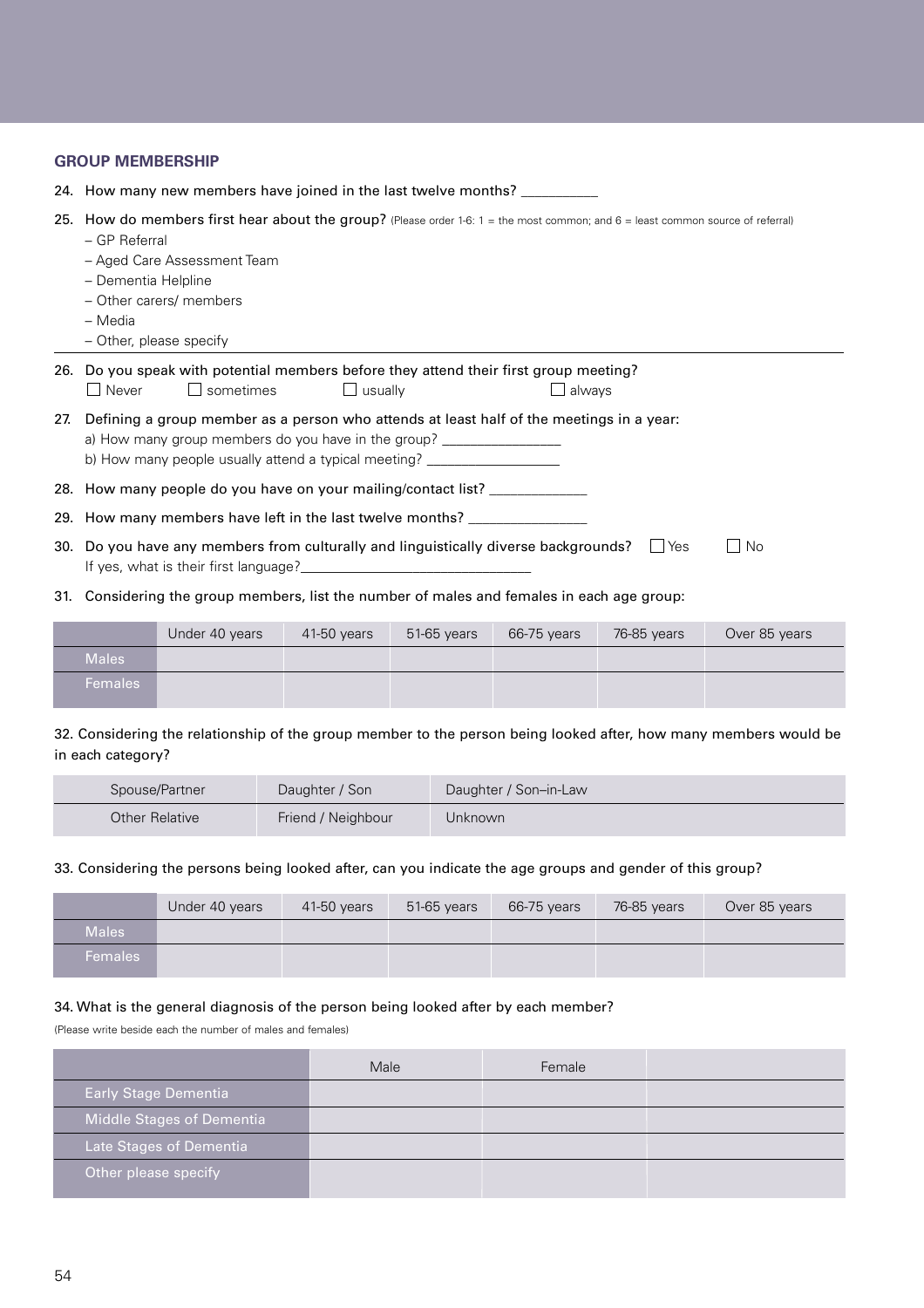35. Estimate how many members of your group have regular contact with each other at times other than support group meetings:

#### **SESSION PLAN**

36. Do you attend the group with a prepared session plan?  $\Box$  Yes  $\Box$  No

37. Please list, as best you can, the dominant themes / topics / activities used in the group over the last 12 months.

| Month            | Dominant Themes / Topics / Activities |  |
|------------------|---------------------------------------|--|
| <b>July 2003</b> |                                       |  |
| <b>June 2003</b> |                                       |  |
| May 2003         |                                       |  |
| April 2003       |                                       |  |
| March 2003       |                                       |  |
| February 2003    |                                       |  |
| January 2003     |                                       |  |
| December 2002    |                                       |  |
| November 2002    |                                       |  |
| October 2002     |                                       |  |
| September 2002   |                                       |  |
| August 2002      |                                       |  |

38. Give an outline of a typical session for the support group in timed sections.

| First 1/2 hour                                                                                                                                        |  |  |
|-------------------------------------------------------------------------------------------------------------------------------------------------------|--|--|
| Second 1/2 hour                                                                                                                                       |  |  |
| Third 1/2 hour                                                                                                                                        |  |  |
| Fourth 1/2 hour                                                                                                                                       |  |  |
| Other                                                                                                                                                 |  |  |
| 39. To what extent do you think the group meets the following needs of participants in the group? (In responding,<br>consider the past twelve months) |  |  |

|                                                                                                                                        | Emotional - Group provides an environment where members can have the opportunity to express and process their feelings related to their experiences. |                           |                      |                                    |  |  |
|----------------------------------------------------------------------------------------------------------------------------------------|------------------------------------------------------------------------------------------------------------------------------------------------------|---------------------------|----------------------|------------------------------------|--|--|
|                                                                                                                                        | $\Box$ need not met                                                                                                                                  | $\Box$ need sometimes met | $\Box$ need met well | $\Box$ need met very well          |  |  |
|                                                                                                                                        | <b>Social</b> – Group provides an opportunity for participants to develop networks and friendships to share with others in similar circumstances.    |                           |                      |                                    |  |  |
|                                                                                                                                        | $\Box$ need not met                                                                                                                                  | $\Box$ need sometimes met | $\Box$ need met well | $\Box$ need met very well          |  |  |
| <b>Psychological</b> – Group provides opportunities to learn skills and strategies to help manage change.                              |                                                                                                                                                      |                           |                      |                                    |  |  |
|                                                                                                                                        | $\Box$ need not met                                                                                                                                  | $\Box$ need sometimes met | $\Box$ need met well | $\Box$ need met very well          |  |  |
| <b>Educational</b> – Group provides access to education, both formal and informal, within the group.                                   |                                                                                                                                                      |                           |                      |                                    |  |  |
|                                                                                                                                        | $\Box$ need not met                                                                                                                                  | $\Box$ need sometimes met | $\Box$ need met well | $\Box$ need met very well          |  |  |
| <b>Informational</b> – Group keeps members informed about a range of relevant community, health, financial, library and web resources. |                                                                                                                                                      |                           |                      |                                    |  |  |
|                                                                                                                                        | $\Box$ need not met                                                                                                                                  | $\Box$ need sometimes met | $\Box$ need met well | need met very well<br>$\mathbf{I}$ |  |  |
|                                                                                                                                        |                                                                                                                                                      |                           |                      |                                    |  |  |

Thank you for your participation and contribution to this work. This will lead to us being able to provide a better service to support groups.

Finally, do you see other ways Alzheimer's Australia NSW could assist you in your support group leadership role?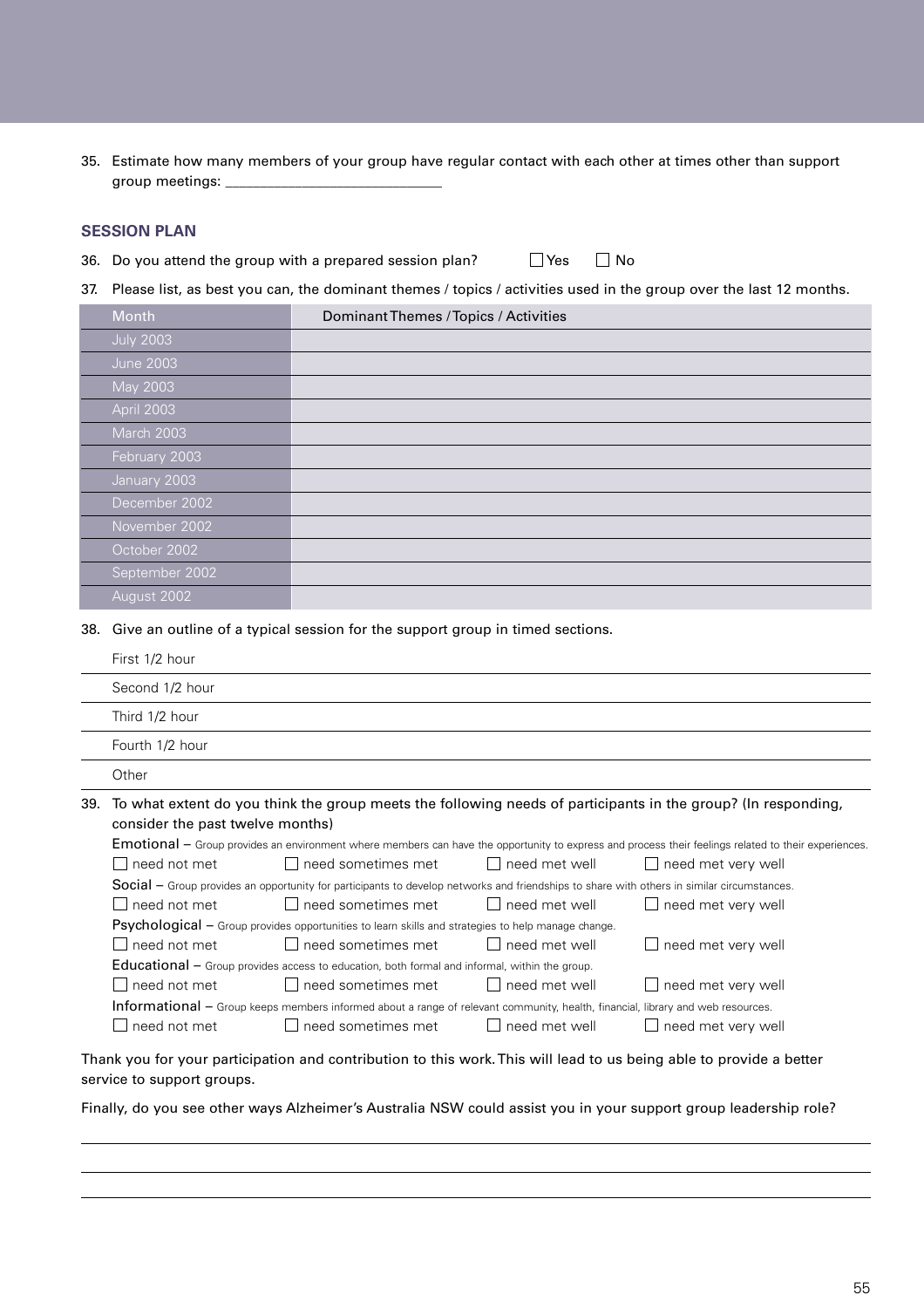September 9, 2003

Dear Support Group Leader,

As you may have heard we are conducting a research project on support groups, and our first stage is asking you to complete this rather lengthy survey.

As support group leaders you are pivotal to this field. This is the first time that a survey of this nature has been conducted, and there is little knowledge about your role in this critical field. Consequently, we wanted to start with obtaining your feedback, views and perceptions about what you are doing, your priorities and concerns, and the supports you may have in this role.

We apologise for the length of the survey, which we think may take you about an hour. We have included some tea and coffee to assist you in the task.

Thanking you again, and please ring if you have any questions. Yours sincerely.

Rosemarie Tweedie Coordinator Group Development Unit

Enclosures:

Information Sheet

- 1. Two consent forms
- 2. Helpful hints
- 3. Checklist
- 4. Questionnaire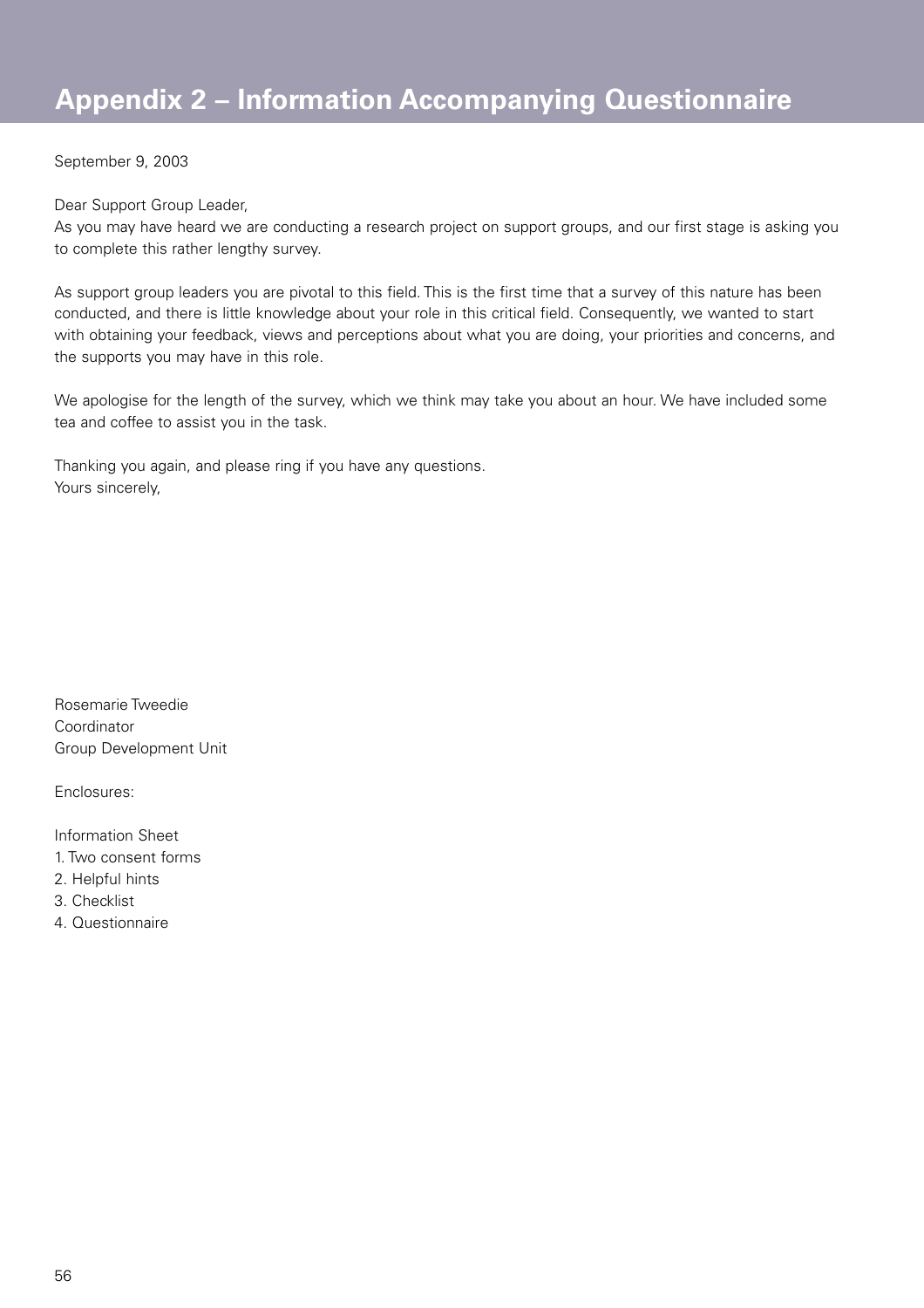#### **INFORMATION SHEET**

#### ALZHEIMER'S AUSTRALIA NSW QUALITY SUPPORT GROUPS

RESEARCH PROJECT

CHIEF INVESTIGATOR: Manager, Family Services, Alzheimer's Australia NSW.

#### PURPOSE OF PROJECT

The purpose of the research project is to become better informed about the operation and structure of support groups in NSW. In order to do this there will be an investigation into the needs of both support group leaders and carers. The outcome of this research will be a clearer understanding of what constitutes quality support groups and how this can be achieved.

In accordance with the Principles of the AANSW Privacy Policy Procedures you are ensured:

- The right to privacy.
- Personal details will be managed with diligence and confidentiality.
- AANSW will be open and accountable about these procedures.
- All staff involved in data collection will sign a confidentiality agreement.
- An appointed Privacy Officer shall ensure proper implementation of procedures.

This document is available upon request.

#### **DATA COLLECTION**

– You will be asked to take part in a questionnaire/ focus group.

The data collected in this study will be collated and analysed. Some of your words may be quoted from the questionnaire/focus group and used in academic articles written from the analysis. However, all information and opinions provided are confidential and anonymous. Your name will not be recorded except for the information from the cover sheet where you will be assigned a code number. No identifying information about you will be published.

– You may decline to answer any or all of the questions and may withdraw from the study at any time. – Any questions regarding the study or your part in it can be answered by calling Rosemarie Tweedie (02) 9888 4207 or emailing: groupdevelopment@alznsw.asn.au

– Similarly, if you have any complaints or reservations about the ethical conduct of this project you may contact RNSH Research office on (02) 99268106

This project has the backing of: Alzheimer's Australia NSW Macquarie Research Ltd (Macquarie University) NSW Health NSH Human Research Ethics Committee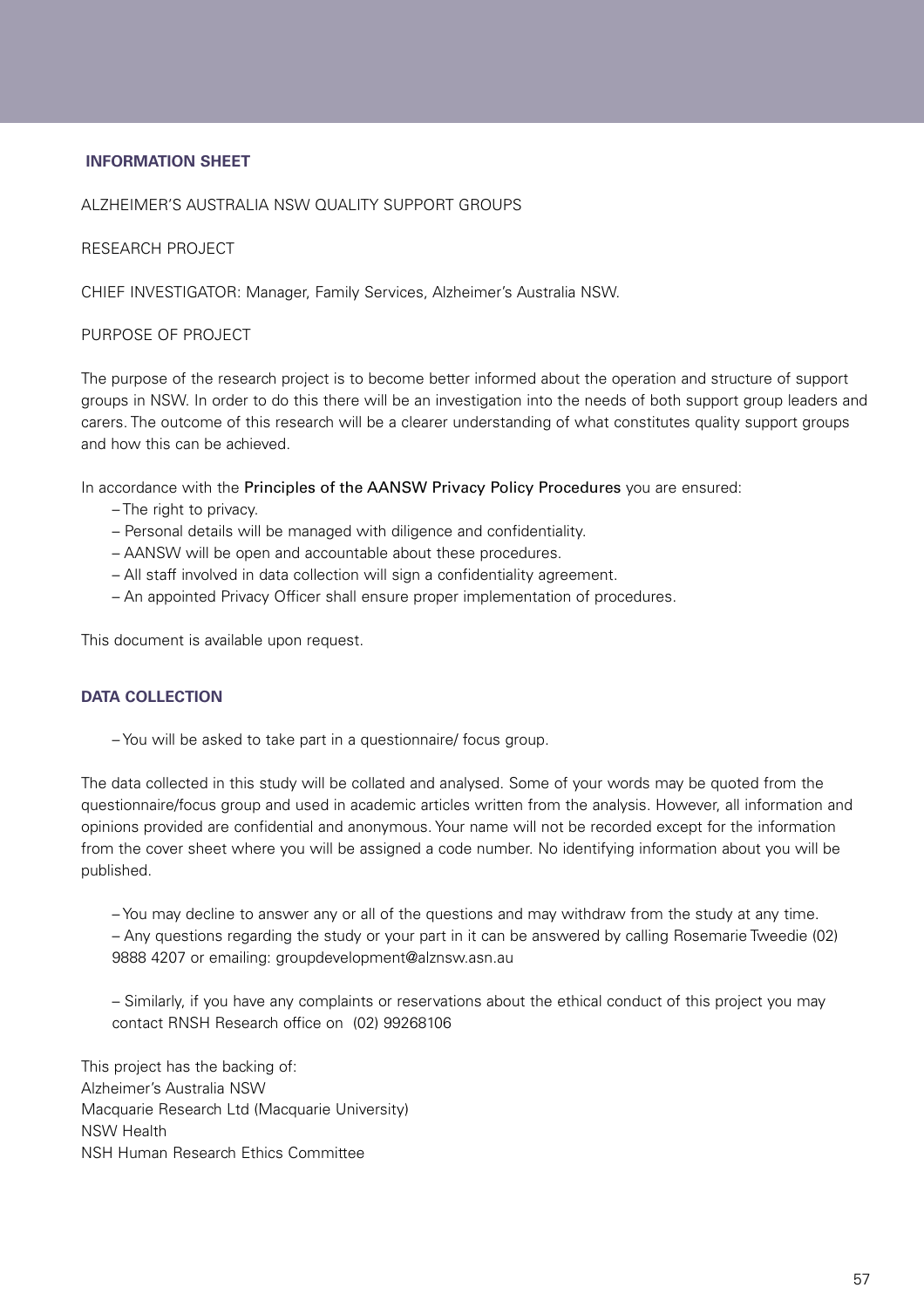#### **CONSENT FORM – LEADERS**

Please read and sign the following:

I agree to answer the questionnaire which has been formulated as part of the Quality Support Groups Research Project conducted by Alzheimer's Australia NSW.

I understand that:

– Approval has been given by the Human Research Ethics Committee (HREC) of Northern Sydney Health.

– The aim of the project is to research the processes and needs of leaders and members of support groups.

– My name will only be used to register the completion of the questionnaire and to check that AANSW database information (name, address, location of support group, telephone number and meeting times) is accurate.

– Only identified research team members will see this information as it comes in to the organisation and it will not be available to other AANSW staff.

– Personal details as completed on this form will not be made available to any other parties.

– All information after page one of the questionnaire will be given numerical codes and not be identified.

– I may refuse to answer any question and have the right to withdraw from this project at any time.

– If I have any queries or concerns I can contact a member of the Quality Support Groups Project team on (02) 9888 4207 (Rosemarie Tweedie) or email: groupdevelopment@alznsw.asn.au

– If I have any complaints about the conduct of the research project I can contact the Northern Sydney Independent Ethics Committee, Coordinator of Research Administration 02 99268106

Signed……………………………..

Date ………………………………

PLEASE SIGN BOTH COPIES OF THIS FORM.

RETURN THE WHITE COPY WITH THE COMPLETED QUESTIONNAIRE AND KEEP THE COLOURED COPY FOR YOUR RECORDS.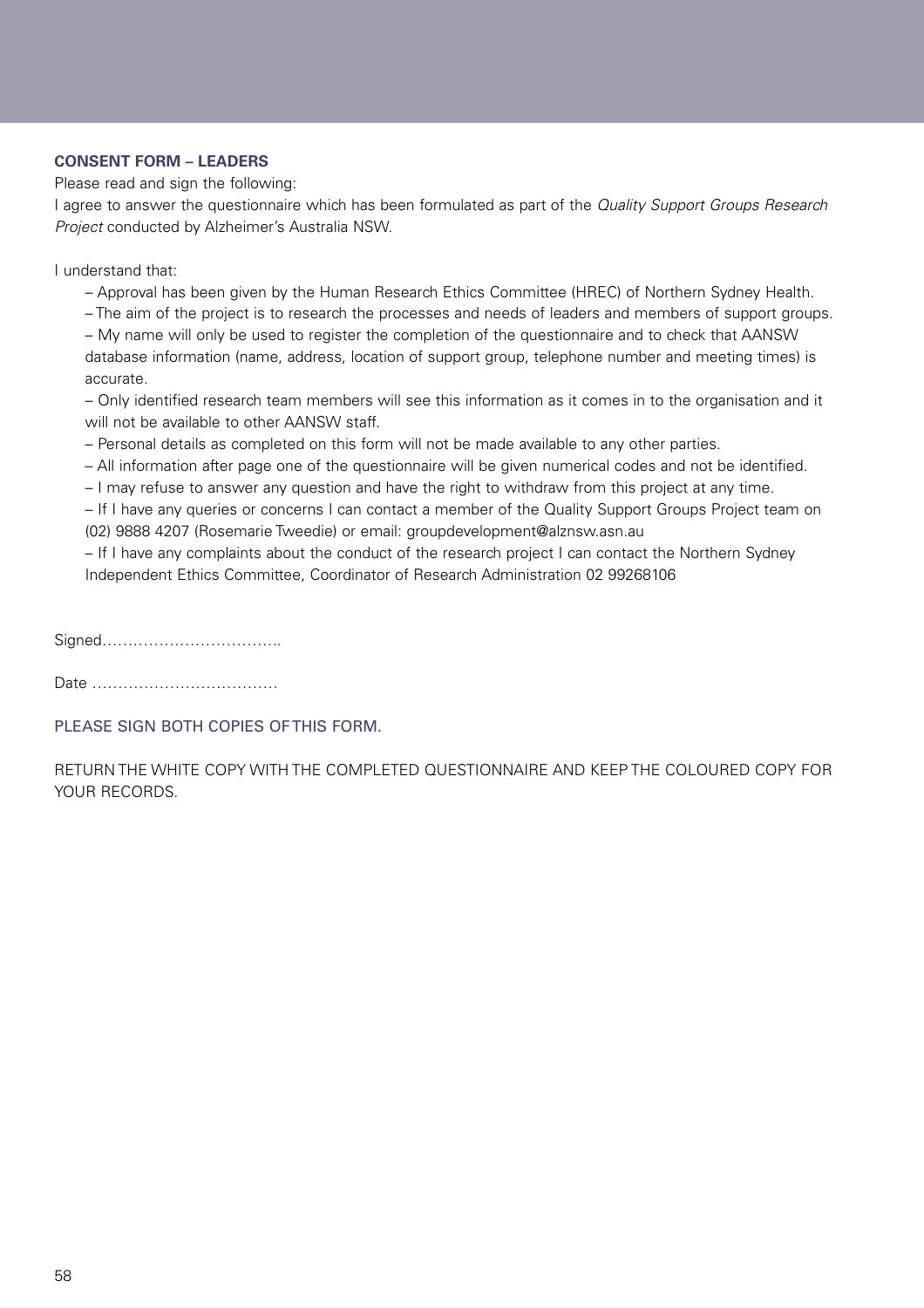

#### **HELPFUL HINTS FOR SUCCESSFUL COMPLETION OF QUESTIONNAIRE**

We have sent out one questionnaire per group with the assumption that if there are co-leaders they will collaborate in completing the questionnaire i.e. one questionnaire per support group!

To help you complete the attached questionnaire we would like to offer some suggestions to make this task more enjoyable. Your answers are important to us as this research project will not only lead to a greater understanding of support groups but the important role that you, the leader, play. This in turn will eventually lead to greater assistance for support group leaders across NSW.

Please remember:

- This is not a test; there are no right or wrong answers.
- Rather than not answering a question please attempt to make a 'best guess'.
- Feel free to scribble extra remarks or comments throughout the questionnaire if the need arises.
- Make yourself comfortable as we estimate the questionnaire could take up to one hour to complete.
- If you lead more than one support group please phone and let us know if you require extra questionnaires.
- If you also run Living with Memory Loss groups DO NOT fill out a questionnaire for these groups.

– Don't forget to sign both consent forms – the coloured one for you to keep and the white one to send back with the completed questionnaire

– You may phone Rosemarie or Jean (02 9888 4207) or email: groupdevelopment@alznsw.asn.au to answer any queries you may have with regard to the questionnaire.

We would be pleased if you could return the questionnaire with the signed white consent form, in the reply paid envelope by 14th October 2003

#### **CHECKLIST FOR RETURNING YOUR PRE PAID ENVELOPE**

Have you remembered to include?

 $\Box$  Completed questionnaire The WHITE SIGNED consent form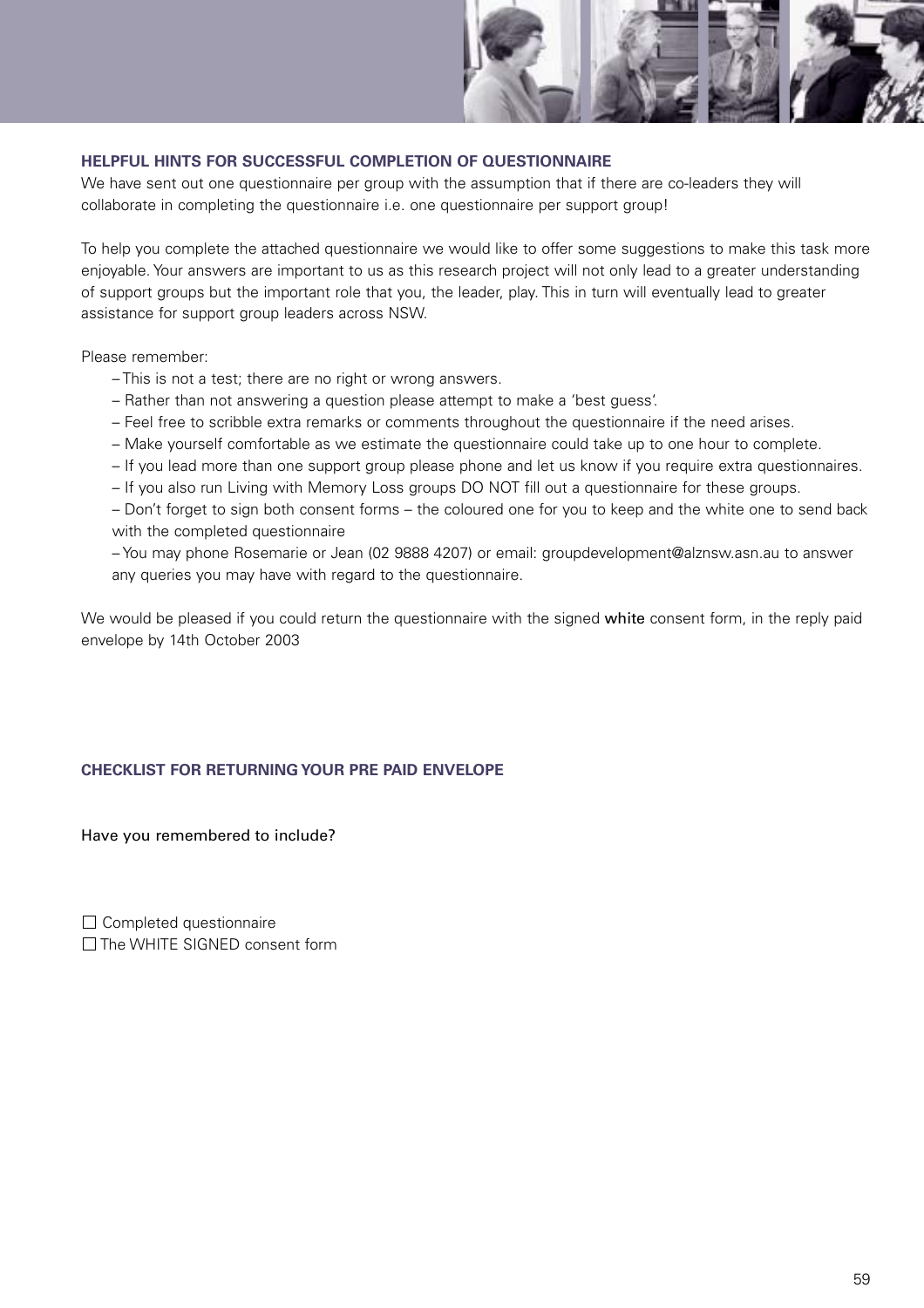### **Dementia Support Groups in New South Wales February 2004**

\*Albury Alstonville Armidale Ashfield \*Auburn \*Ballina Bankstown Bateau Bay **Bathurst** Baulkham Hills Bega Belmont Belrose Bingara Blacktown Bondi Bondi Junction Byron Bay Camden Camden Haven **Canowindra Cardiff** \*Cessnock Charlestown Coffs Harbour Coledale Concord Condobolin Coonabarabran Corowa Cowra \*Cringila Dee Why Deniliquin Dubbo Erina Ermington Fairfield Forbes Forster

Galston Georges Hall Gerringong Glen Innes Gosford Goulburn Grafton Green Hills Grenfell **Griffith** Gundagai Gunnedah Haberfield Hamilton Hammondville **Henty** Inverell Kempsey Kincumber Lake Cargelligo Lakemba Leeton Leura Long Jetty Manilla Manning Mayfield Merimbula Miranda Mittagong \*Moree Morisset Moruya Mount Hutton Mudgee Narooma Narrabri Nelson Bay Newcastle North Ryde

North Sydney \*Nowra **Orange** \*Pambula Parkes Parramatta Peak Hill Penrith Port Macquarie Queanbeyan \*Randwick Raymond Terrace Rose Bay **Sandgate** \*Scone St George St Georges Basin St Leonards St Peters \*Sutherland **Tamworth** Toronto **Trundle** Turramurra Tweed Valley Ulladulla Wagga Wagga \*Wallsend Waratah Warilla Wentworthville West Wyalong **Willoughby** Winmalee \*Winston Hills Wollongong **Woodfield** Woy Woy Wyong Young

Denotes areas that have more than one support group. We acknowledge that other ongoing dementia support groups may exist that were not investigated as part of this research.